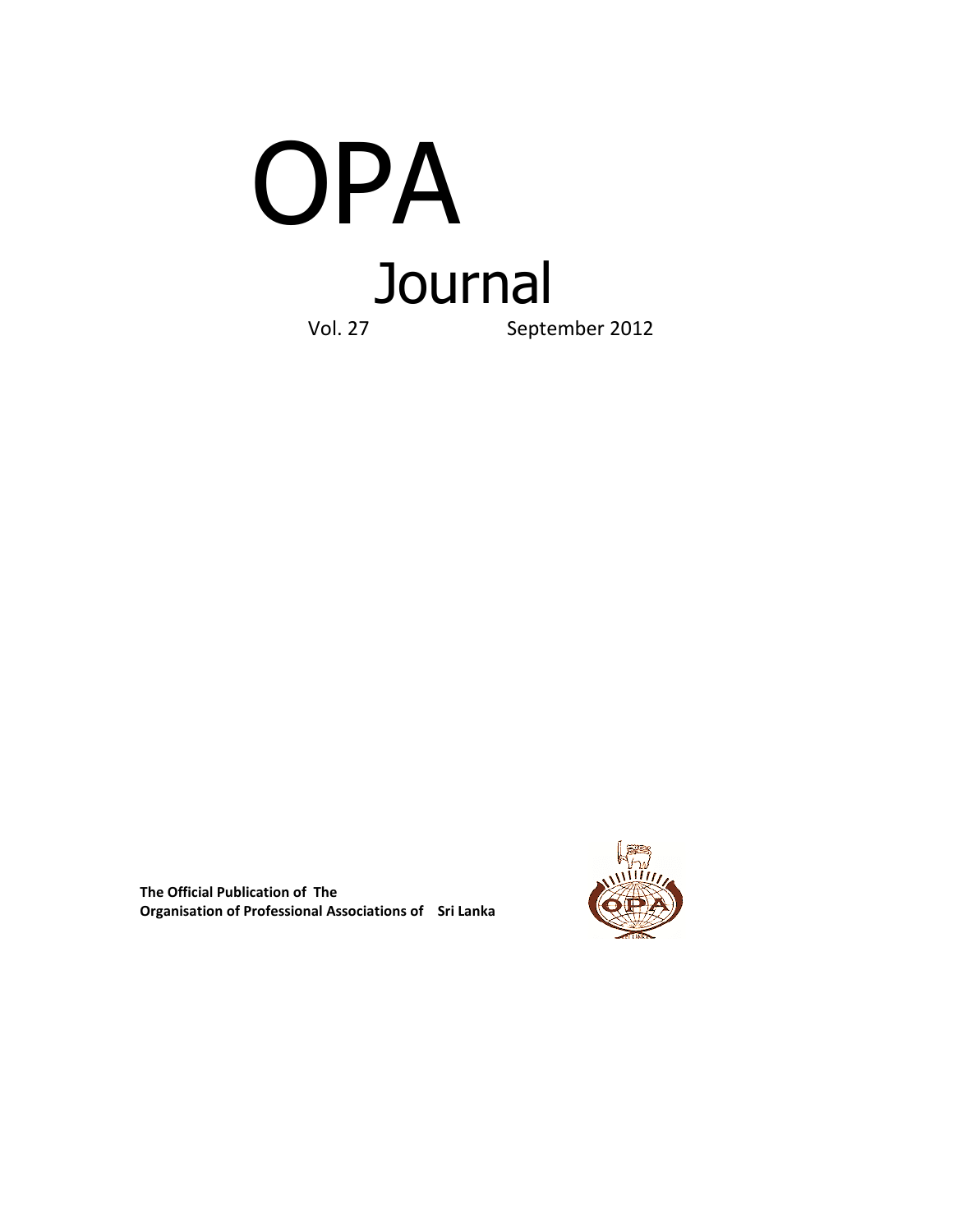

THE ORGANISATION OF PROFESSIONAL ASSOCIATIONS OF SRI LANKA

# OPA JOURNAL September 2012

Editor: Eng. D.D.S.Jayawardena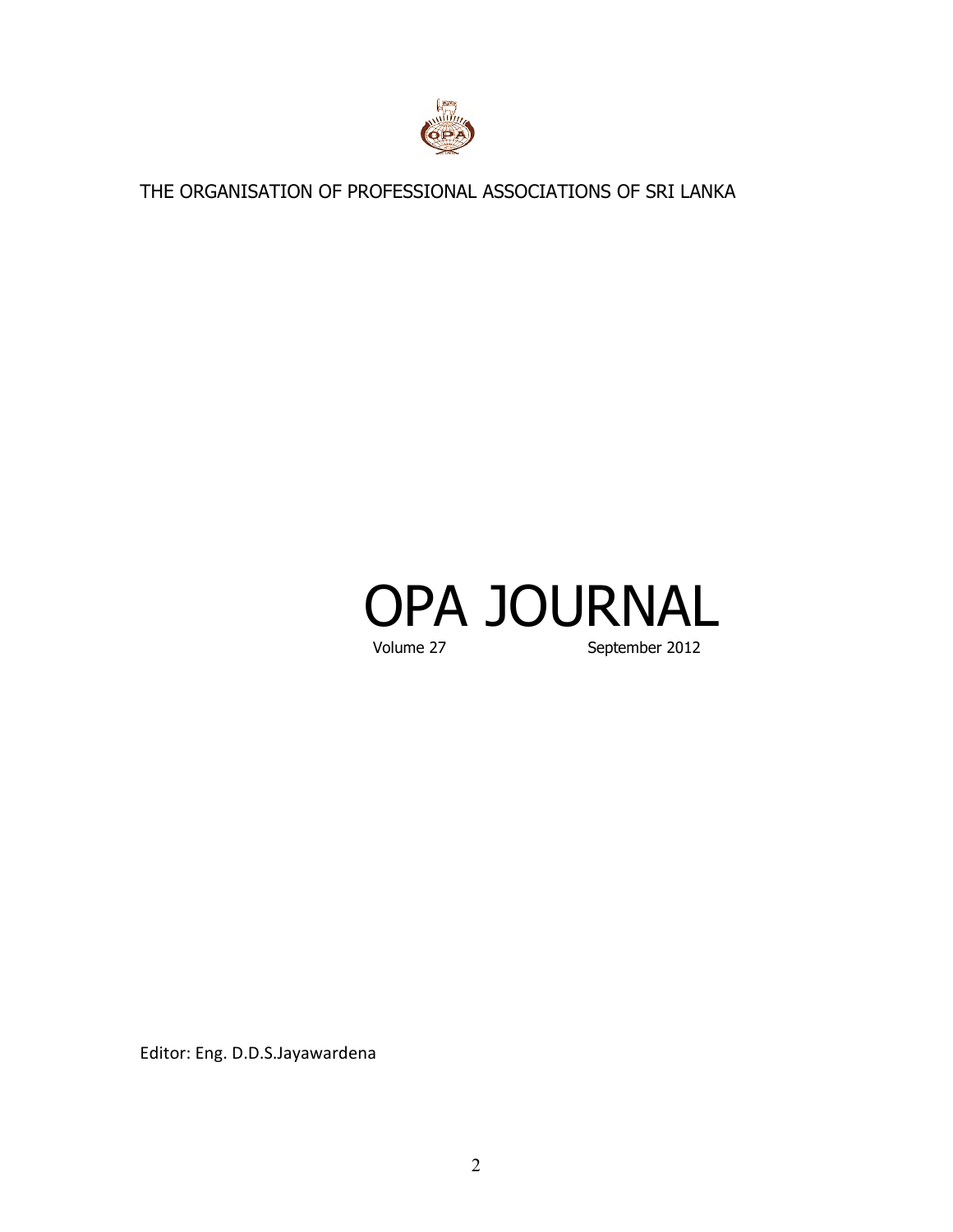

# OPA JOURNAL

*The Official Publication of the Organisation of Professional Associations of Sri Lanka*  Volume 27 - September2012

Editor:Eng. D.D.S.Jayawardena

275/75, Prof. StanleyWijesunderaMw. Off Bauddhaloka Mw.Colombo07 Telephone – 2580268, 2501721 E-Mail - opa@sltnet.lk opasrilanka@gmail.com. Web - site: www.opasrilanka.org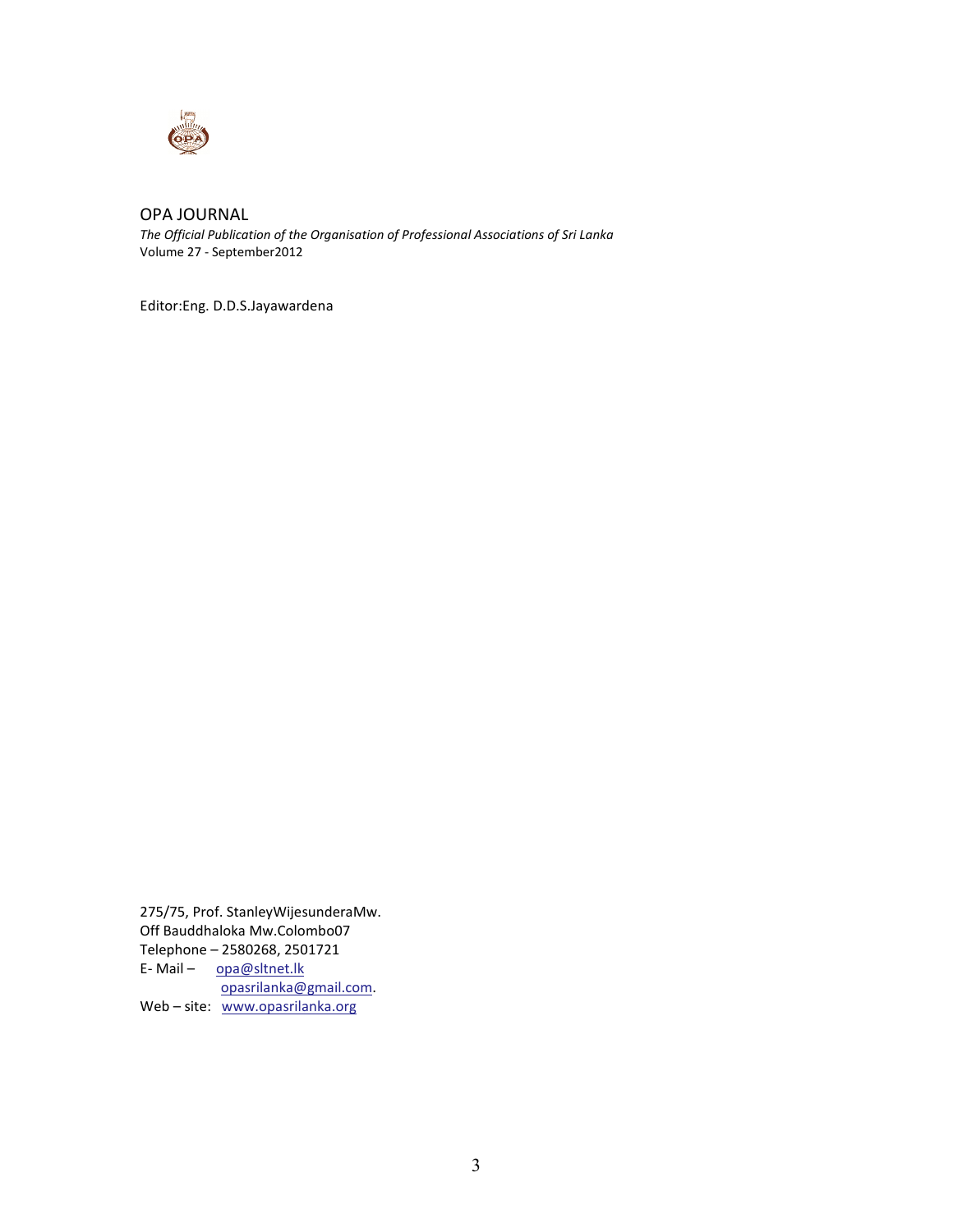# **CONTENTS**

Page No.

| 1. Editorial – International Relations                                                    |                            |  |  |
|-------------------------------------------------------------------------------------------|----------------------------|--|--|
| 2. Reconciliation                                                                         | A B Sosa ,AVM(R)           |  |  |
| 3. GDP Per Capita in the Central Bank Report: What is it?                                 | Prof.A D V de S Indraratna |  |  |
| 4. Policy Options to deal with the looming Balance of Payments Crisis                     |                            |  |  |
|                                                                                           | Mr.R.M.B Senanayake        |  |  |
| 5. Development of urban areas in Sri Lanka: the role of the UDA Archt. Plnr. LT Kiringoda |                            |  |  |
| 6. Keeping the Right to Information alive                                                 | Dr. Mario Gomez            |  |  |
| 7. Principles for Constitutional Reform                                                   | Eng. Tudor Munasinghe      |  |  |
| 8. OPA Proposals for Electoral Reform                                                     |                            |  |  |

- 9. OPA Proposals for Code of Conduct of Members of Parliament
- 10. OPA Recommendations to increase Foreign Direct Investment (FDI) in Sri Lanka

*Any views, opinions in the articles of this Journal do not necessarily reflect the views of the OPA or any Member Association of the OPA, but should be taken as the views of the Author/s of the article in question. It is entirely the responsibility of the authors for any statistics and other data given in the article.*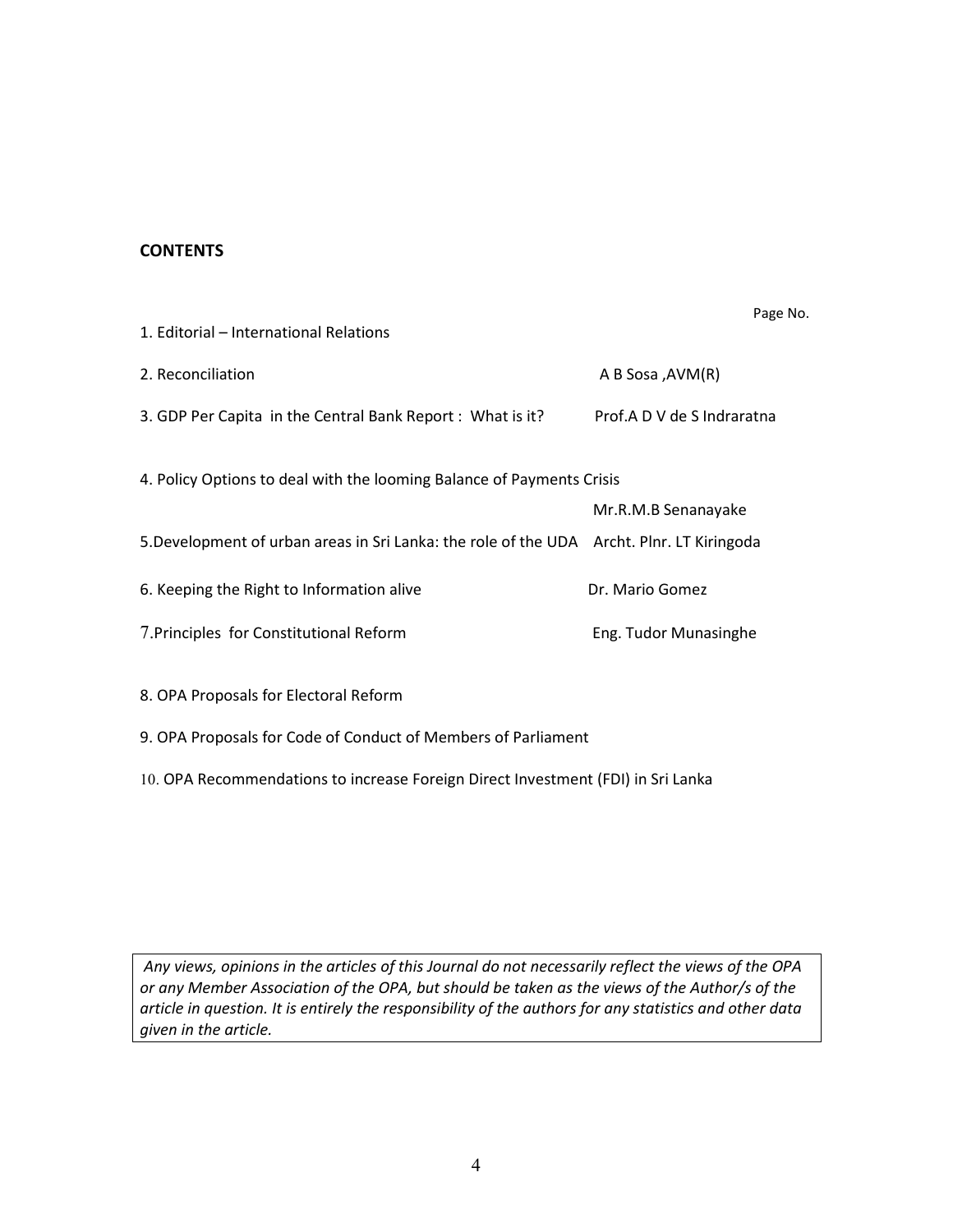# **International Relations.**

Immediately after independence Sri Lanka followed a strong pro –Western foreign policy, side lining the soviet bloc. The Soviet Union in turn prevented Sri Lanka becoming a member of the United Nations. During this period we were heavily dependent on Britain and the other Western powers. The British also had their air bases in Trincomalee and Katunayaka. During the time of the UNP government of Dudley Senanayake, RGSenanayake went to China and signed the famous Rubber – Rice pact, which annoyed the US, but started the process of normalizing relations between Sri Lanka and communist countries. The pact was more beneficial to Sri Lanka, because we were able to sell rubber to China at a price 40% more than the market value, and were also assured a steady supply of rice, which was in short supply in the world market.

In 1956 the situation changed with the SLFP coming into power, with Sri Lanka establishing diplomatic relations with the Soviet Union and China, after which we followed a Non-aligned policy, later holding the Non-aligned summit in Colombo. Mrs. Bandaranaike had very cordial relationship with Nehru , Shasthri, and Indira Gandhi and this was put to good use in establishing the Sirima – Shasthri pact and solving the Kachchativu issue on terms favourable to Sri Lanka. However the position changed in 1977, when JRJ came to power, the UNP started to follow a strong pro- Western policy. Also some remarks he had made during the election campaign on Indira Gandhi, annoyed her and when she came to power she took revenge by directly supporting the LTTE financially and militarily and training their cadres in India. After 1977 the relationship between India, our closest neighbour and the regional power and Sri Lanka has been topsy-turvy. The policy followed by India clearly destabilised Sri Lanka. Both the Central and regional governments openly gave financial assistance to the LTTE. Most parties in Tamil Nadu have always had anti- Sri Lankan demonstrations. Especially when they are in the opposition these parties use the anti-Sri Lankan issue, for vote catching.

It took many more years, with the assassination of Rajiv Gandhi, for India to soft paddle its stand on LTTE and take a neutral stand on the Sri Lankan problem. Since then the two countries have maintained good relations and it is believed that India helped Sri Lanka during the civil war. But more recently India was the only SAARC country to side with the US and vote against Sri Lanka at the UN Human Rights Council in Geneva.

More recently the harassment of Sri Lankans in Chennai and several cities in Tamil Nadu , the fishermen's issues , the TESO conference organized by Karunanidhi, Jayalalitha sending several teams back with out any apparent reason,and Sri Lanka's close relationship with China, have affected the relationship between the two countries.The Indian government which is in coalition with the DMK, would not wish to displease Tamil Nadu politicians. However the problem is, Sri Lanka cannot afford to fall out in relations with India, however much unfriendly India is.

Sri Lanka's relationship with the West is also not all that cordial after the Western countries took stands against us on human rights issues, although in fact some of these Western countries are HR violators themselves. At the recent Non Aligned Conference in Iran, the President called on the international community to respect sovereignty , accord equal treatment to all and called on non-interference of internal affairs of states. However it is not in the best interest of Sri Lanka to ignore the West completely. It was only the other day that Japan's special envoy to Sri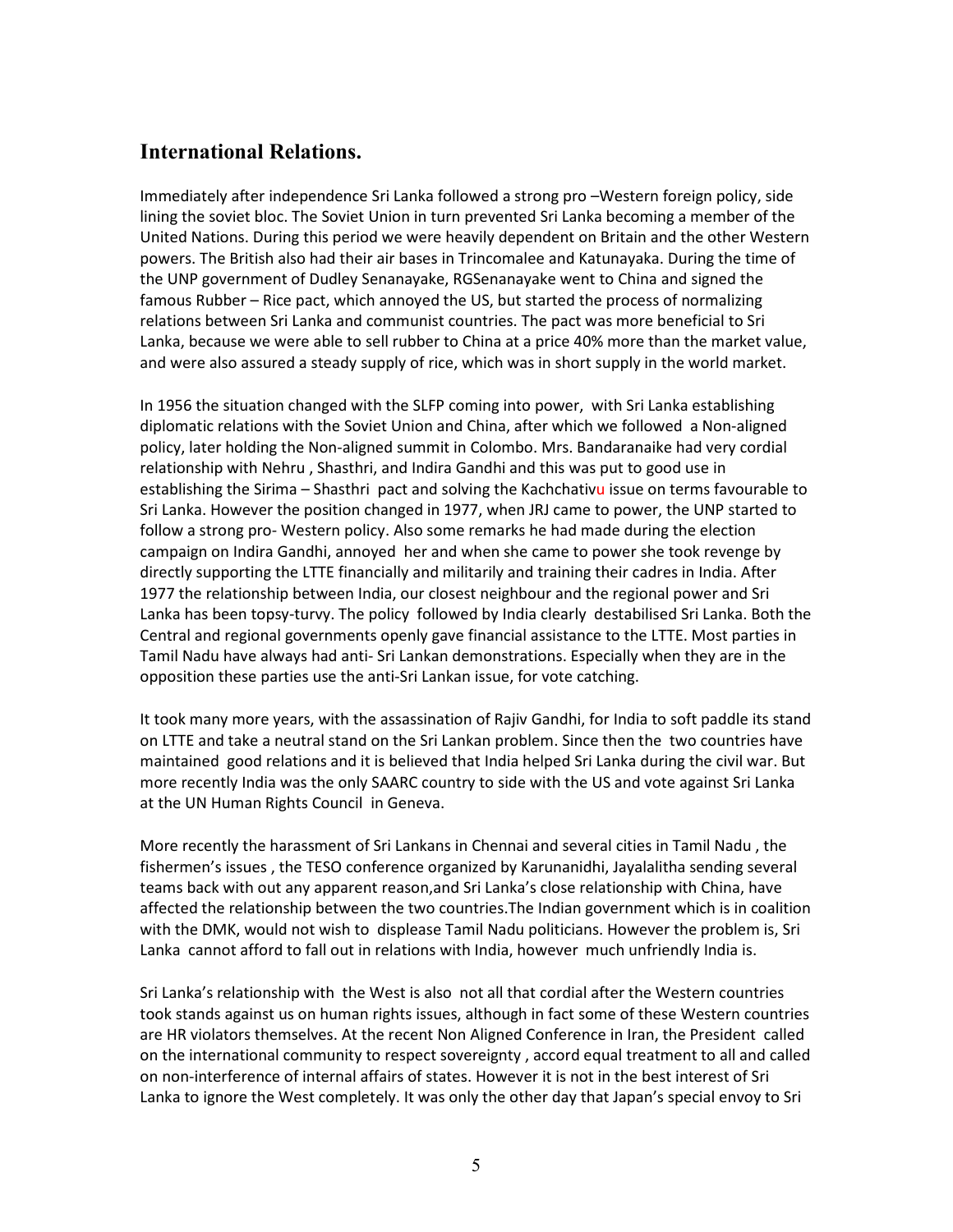Lanka , Yashushi Akashi stated that ,if requested, he would assist to improve relations with the West. The improvement of the relations with the West hinges to a large extent, on the response of the government regarding the implementation of the Geneva resolution.

In developing a foreign policy, it is of utmost importance to take in to account the long term interests of the country. Dr. Jayantha Dhanapala summed this up; " With our dependence on the West for trade, aid, investment and tourism, and our geo-political vulnerability vis-à-vis India, preventive diplomacy, and not provocative diplomacy, is needed."

 Sri Lanka continues with the non-aligned policy, which was strengthened during the time Mr. Kadiragamar was Foreign Minister, and now maintains excellent relationship with China, Russia , Pakistan, Bangladesh, Japan, South Korea, Malaysia and Iran. Sri Lanka's relations with the Muslim world has also been very good.

Recently there also appears to be some changes in policy that are taking place in the Ministry of Externel Affairs. Prof. Rajiva Wijesinghe and Dr.Dayan Jayatilaka , both of whom played key roles in Sri Lanka's victory at the previous Geneva session were notable omissions from the recently concluded session of UNHRC in Geneva. No reasons were attributed. Tamara Kunanayagam, who was praised for her contribution at the recent session was transferred without any apparent reason, to another station. Dayan Jayatilaka has also been side lined. They are non-career diplomats.

Talking about diplomats ,there have been many politically appointed non-career diplomats representing the country , who have made very little contribution, particularly against the pro-LTTE campaign abroad. This was also evident from the recently held workshop for diplomats, the main intension of which was to revamp Sri Lanka's diplomatic offensive against the pro LTTE Diaspora worldwide.

This does not mean that all non-career diplomats are failures. In the past there had been quite a few diplomats outside the foreign service who have done yeomen service to the country. Shirley Amarasinghe and Neville Kanakaratne have been outstanding diplomats.

At the workshop the President also stressed the need to realise the importance of strengthening further ties with the Asian region, thus shifting the focus from Europe. He said even the West now engages more with Asia due to its economic emergence.

Further it was reported in the press that Sri Lanka is to establish diplomatic relations with 15 African and 13 Latin American countries. Whether Sri Lanka can afford the enormous cost and whether it would be cost effective will be another question.

Sri Lanka is heavily in debt, and badly dependent on the West, particularly the IMF and the World Bank. Considering the long term interests of the country,we have to establish preventive diplomacy as suggested by Dr. Dhanapala, without surrendering our independence and sovereignty, all the while maintaining a balancing act with India and China on the one hand and with the US and Russia/China on the other. This by no means will be an easy task, but one which requires diplomatic skills of the highest order. ■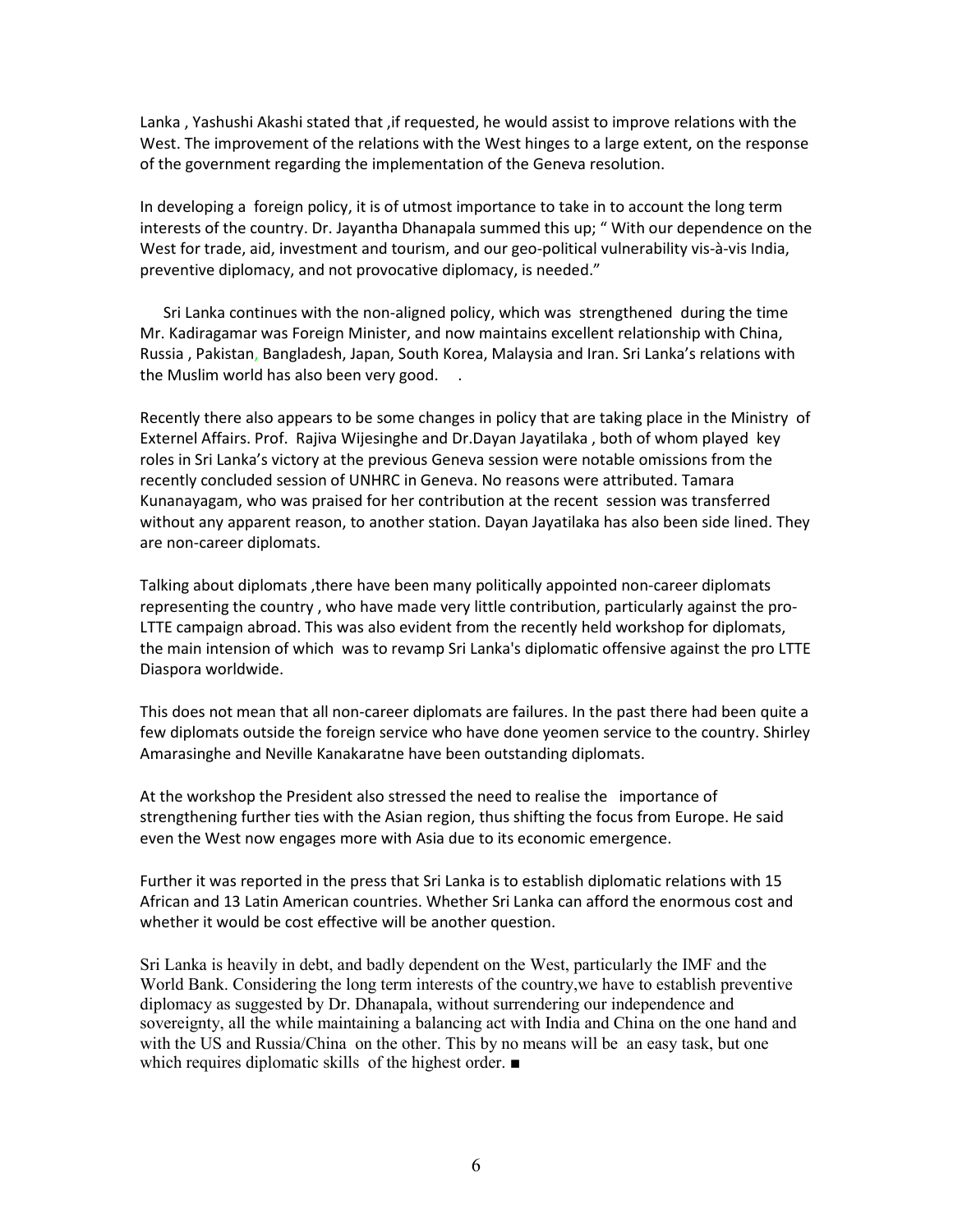# **RECONCILIATION**

#### *A B Sosa \**

The report of the "Lessons Learnt and Reconciliation Commission" is being analysed, discussed, argued and commented on by several organisations, associations and individuals both formally and informally. In my view, the objective of the commission was to make a study of the incidents that occurred, the reasons for such incidents and the resultant consequences. Having made an in depth study the Commission was called upon to lay down their inferences with a view to preventing a recurrence of such occurrences.

 The other objective of the commission was to recommend measures to be adopted in bringing about reconciliation between the ethnic groups which lived in harmony and cordiality over a fairly long period. With a view to alleviating the fractured relationships action needs to be taken both in the mid term and short term. Proposed long term courses of action will only prolong the agony.As the term implies"Reconciliation - is to make friendly again after an estrangement"

 The estrangement did not occur overnight. On the contrary it built up from small beginnings and assumed horrendous proportions. Given these circumstances, it is unrealistic to assume that this "coming together' can be expected to be rapidly accelerated as hostilities have ceased and one warring faction vanquished. There is no doubt that the affected parties are desirous of mutual respect and cordiality. It cannot be assumed that this could be achieved by a "top down" methodology.Hence, the *casus belli* must be considered and a methodology evolved on a basis of "can be done", "could be done" and "should be done".

 The LLRC commission in its report has clearly identified the prevailing situation and made its recommendations. Rather than preparing a total package action could be initiated so that the adversely affected persons will have the immediate satisfaction of seeing positive steps being initiated. Hence, reconciliation will not be a distant dream on the horizon but an ongoing process.With this in view I suggest the commencement of expeditious implementation of the following proposals which are in the report.

**Official Language Policy**. This policy is clearly laid down in legislation but sadly not implemented due some practical constraints and a lethargic bureaucracy. The lament is that there is an inadequacy of public servants competent to work in Tamil. The already employed public servants being called upon to acquire proficiency to work effectively in Tamil is mere lip service. A far more dynamic course of action would be to recruit unemployed graduates and teach them Tamil in a "total immersion" concept. Considering their I Q level they should be able to acquire adequate proficiency within a year.[ Graduates sent for specialist training to Russia, China or Japan undergo an initial course of language training on successful completion of which they commence their training for which they were sent.]The initial appointment of these persons would be as translators attached to all public service and police stations in the North and East. Some would be attached to offices in the South where there is a substantial Tamil presence.

**Information re Those in custody**. Tamil persons in the North and East have convinced themselves, that, those taken into custody are presently held at secret locations. This often is an illusion in that some would have been taken into custody by the LTTE for operational duties and

\* *psc.VSV* **,Air Vice Marshal retired**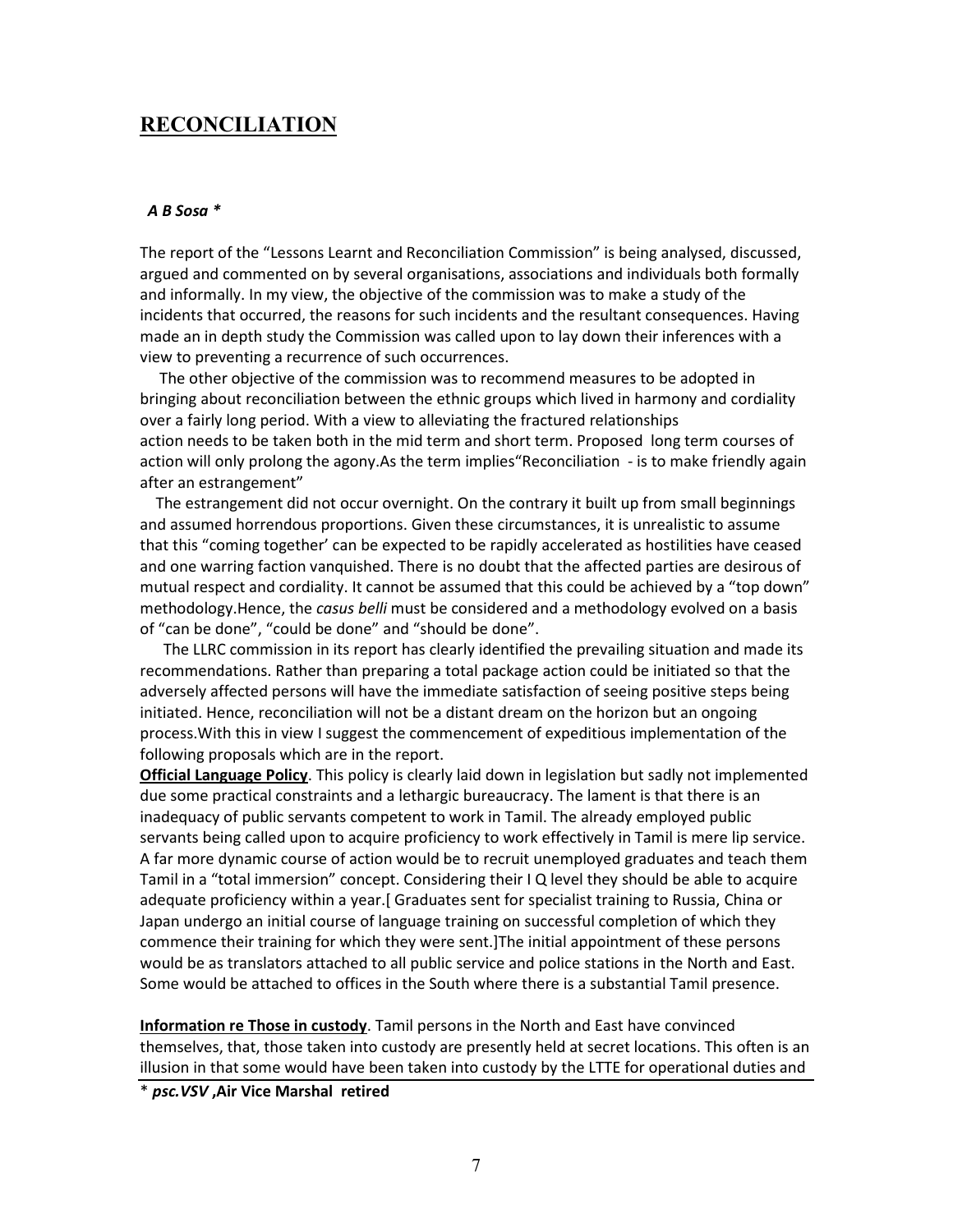sadly killed in action. Some others would have migrated either legally or illegally and obtained citizenship in those host countries rather like the ozzie citizen who was deported from Sri Lanka recently. Once and for all to allay this fear or apprehension the government should publish the nominal roll of all those in custody and their locations.

**Land Alienation**. When high security zones were declared and established persons living there were displaced and dispossed. These zones have shrunk from their earlier area. However, there is virtually no possibility of the unfortunate persons ever getting their land returned if this land is within the new High Security zone.. To cite one example, the Palaly and Batticoloa airfields are approx. two miles long.Prior to the outbreak of hostilities there were a large number of "middle class"houses in close proximity and parallel to these airfields. There was also a fairly extensive area under paddy and other cultivation.These cultivations attract hordes of birds. Until fairly recently only propeller driven aircraft used these airfields. Now medium range jet propelled aircraft use these airfields and in fact the intensity of use will steadily increase. Thus, with such a serious flying hazard there is no way for the displaced persons to return to their original abodes. In these circumstances, it must be clearly explained to them and almost immediate provision made to resettle them elsewhere taking into cognizance the value of the property that was acquired. In fact in all fairness, they should be over compensated for their loss of livelihood and disruption of lifestyle.

**Disarm all illegal armed groups**. Fairly often these illegal armed groups commit atrocious crimes. The blame is unfairly attributed to the Police or Military If these illicit groups are "eliminated" legitimate law enforcement will be enhanced and the reputation of the troops/police better understood.

 **Disengage Armed Services**. At present there is a very conspicuous presence of military personnel particularly in the North.Boards proclaiming the presence of Brigades and Battalions are very conspicuous.Military personnel carrying weapons and driving around in vehicles is a common sight.This presence is an irritant to the civilian population. They will not have any objection to the Police presence being increased.Whilst not advocating a comprehensive withdrawal of the military, to win the hearts of the people it is better that they should be confined to the high security zones. In the event of their having to move into other areas ,it should be done only during a state of emergency.

# *Orphanages and Children's Homes. There are a substantial number of little kids who had been orphaned due to the attrition of war. The government cannot handle this task.Monetary and other assistance should be given and expatriates/INGOs invited to succor these children of war.*

 I reiterate that the proposals made could be implemented without much of an effort. The political and other aspects could be in the "medium term". The population who are by and large not involved in the "nittygritties" of governance will be satisfied that the process of reconciliation has commenced along with of course the infra structure development.■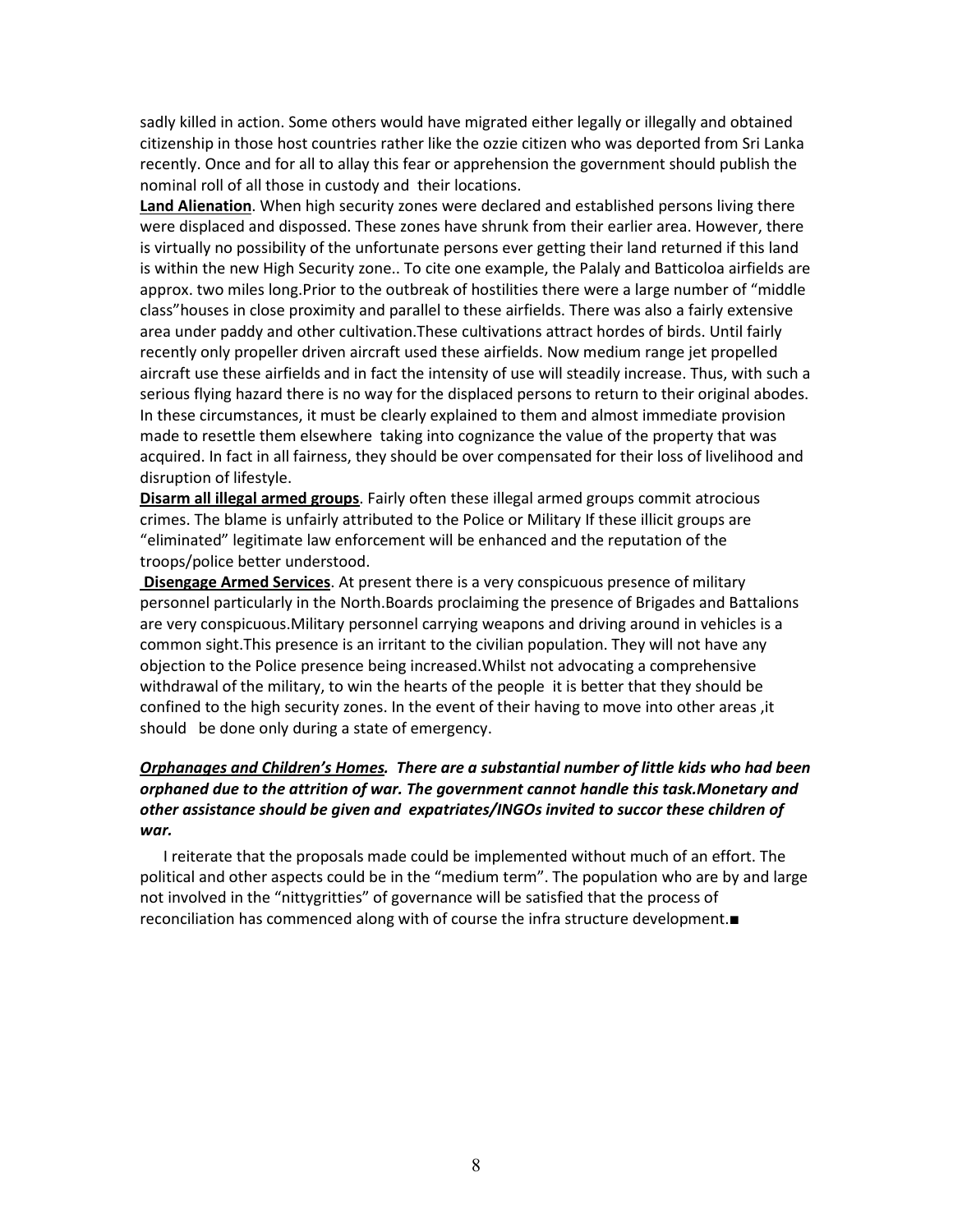# **GDP Per Capita in the Central Bank Report : What is it?** *A D V de S Indraratna\**

The 2011 Annual Report of the Bank was launched a few weeks ago, and the per capita GDP of the year at market prices of US\$ 2836 was one of its highlights.

Since the launch of the Report, however, there has been much controversy about this per capita GDP figure, some even questioning its veracity, and blaming the Bank, while the Bank is stoutly defending it.

This confusion seems to have arisen because there has been no attempt to explain how this figure is computed and by whom, what it is about and what it really signifies.

The purpose of the present note is to give a clarification in regard to these. Let me start by defining what **Gross Domestic Product (GDP) of 2011 of Sri Lanka** is.

The 2011 GDP of Sri Lanka is the total net value (value added) of all goods and services produced in the country within the year of 2011. That is the summation or the total of net values of goods or services produced by all sectors of the economy, each of which comprising many enterprises.

Data on GDP are compiled by the National Accounts Division of the Department of Census and Statistics and not the Central Bank ( at least since 2003). Firstly, the GDP is computed at current factor costs (or factor prices – prices paid for factors of production which make up the good or service). Total Indirect taxes less subsidies are then added to arrive at the GDP at current market prices. This is the figure of Rs.6,543 billion given as the GDP at current market prices for the year 2011, in **Table 1** in the Statistical Appendix. This figure is also reproduced among the Key Economic Indicators, under output, at the beginning of Part 1, of the Annual Report of 2011. This total GDP at market prices of Rs.6543 billion is divided by the 2011 mid-year population, again compiled by the Department of Census and Statistics (in its Demography

\* President, SLEA / Past President, OPA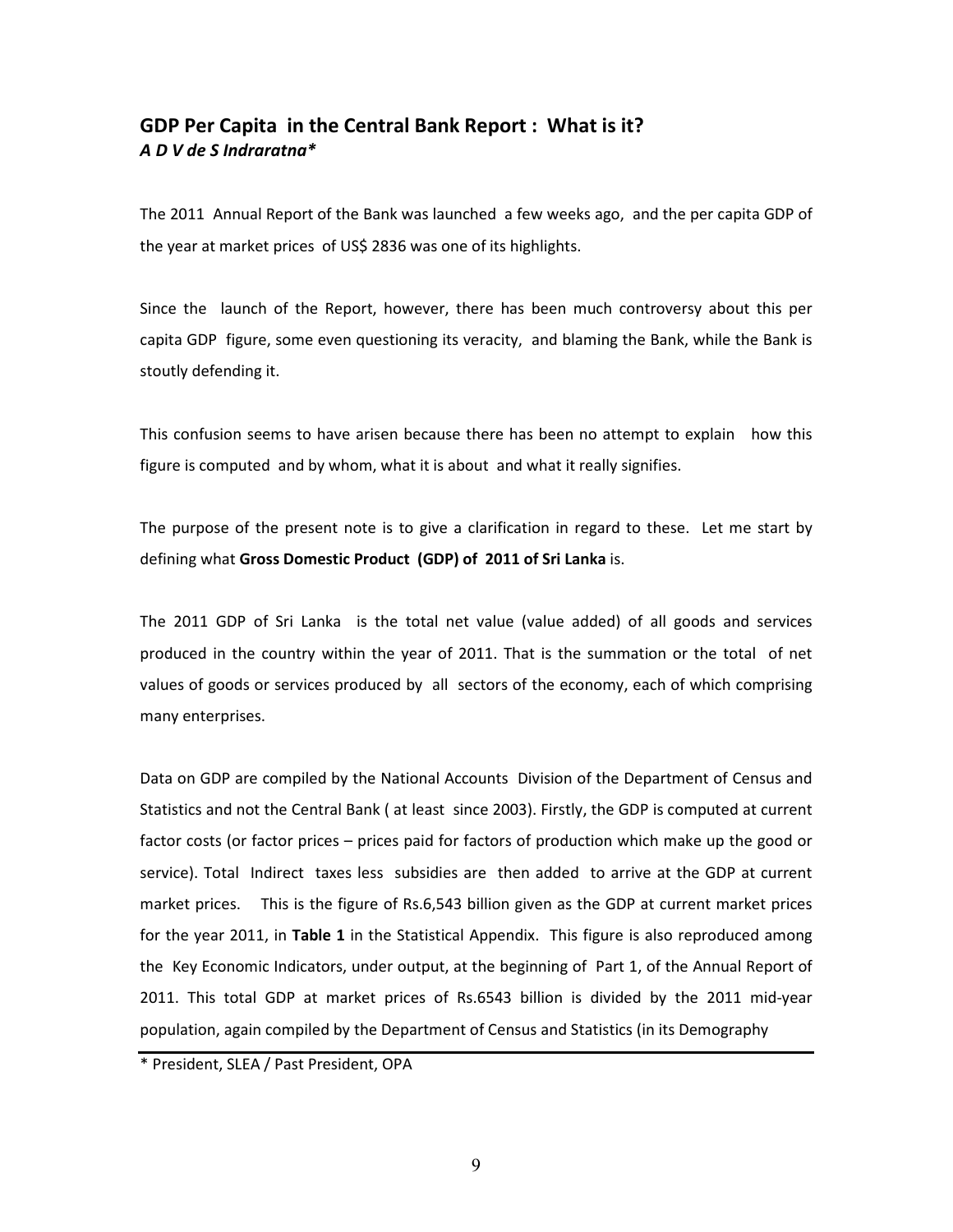Division), to get at the per capita GDP at market prices. **The resulting figure of Rs. 313,511 as the Per Capita GDP at market prices of Sri Lanka for 2011, is the figure used by the Central Bank in its Annual Repor**t. If there is any doubt about its accuracy or veracity, it should be addressed to the Department of Census and Statistics , and the Bank should not be held responsible as if it were a figure "cooked" or manipulated by it.

For inter country comparison, however, we need the per capita GDP in a world or international currency . The US Dollar is used for this purpose . Accordingly, the Central Bank converts the Per Capita GDP of 313, 511 in Rupees to dollar terms, by dividing it with the 2011 mid year exchange rate of Rs. 110.57 to the Dollar, and arrives at the figure of US \$ 2836. The use of the mid year, and not the end of the year, exchange rate is the bone of contention , in the present debate. For, if the end of the year exchange rate of Rs.113.90 to the Dollar has been used the Per Capita GDP (US \$) at market prices would be US\$ 2753, 5.87 % less. The GDP accumulates over the whole year, and therefore, the use of the mid-year exchange rate is more consistent and appropriate, and the Bank is not to blame for using it.

However, this does not mean that the per capita GDP (US\$) figure, as converted, is accurate and reflects the true or real position. The truth or accuracy of this depends upon the accuracy of the exchange rate by which the Rupee figure is converted. An overvalued Rupee makes the dollar value larger, and an under valued Rupee makes it smaller, than what its real value should be.

It has been generally accepted that the Sri Lanka Rupee has been overvalued for quite some years, and this has adversely impacted on the international competitiveness of exports. Exporters have been blaming the Central Bank for intervening in the forex market to keep the Rupee stable, without allowing it to depreciate along with import demand exceeding export supply or to find its trade-determined, market value. The Interventionist policy of the Central Bank has also been reducing the official foreign reserves. To arrest this situation at least somewhat, the Ministry of Finance devalued the Rupee by 3 % in November 2011, going against the stance or policy of the Central Bank. The Rupee began to depreciate significantly since February ,2012, with the Central Bank abandoning its policy of intervention, and today is around 15 % lower than what it was at the end of 2010.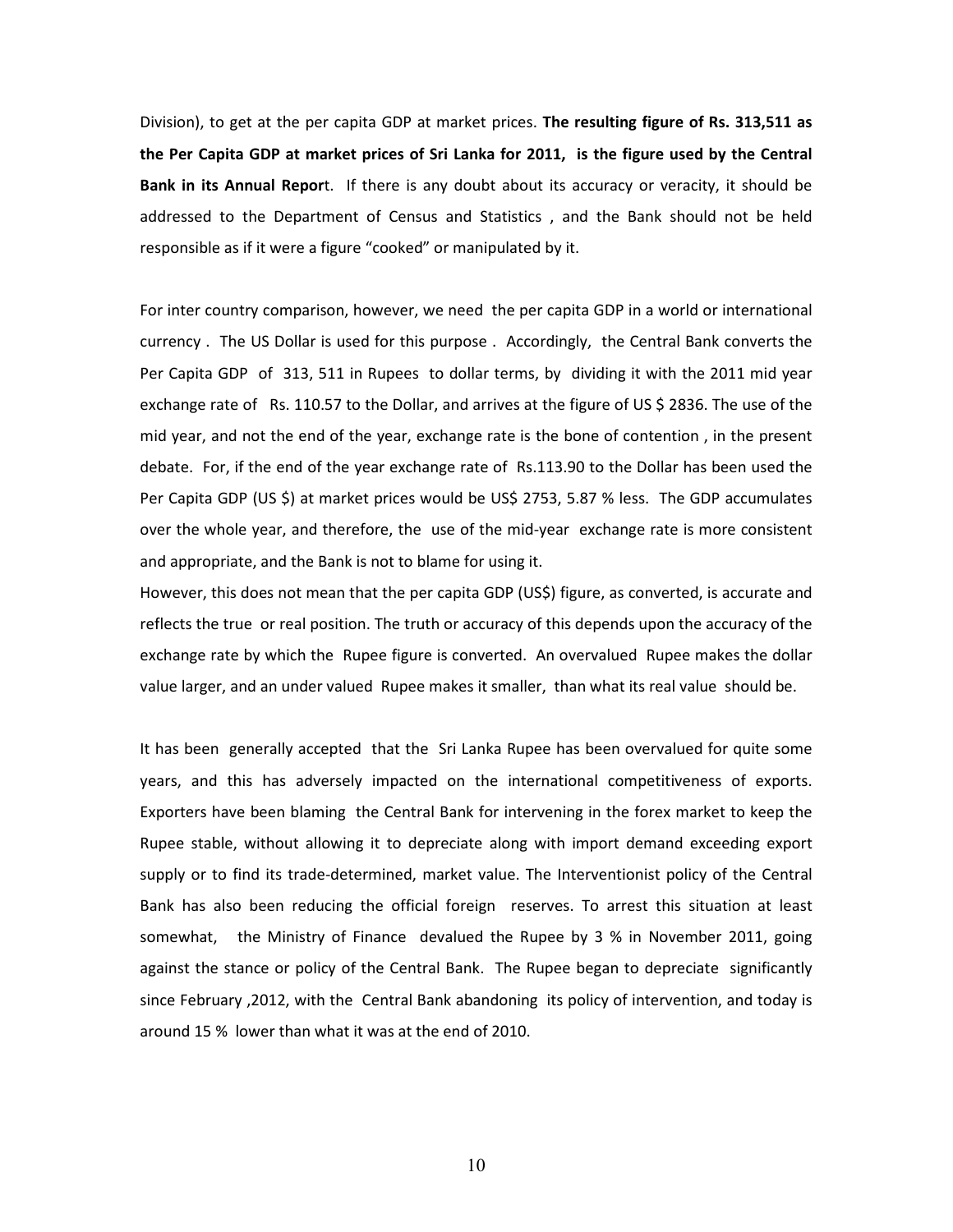**Given this scenario, one can rightly question the legitimacy or acceptability of this Dollar per capita GDP at market prices of 2836 (US\$), given in the Bank Report, as truly reflecting the dollar value of the Per capita GDP at Market Prices.** 

Be that as it may, this Per Capita GDP of US\$ 2836 is an 18 % increase over the previous year of 2010, and is a doubling of the per capita GDP or income of 2006, five years earlier. This is why the Central Bank Governor highlighted it in his speech of the launch of the Report.

 However, if we accept the fact that the Rupee was overvalued in the last five years, the per capita GDP (US\$) figures in those years, as well as the comparison between them would be different. And if a realistic (depreciated) Rupee had been used as it were the case, for the conversion in 2011, the Dollar figure would have been smaller and the rate of increase between 2010 and 2011, in all likelihood, less than 18 %, referred to above.

In any case, it may be noted that these figures are all in money terms and not in real terms. The growth of an economy is determined by the increase in the GDP in real terms or at constant prices (that is the actual increase in the volume of goods and services). This is obtained by discounting the value at market prices by the GDP deflator which is nothing but the percentage change in the prices of the composite of all goods and services produced within the economy in the given year relatively to the base year. It is this per capita GDP in real terms which would indicate the rise in the standard of living or quality of life of a people ( provided that there is no increase in the inequality of income distribution, or that the development is inclusive, in the meanwhile.)The per capita GDP at market prices, on the other hand, is a poor indicator of this. The per capita GDP (US\$) at market prices or in money terms, discussed here, can be more appropriately used for inter-country or global comparison, even though it is still subject to certain limitations. ■

11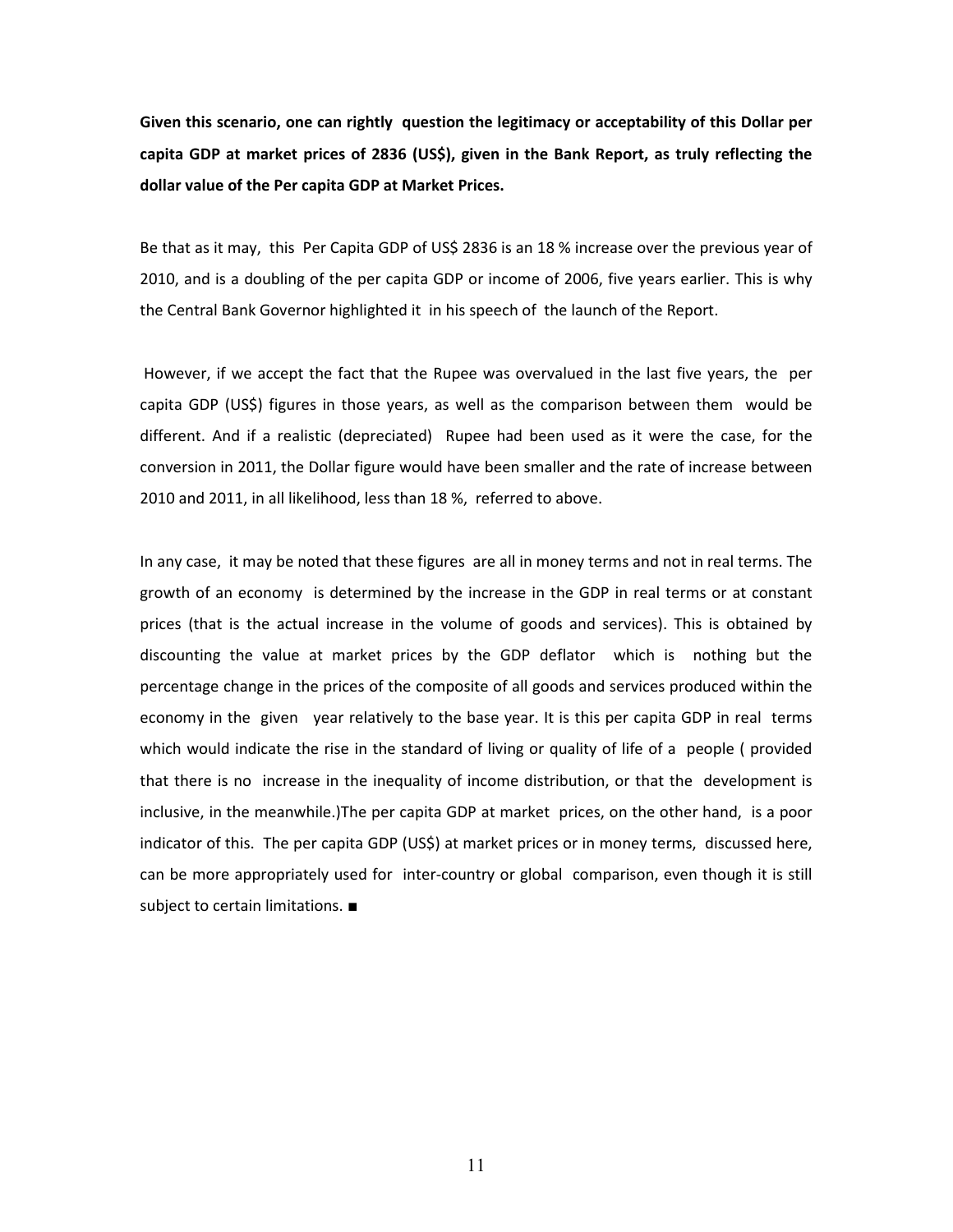# **Policy Options to deal with the looming Balance of Payments Crisis**

#### *R.M.B Senanayake\**

Governments have multiple objectives in managing the economy. They want high economic growth and don't like to allow the growth rate to decline. They also want high employment to be preserved. They also want price stability or low inflation which economists consider as 3% or so. They also want to preserve balance in the Balance of Payments so that the Gross Official Reserves will be maintained at an adequate level. To achieve the latter objective they want to attract foreign capital inflows to offset any deficit in the current account of the Balance of Payments. But can a government achieve all these objectives at the same time. Economists say no. Economists say the number of policy instruments to achieve all these objectives is not available and Tinbergen (1956) taught that for economic policy to work there *needs to be at least as many policy instruments as there are policy goals*. So a government has to choose between the different objectives- sacrificing one to achieve another which economists refer to as a 'trade-off." There are several such trade-offs like growth versus inflation; growth versus Balance of Payments imbalance and Higher Wages versus Employment.

#### **Trade-offs in achieving multiple objectives**

This trade-off between high growth and balance in the Balance of Payments is evident from the statistics. A year or two of high growth have been followed by larger current account deficits and if foreign capital inflows have not been sufficient to fund them and instead the Foreign Reserves have had to be run down. In the year 2006 we had a growth rate of 7.7% with a deficit in the current account of \$ 1499 million. Growth declined to 6.8% in 2007 with a current account deficit of  $\frac{2}{3}$  1402 million. In 2008 growth fell to 6.0% with a current account deficit of  $\frac{2}{3}$  3486 million. This was not sustainable and growth fell steeply to 3.5% in 2009 with a correction in the current account balance which fell to \$214million. But in 2010 growth resumed to 8% and in 2011 to 8.3%. It is clear that our growth rate is volatile and that there is a trade-off between our present growth pattern and current account deficits. The only way to avoid a Balance of Payments crisis apart from reducing growth is to attract more foreign capital inflows. This depends on a host of factors like the Ease of Dong business, stable government policies etc. But the interest rate is also a factor with high interest rates attracting

\_\_\_\_\_\_\_\_\_\_\_\_\_\_\_\_\_\_\_\_\_\_\_\_\_\_\_\_\_\_\_\_\_\_\_\_\_\_\_\_\_\_\_\_\_\_\_\_\_\_\_\_\_\_\_\_\_\_\_\_\_\_\_\_\_\_\_\_\_\_\_\_\_\_\_\_\_\_

<sup>\*</sup> Formerly of the Ceylon Civil Service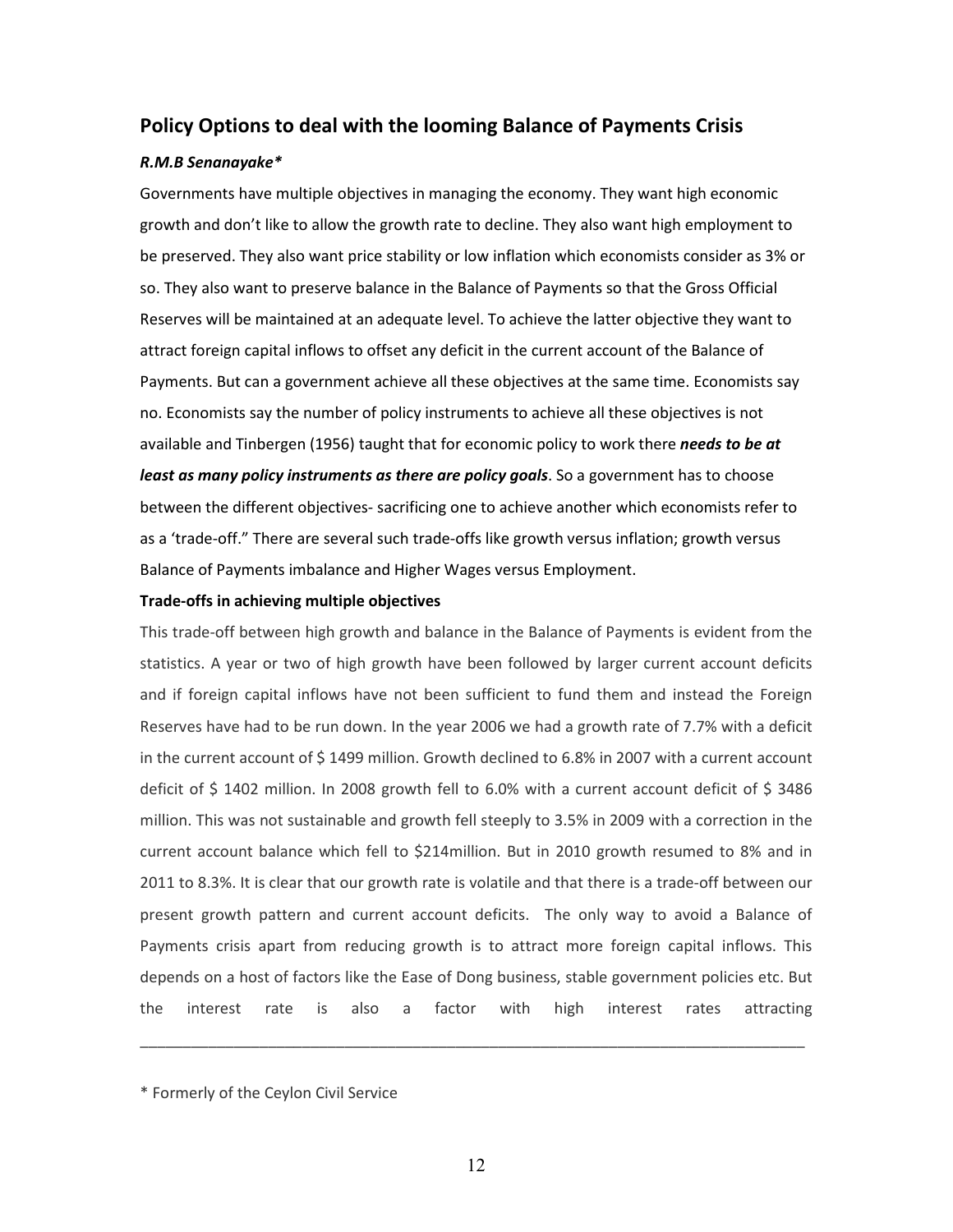foreign capital inflows particularly if there is an exchange rate risk. The Eat Asian NICs opted for export driven growth rather than domestic **expansion because of this vary trade off.** 

#### **Balance of Payments Imbalance**

The country is today facing a Balance of Payments problem. The Gross Official Reserve is not sufficient to keep imports at the same level as in 2011 and also pay off the foreign debt which is maturing this year. There is a trade-off between high growth and balance in the Balance of Payments. Can the economy now operate at the higher level of GDP growth of 2010 and 2011 without worsening the current account deficit in the Balance of Payments? The Government answer is a firm no and it has therefore decided to reduce its growth target to 7.2% instead of the 8.3% last year. What does this mean? It means the Aggregate Demand in the economy must be reduced by reducing government expenditure. But the Government prefers direct controls on imports and has clamped down on vehicle imports. It has reduced the fuel subsidies on petroleum and electricity. No harm in that for we do not have the roads to use these vehicles without causing huge traffic jams. Nor can we afford to import the consequential increase in the demand for petroleum. The import of vehicles cost \$ 1.9 billion last year. Perhaps we can reduce it by half with the removal of duty concessions. There is no rationale to give duty free vehicles to public officers who are paid salaries for their employment. But there are other imports which are essential for maintaining economic growth like oil, intermediate goods like building materials, machinery & equipment and the high imports required for the garment export industry.

#### **Growth through domestic fiscal expansion**

**But our growth is driven by the Government infrastructure investment program and this type of growth has to face the trade off, of growth versus external stability. When the main source** of rising Aggregate Demand is a high level government spending, part of it goes to fund imports and another part to expand the incomes of the domestic consumers who then spend on imported consumption goods. In 2011 the Government reduced tariffs on the import of vehicles and \$ 1.9 billion worth of vehicles were imported. The previous year they amounted only to \$862 million. Gold imports went up six times to \$604 million and Petroleum imports rose 58% to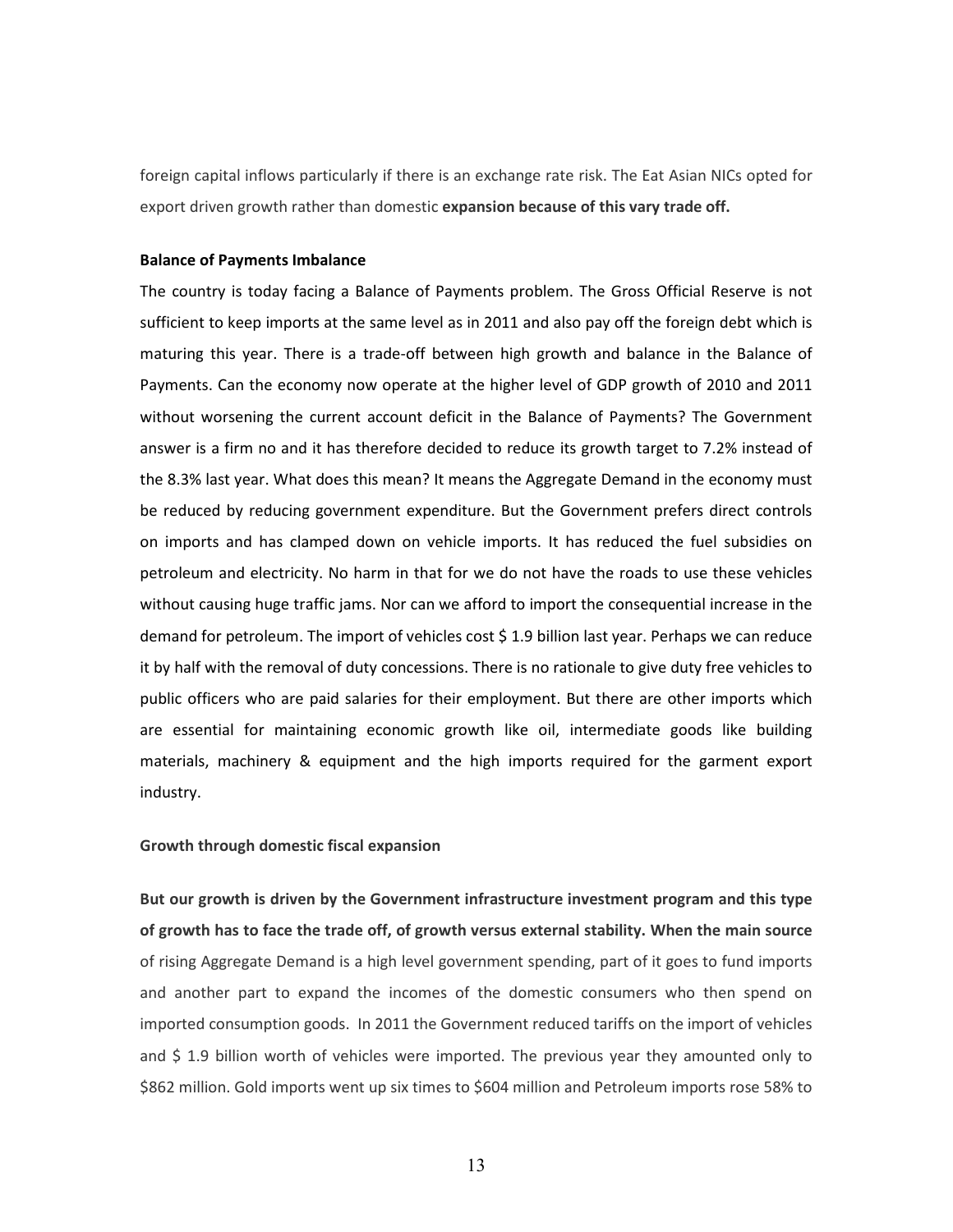\$4.8 billion. Foreign Capital inflows were \$ 2 billion but inadequate to fund the current account deficit in the Balance of Payments. Our consumers have a high propensity to import goods and services. As their incomes increase, so too does their demand for imports. The trade-off is worsened by the lack of international competitiveness of many of our exports compared to other competing countries. The problem of lack of international competitiveness was made worse by holding down the Rupee without allowing it to depreciate in the face of higher inflation differentials and depreciation in our competitor countries like India which depreciated by 15-20%. But d the Rupee was allowed to float in February this year. It has since depreciated by 15-18% and should provide some relief to our export industries provided workers wages do not go up again.

#### **What will be the Balance of Payments situation for 2012?**

**The Central Bank recently gave its projections for 2012. Exports grew by 22% in 2011. But in the first two months the growth was 2.2% and the Central Bank projection for the year is 11.1%, which is half the growth rate in 2011.Exports are estimated at \$ 11.7 billion. Imports are projected at \$20.9 billion. So the projected Trade Deficit is \$ 9.2 billion. Earnings from Tourism are projected at \$1.2 billion although in 2011 they were \$850 million- seems too optimistic given the conditions in the Euro zone. Foreign Direct Investment is projected at \$2 billion although in 2011 it was \$1 billion. Worker Remittances are projected at \$6.5 billion although in 2011 they were \$ 5.1 billion. Again this figure seems too optimistic. According to the projection there will be only a small current account deficit of \$0.2 billion. Foreign capital inflows to the government are projected at \$ 2.1 billion.** 

**Public Investment is projected at 6.6% of GDP which is an increase of 0.6% over 2011 figure. So the authorities want to carry on business as usual. But funding a balance of payment imbalance is a temporary solution. The Adjustment must be made in the Savings-Investment gap or the Budget gap. Total Investment is expected to be 30% of GDP but our national savings was only 22.1% of GDP. Any significant increase is unlikely. So foreign capital must be at least 6% of the GDP to square external accounts. If inflation this year is 6-7% as projected by the Central Bank and if GDP growth is 7.2% then the projected GDP in money terms is Rs 7524 billion and public investment will be Rs 496 billion. But this requires foreign capital inflows of 7-8% of the GDP or Rs 500 billion or in dollar terms of 3.8 billion. So this Investment**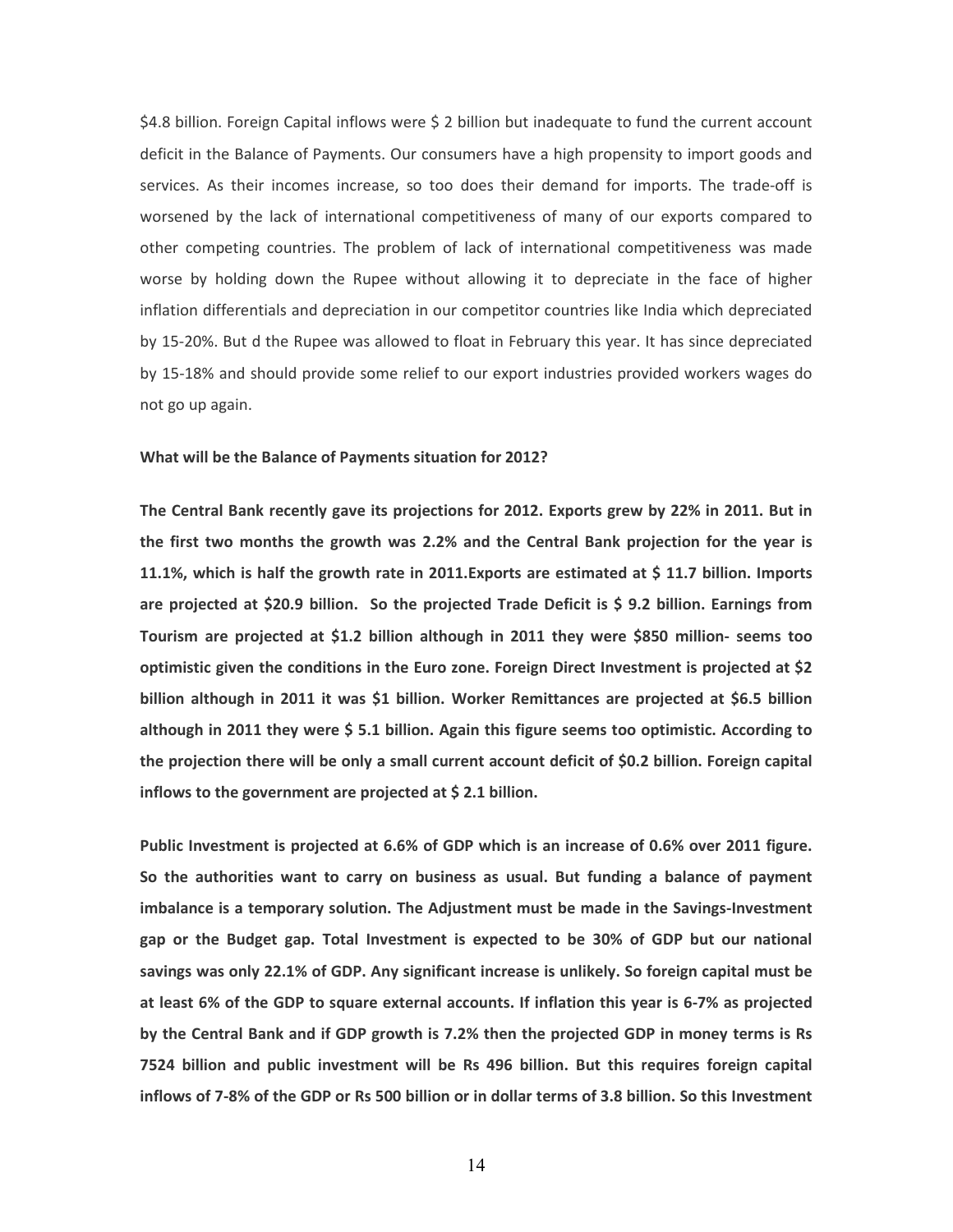**is sustainable if and only if the projected foreign capital inflows to the government and FDI are realized.** 

**But we have to consider the dynamics of the situation. The Terms of Trade (export prices divided by import prices) worsened by 9.3% in 2011. If they continue to worsen with world import prices for food and oil and fertilizers going up while the prices for our exports of Tea and garments ( foreign currency prices) then the terms of trade are likely to worsen again this year which will affect all the projected figures of the Central Bank. Imports could then go up higher and the current account deficit in the balance of payments will be close to 7% of the GDP, reflecting the Savings Investment gap of 8%. Our ability to tide over the balance of payments deficit will depend on the terms of trade and the inflows of foreign capital as projected by the Central Bank.** Much will depend also on the strength of the exchange rate. If it falls then imports will be restricted and exports and import substitutes promoted.

 **But with the present growth strategy problems in the balance of payments will not just go away. They will be there in the next year or more and they will be funded not resolved only through continuing high levels of foreign capital inflows. The Current account Deficit shows that there is a deficit in savings and Investment plus a Deficit in the Government Budget. Any corrective measures must reduce this macro-economic imbalance. This means Aggregate Demand in Consumption and Investment must be reduced. So the Central Bank has tightened credit to the private sector and limited credit growth to 18%.But orthodox economists would suggest raising the interest rate instead,** whilst at the same time seeking to increase aggregate supply through improvements in efficiency and the stock of available resources. Higher interest rates will also induce foreign capital inflows.

So to get back to the multiple objectives we find that there is no policy instrument to further economic growth. Fiscal policy meaning government spending, taxation and borrowing is normally assigned to maintaining internal balance which means price stability or low inflation around 3% or so. Contractionary fiscal policy meaning lower government spending even on investment and lower budget deficits are required to reduce Aggregate Demand for expansion in Aggregate Demand leads to higher imports and a larger trade deficit. But this will also reduce economic growth which is driven by government investment as in the present regime which is carrying out a massive infrastructure investment program building roads, harbors, airports etc.

15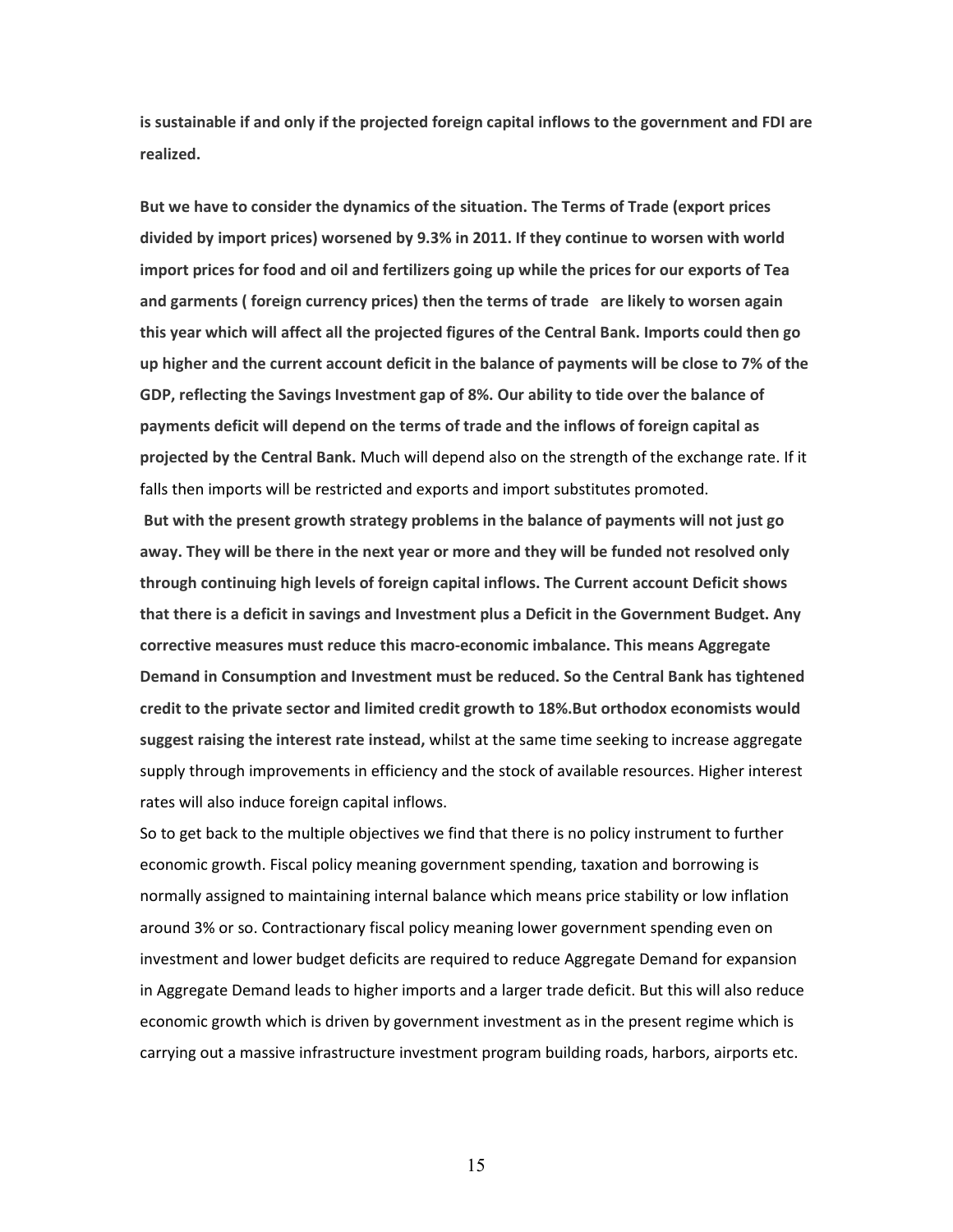Contractionary monetary policy is necessary to keep the domestic interest rate higher than the world interest rate to attract foreign capital. And

Exchange rate devaluations are required to restrict imports, even though exports expand, are necessary to shrink the trade deficit. So exchange rate policy is assigned to the trade balance or the current account, and monetary policy is assigned to maintain the foreign exchange reserves or the capital account surplus through attracting foreign capital inflows. In all these policy measures economic growth has to be sacrificed. However, recent experience also suggests that financial stability is not sustainable without social improvement, and that poverty reduction and enhanced equity are not sustainable without financial stability. Today, the IMF seems to recognize these interconnected policy imperatives.

If we don't get the \$4 billion of foreign capital inflows we will need to go to the IMF once again to get funds under the Extended IMF Facility. In this situation common to open economies (where international trade occupies an important place like our own) the real economy goals of employment and growth tend to get sacrificed to the financial goals of deflation and correction in the balance of payments which generally are more immediate and more pressing. ■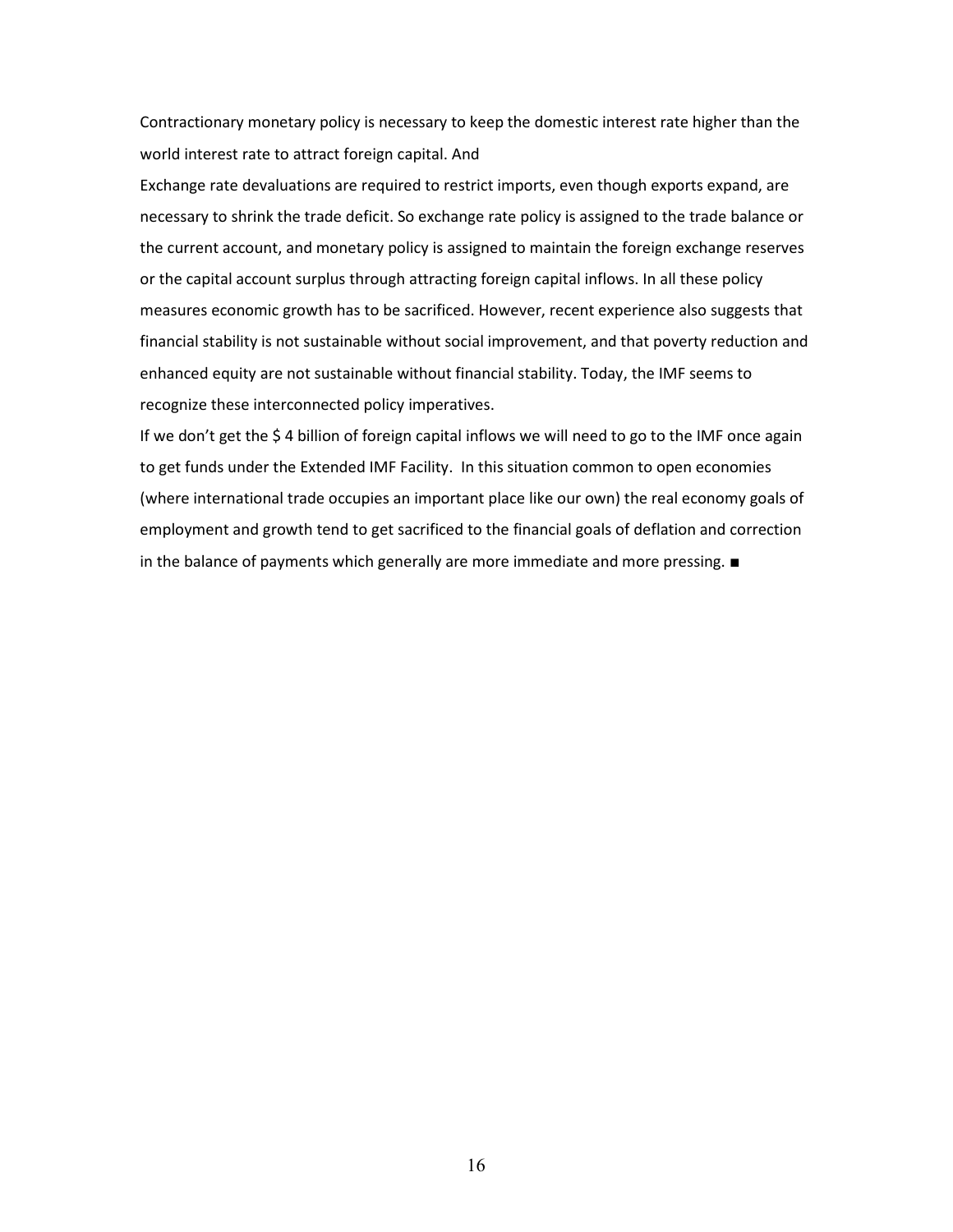# **Development of urban areas in Sri Lanka: the role of the UDA**  *LT Kiringoda\**

# **What is an urban area?**

"An **urban area** is characterized by higher population density and vast human features in comparison to areas surrounding it. Urban areas may be cities, towns or conurbations, but the term is not commonly extended to rural settlements such as villages and hamlets. Urban areas are created and further developed by the process of urbanization." (Source: Wikipedia)

This definition, though helpful in understanding what is urban or what an urban area is in general, cannot be applied to all geographical locations with higher population densities surrounded by villages and hamlets. This is due to different countries adopting different yard sticks to describe urban areas.

| Country                  | Minimum population | Minimum population density/ km <sup>2</sup> |  |
|--------------------------|--------------------|---------------------------------------------|--|
| Australia                | 1000               | 200                                         |  |
| Canada                   | 1000               | 400                                         |  |
| China                    |                    | 1500                                        |  |
| India                    | 5000               | 400                                         |  |
| Japan                    |                    | 4000                                        |  |
| New Zealand              | 1000               |                                             |  |
| United Kingdom           | 1500               |                                             |  |
| United States of America | 50000              |                                             |  |
| Sweden                   | 200                |                                             |  |

Table1: Country specific description of urban areas

(Source: Wikipedia)

There is no standard yard stick in Sri Lanka for describing urban areas. Yet the current three tired structure of local governance helps identifying the urban areas by the status of the administrative councils which govern local areas. Municipal and Urban Council areas are considered as urban and Pradeshiya Sabha areas rural. This classification also leads to confusion due to Pradeshiya Sabha being created by combining Town Council areas, which were considered as urban, with surrounding Village Council areas, which were rural.

# *A brief history*

*In ancient Sri Lanka planning and development of a local area was based on the extent of land that could be cultivated with water available in the adjacent tank. It was regulated by convention. This practice continued until European invasions. Fortified towns constructed during Portuguese and Dutch periods marked a new era of urban development in the coastal belt which hitherto was in a state of abandonment. This was due to Kings having their Kingdoms in the interior of the country and they were not very much interested in governing such sparsely inhabited areas* 

First formal recognition of urban areas took place during the British period when legislation for \_\_\_\_\_\_\_\_\_\_\_\_\_\_\_\_\_\_\_\_\_\_\_\_\_\_\_\_\_\_\_\_\_\_\_\_\_\_\_\_\_\_\_\_\_\_\_\_\_\_\_\_\_\_\_\_\_\_\_\_\_\_\_\_\_\_\_\_\_\_\_\_\_\_\_\_\_\_

<sup>\*</sup> Chartered Architect / Chartered Town Planner, President OPA 2011/2012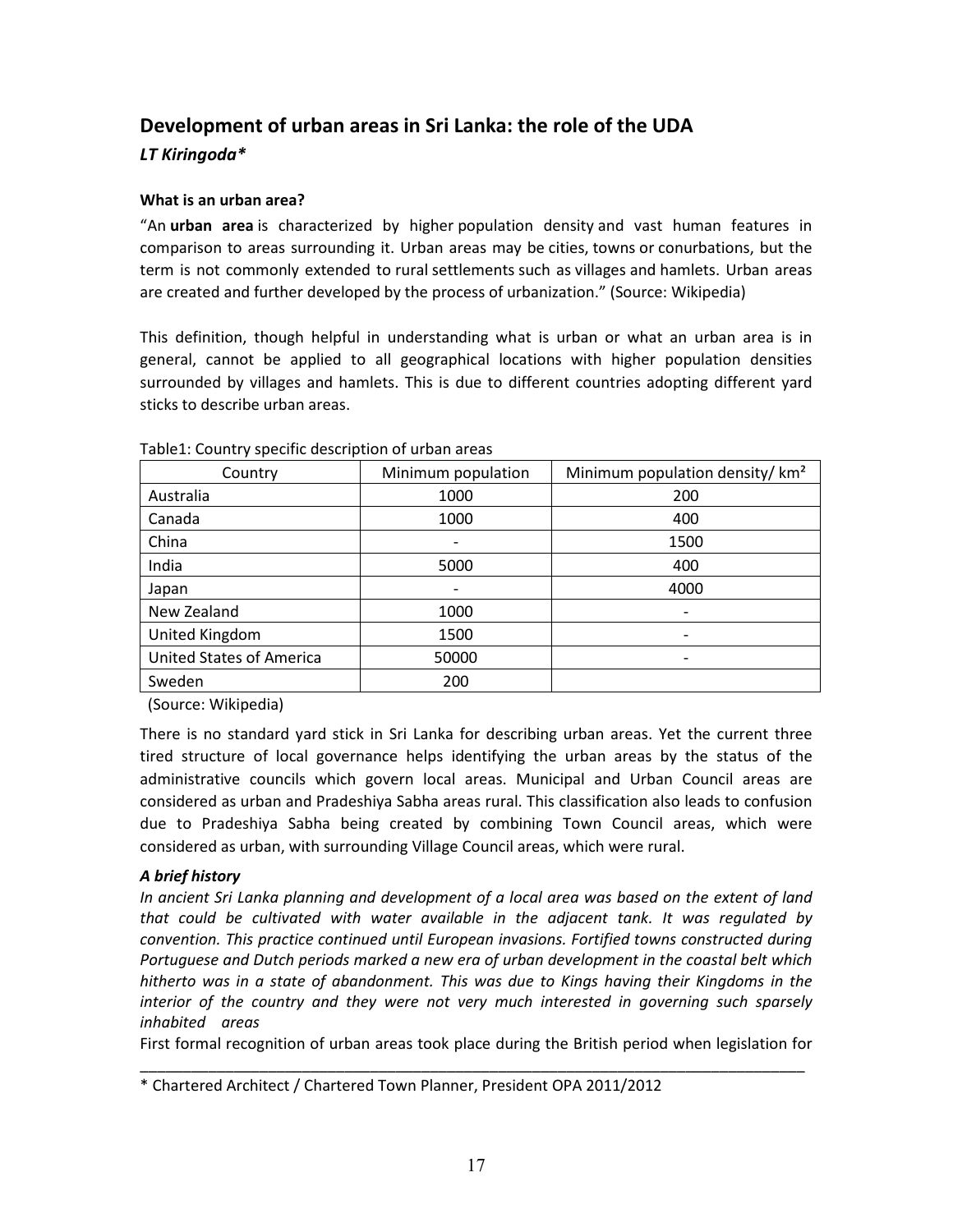governance of urban areas was introduced. They were Municipal Council, Urban Council and Town Council Ordinances. With the creation of Pradeshiya Sabha, Town Council Ordinance ceased to exist. All these legislation provided powers to provide and maintain thoroughfares, amenities and public health. Legislative powers for planning and control of development in the area of jurisdiction of each council were provided by Housing & Town Improvement Ordinance. To provide such powers for planning and development of regions and villages Town & Country Planning Ordinance was enacted.

#### **Founding of the UDA**

After the change of government in 1977 the national economic policy was changed from controlled to liberalized market and the approach to development planning in all development sectors was also changed from regulatory to promotional. Power generation, investment promotion, housing, tourism, agriculture, industries, ports and air ports and cultural sites were given high priority in economic development. Existing institutional frameworks were reviewed and they were either restructured or new institutions were established by statutes. The Departments for Highways, Agriculture and Housing sectors and the controlling bodies for ports and airports and Mahaweli Development were replaced by semi-autonomous Development Authorities for same sectors and subjects and GCEC (present BOI) and CCF were established newly for investment promotion and conservation of archaeological remains for promoting tourism respectively.

At this time preparation of a Master Plan for Colombo with technical assistance of the UNDP was in progress and the studies connected therewith indicated limitations of existing institutions to act beyond controlling developments in urban areas and towards attracting investments for urban development. Hence the UNDP project recommended creation of an institution with powers for attracting private sector investments through fiscal policy interventions in urban development planning. That paved way for establishment of the UDA under provisions of the UDA Law No. 41 of 1978. This legislation is almost identical to the Urban Redevelopment Authority Act of Singapore, in regard to objectives, powers and functions.

#### **Objectives, powers and functions**

The statutory objectives of the UDA, as defined in the preamble to the UDA Law No. 41 of 1978, are

- a) Promotion of integrated planning;
- b) Implementation of economic, social and physical development;
- in areas declared as urban development areas under the same law.

Section 8 of the statute defines the powers and functions of the UDA and a broad summary of it indicates that the UDA has powers to do the following in areas declared under its law.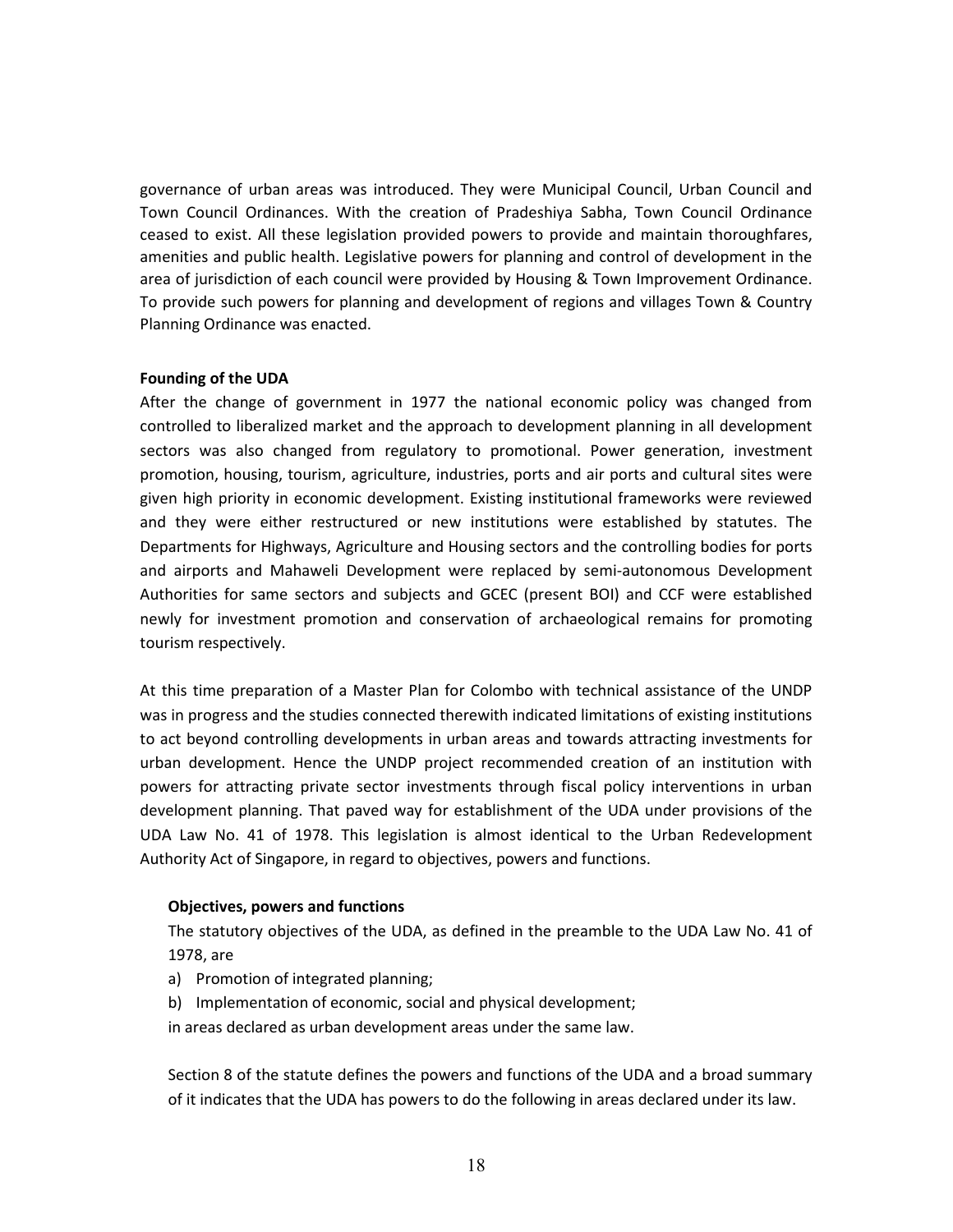- i To carry out integrated planning and physical development;
- ii To formulate and implement development plans including capital development plans and capital improvement programmes;
- iii To acquire and hold any movable or immovable property or dispose such property acquired or held;
- iv To undertake the execution and to enter into contract with any person for the execution of development projects and schemes approved by the government and to undertake completion of any development projects and schemes in default by any person failing to complete such projects or schemes;
- v To carry out building, engineering and other operations and undertake any work in connection with infrastructure development;
- vi To formulate and execute housing schemes, to cause clearance of slum and shanty areas and to undertake development of such areas;

# **Evolution of the UDA**

Since incorporation by statute in 1978, the UDA has gone through several stages of evolution due to many reasons.

# **Stage-1: project based development**

Along with preparation of the Master Plan for City of Colombo, several projects were implemented or commenced implementation during 1978-1985. They were,

- a) Development of Law Courts at Hulftsdorp;
- b) Construction of Parliament at Battaramulla;
- c) Construction of St. John's Fish Market in Pettah and Colombo Central Super Market;
- d) Construction of Liberty Plaza, Unity Plaza and Ocean Lanka Towers;
- e) Implementation of Peliyagoda Integrated Urban Development Project for relocation of warehouses from Colombo;
- f) Development of Industrial estates at Homagama and Ratmalana for relocation of industries from Colombo;
- g) Development of residential townships at Mattegoda, Ranpokunagama, and Raddoluwa;
- h) Construction of Sethsiripaya and Isurupaya.

During this period all Municipal and Urban Council areas in the country and 1-km wide coastal belt were declared as urban development areas under Section 3 of the UDA law. The purpose of declaration of 1-km wide coastal belt under the UDA Law was to promote tourism in the coastal zone while protecting the highly sensitive coastal environment from hotels which were considered as an urban activity due to their high resident population densities.

Planning Committees were established in the Local Authorities which administered the newly declared areas and powers of the UDA for enforcement of development plans were delegated to Mayors/Chairpersons/Commissioners/Secretaries of those Local Authorities. In order to develop rapidly the human resource required for promoting integrated planning in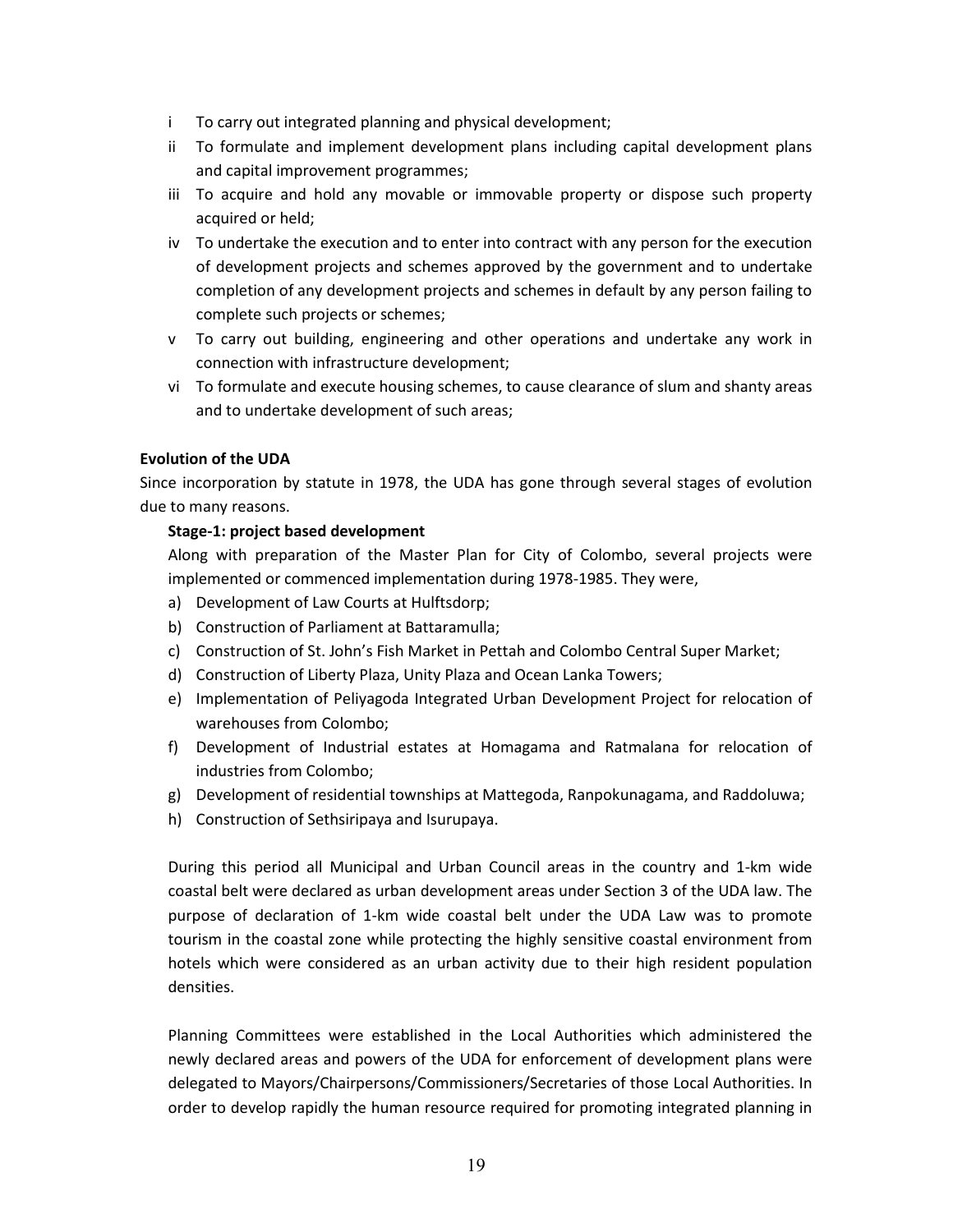the newly declared areas, a 9-month PG Diploma Course in Urban Development was started at University of Moratuwa and the diploma holders were appointed to the local authorities as Planning Officers of the UDA for assisting the Local Authorities in decision making on applications for development.

# **Stage-2: regulation based development control and promotion**

Having considered the enormity of the task of preparation of development plans for newly declared areas, the limitations of a Planning Officer to handle this task individually when it required a team effort and the need for promotion of integrated planning in those areas rapidly, the regulations of City of Colombo Development Plan 1985, were published in the Government Gazette (Extraordinary) No. 821/19 of  $1<sup>st</sup>$  June 1986 as UDA Planning & Building Regulations 1986 under provisions of Section 21 of the UDA Law, giving these regulations national status and as a measure for facilitating decision making by the newly established local planning committees.

During this period the number of Local Authority Areas declared under the UDA Law had gone past 100-mark and Provincial Councils also started functioning under  $13<sup>th</sup>$  Amendment to the constitution of Sri Lanka. Under the  $13<sup>th</sup>$  Amendment all local governments, were subjected to be under the authority of Provincial Councils. Owing to Provincial Councils demanding accelerated preparation of development plans, provincial sub-offices of the UDA were established.

# **Stage-3: plan based development**

Promotion of plan based development was still not happening as expected and in early 1990s. ADB funded Urban Sector Development Project was launched under the aegis of the Ministry of Housing & Construction. The UDA was appointed as the project implementing agency.

17-towns in the country were selected for the project and the focus was development of urban infrastructure. Improvement of arterial roads and drainage, construction of new bridges, construction of bus terminals etc. were identified as key projects. To facilitate preparation of financial and economic feasibility reports and reports on environment impacts of these projects, zoning plans for those towns were hurriedly prepared taking into consideration the existing state of development.

In 1998 the project was expanded to cover 51-towns and was renamed as Urban Development & Low Income Housing Project. Implementation of the expanded project was under the Ministry of Urban Development, Housing & Construction. It should be noted here that this Ministry created another land mark in the history of urban development in Sri Lanka due to the government recognising urban development as a Cabinet Ministerial portfolio.

# **Stage-4: preparation of regional plans**

With the view of exploiting the vast potential of Trincomalee District for economic development, a regional structure plan was envisaged and for the UDA to embark on preparation of the plan, the entire area of Trincomalee District was declared under the UDA Law in 1991. The Regional Development Plan for Trincomalee District came into force upon publication of notice on same in the Government Gazette (Extraordinary) No. 1534/8 of 29<sup>th</sup>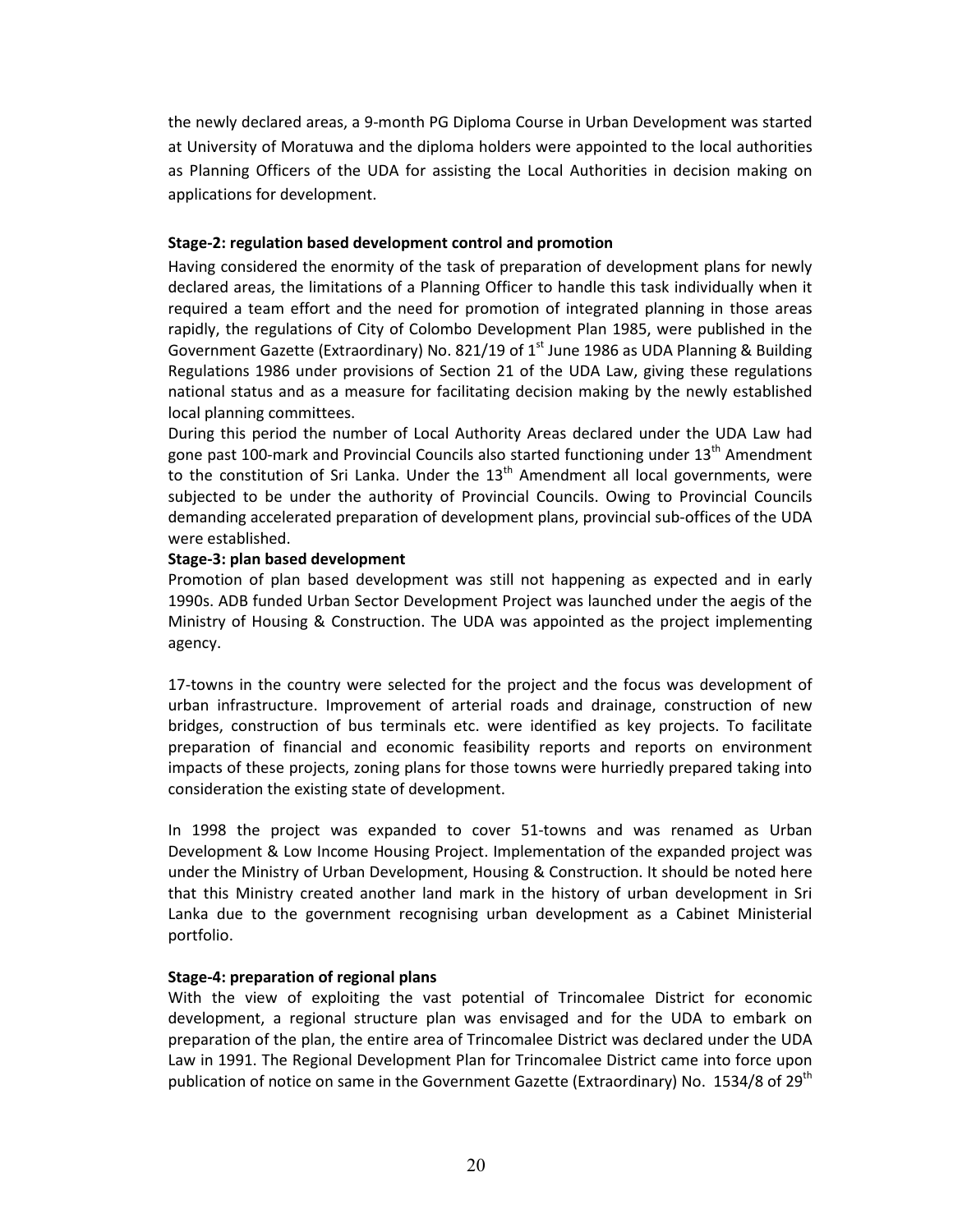January 2008. In 1996 the UDA embarked on preparation of a Structure Plan for Colombo Metropolitan Region with urban development in focus.

With the government accepting in principle in 1997, the need for establishing a new town named Ruhunupura at Hambantota for serving the needs arising out of implementation of Hambantota Harbour, Hambantota Airport, Diversion of Uma Oya to Lunugamvehera, Oil Refinery at Hambantota, Extension of Southern Highway from Matara to Kataragama and beyond, Extension of Railway from Matara to Kataragama, and Financial, trade and economic hub at Hambantota, a 113,000 Ha area was declared under the UDA Law covering Hambantota, Suriyawewa, Ambalantota and Lunugamvehera Local Authority areas, either partly or wholly, and the same concept is now being followed up under the banner "Development Plan for Greater Hambantota".

The government that came into power in 2001, initiated action on revising the CMRSP for capital investment planning and the project produced "Western Province Mega polis Development Plan". It is yet to be brought into legal framework but some identified projects are now being considered for implementation. Creation of an ultra-modern city centre adjacent to Galle Face is one such project.

#### **Stage 5: Business promotion based on development plans**

Currently the UDA is going through a period of transformation towards increasing capacity to invest in development of real estate and infrastructure for attracting private sector investments in mega projects through Public Private Partnerships. Already two such projects have been promoted in Slave Island area and construction works same will commence in the latter part of 2012.

#### **Powers delegated to the UDA by other statutes and statutory authorities**

In 1992 an amnesty was granted for those who had amassed wealth without declaring income and money invested in buildings up to the value of Rs. 5.0 million were exempted from taxes. The UDA was delegated with the authority to certify the construction of the building by the person seeking amnesty and the expenditure incurred in construction.

Subsequent to "1992 Earth Summit" in Rio de Janeiro, the Government ratified the well-known "Agenda 21" of the UNEP. This resulted in introduction of several policy instruments to environment sector for achieving the goal of sustainable development. Assessment of environment impacts was made mandatory for prescribed projects. The UDA was delegated with the authority for Project Approving under provisions of National Environment Act.

#### **Integration of national development policies into urban development planning**

Apart from the directives to prepare regional development plans, the UDA had always made arrangements and efforts to integrate national policies, whether directed or not, into development planning. Establishment of Provincial sub-Offices of the UDA after enactment of the  $13<sup>th</sup>$  Amendment to the Constitution of Sri Lanka can be cited as the first such instance.

The amendment of Town & Country Planning Ordinance in 2000 made it compulsory for the UDA to seek clearance from the National Physical Planning Department (successor to Town & Country Planning Department) prior to declaration of areas under the UDA Law. Beside this the UDA relies on the National Physical Plan prepared by the NPPD in prioritising the local areas in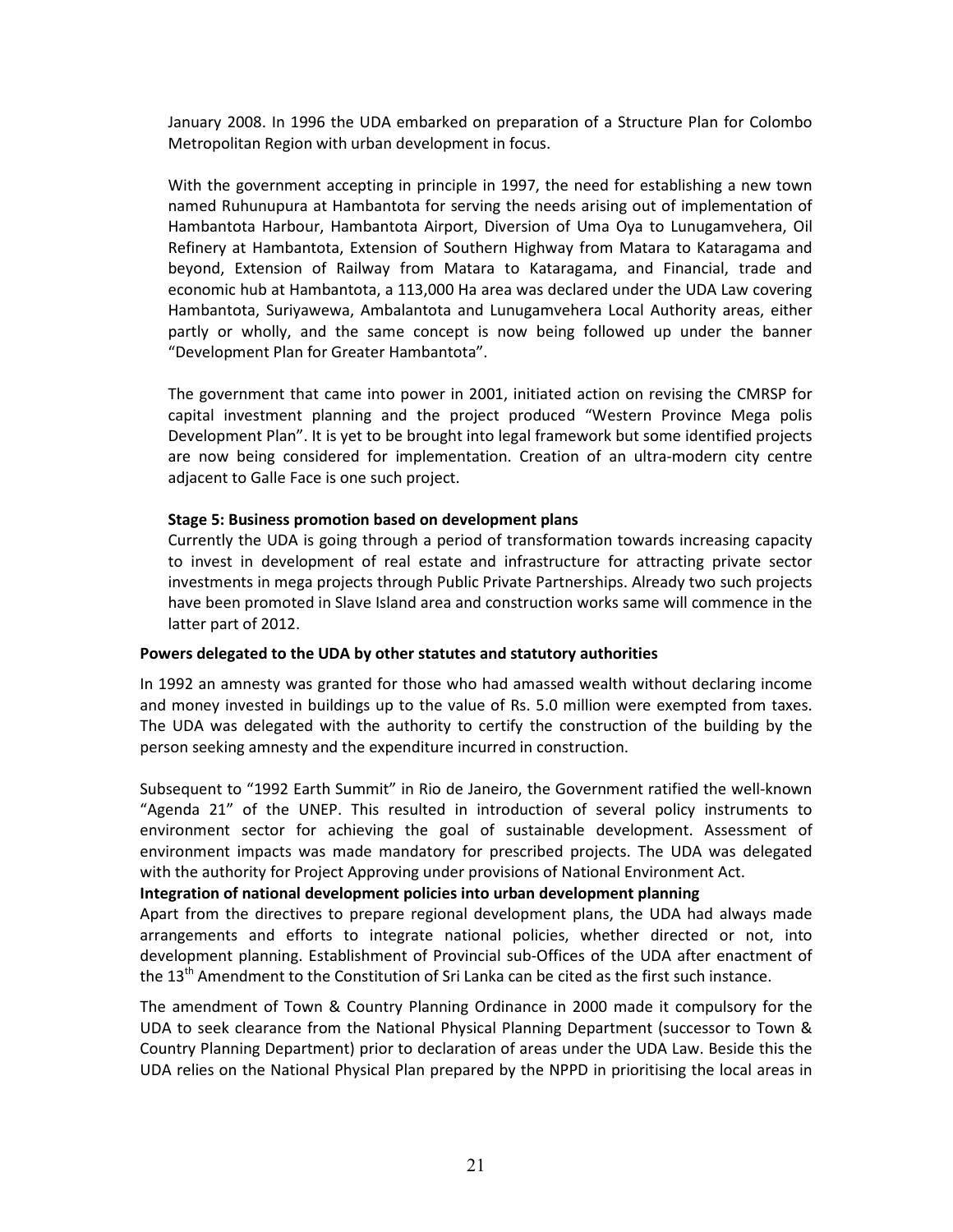programming for preparation of urban development plans. National strategies for Disaster Risk Reduction are also now incorporated into urban development plans

Currently the UDA is awaiting the directives from the government regarding the spatial policy for the development of local areas liberated from the clutches of LTTE and for preparation of development plans for new economic regions identified in the National Physical Plan for national economic development.

#### **Future perspectives**

The UDA was established based on the statutory framework of the URA of Singapore, which was established for making profits from urban development. However, Sri Lanka is facing challenges several times larger than those of Singapore which is city state. For Sri Lanka to profit from sustainable urban development, the UDA must think beyond the local authority frameworks and formulate and implement projects which are outside the statutory mandates and beyond financial and technical capacities of Municipal and Urban Councils and Pradeshiya Sabha. Raising Rs. 10.0 billion through debentures to finance construction of 65000 houses to resettle the families living in underserved settlements in Colombo and construction of Sethsiripaya Stage II with Rs. 2.8 billion obtained from capital market are few examples of the commitment of the UDA towards creation of livable urban areas for all urban dwellers in the country. ■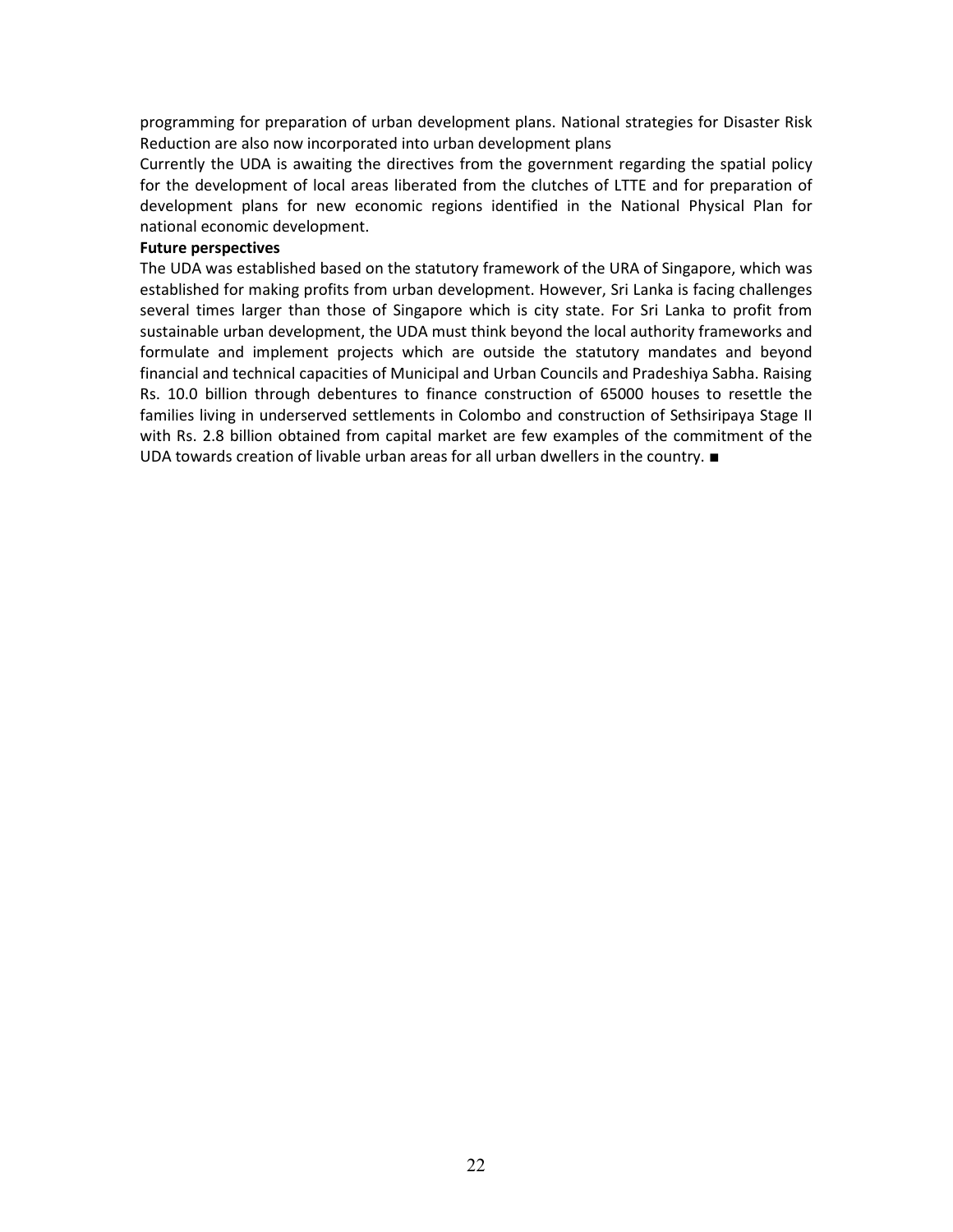# **Keeping the Right to Information Alive**  *Mario Gomez\**

# **Introduction**

Much of Sri Lanka's decision making processes are shrouded in secrecy. Crucial decisions that impact on public life are made behind closed doors and public officers are reluctant to share information on these decisions or the basis for these decisions. Information that should be in the public domain is seldom released and the public sector is covered in an ethos of secrecy.

This culture of secrecy is compounded by the state of the media in the country. The media has a major role to play in creating a culture of transparency and in exposing corruption. Yet the media as it stands today is unable to perform this role effectively. Major media institutions are state owned and their coverage of events is partial to the ruling regime. Some parts of the independent media engage in investigative reporting and provide alternative views. Yet this is not as effective as it should be. In recent years independent media institutions that have dared to confront the government been subjected to threats, intimidation and in a few cases their staff have even been assassinated.

Transparent governance deals with government decisions about which the public has a right to know. Public decisions and decision making processes should be in the public domain and be easily accessible to the public. The public have a right to know about national, regional and local budgets; development strategies and national action plans; agreements with multilateral institutions; plans for infrastructure development; the expenditure of government Ministers, departments and other institutions; and about other decisions that impact on the public.

In a few areas which pertain to national security, the prosecution of crimes, personal privacy or related matters, the public interest may be advanced by confidentiality and secrecy and in which case, it may be justified to withhold such information from the public. However, as a general rule, public decisions should be accessible to the public and only in those few rare cases should information be withheld.

The public also have a right to know about private sector decisions that impact on the general public. The private sector should be encouraged to communicate openly and transparently with all its stakeholders, including the wider community, on key decisions that impact on the public interest. Similarly professional associations and regulatory bodies should also make their decisions transparent since many of those decisions have an impact on the public.

Transparency is a key aspect of democratic governance. Secrecy generates suspicion while openness generates trust, promotes credibility and enhances public confidence. In spite of the

public rhetoric over the years there have been few concrete steps that governments have taken to promote transparency in governance and create a culture of openness.

\*LL.B. LL.M. Ph.D. Member of the Law Commission of Sri Lanka and Visiting Lecturer, University of Colombo.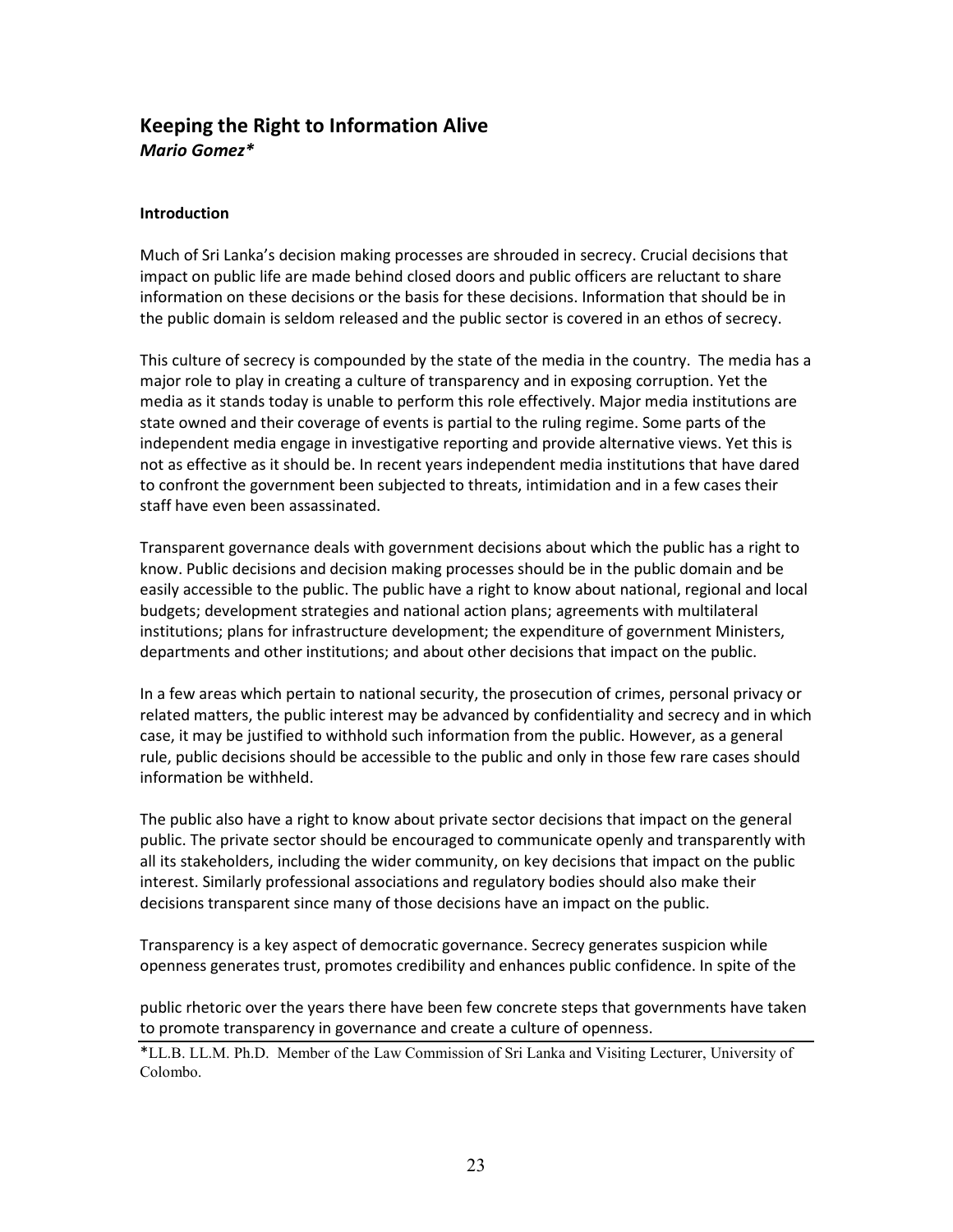#### **The Right to Information**

One of the first countries to adopt a right to information regime was Sweden in 1766. The right is found in both the Universal Declaration of Human Rights and the International Covenant on Civil and Political Rights. In 1989 approximately 11 countries had right to information regimes. Since then approximately 80 other countries have adopted right to information laws.<sup>1</sup> The 2003 United Nations Convention on Corruption, recent jurisprudence from domestic and regional courts, and comments from UN human rights bodies have added to the momentum.<sup>2</sup>

A right to information law gives a person a right to demand information from a public body (and in some cases from a private body) without having to say why the information is being sought. Such a right can enhance the transparency of public decision making and decrease the level of arbitrary and ad hoc decision making. It may deepen democracy by facilitating citizen participation in decisions at local, regional and central government levels. A right to information may also help reduce corruption and prevent the abuse of public power. Public power must be used in the public benefit and a right to information regime gives the public the right to monitor the use of public power and resources. Beyond that, a right to information regime has an intrinsic dimension in that these regimes enable citizens to 'just know' about public decisions irrespective of whether they achieve a particular outcome or not.<sup>3</sup>

Around 2001 the Law Commission of Sri Lanka presented a rudimentary draft law on the freedom of information to the government. Civil society and the media then took up the issue and presented a more detailed draft law. After a concerted campaign by civil society and the media the draft law was approved by the Cabinet in 2003. As a result of tensions between the then President and Prime Minister, Parliament was dissolved in 2004 before the law could be passed.

The Law Commission subsequently took up the issue and presented a revised draft (based largely on the civil society draft law) to the state around April 2006. However, no action was taken to present and debate the draft law in Parliament.

In May 2011 opposition Member of Parliament, Karu Jayasuriya, presented a Right to Information Bill as a Private Member's bill. Mr Jayasuriya's bill was based largely on the 2006 draft of the Law Commission (fine tuned by the Legal Draftsman's Department), which in turn was based on the work of several organizations over the past ten years. Mr Jayasuriya's motion was defeated in Parliament with the government promising that it would present its own version within six months. Although it is over a year, the government has yet to present a draft law. One of the recommendations of the Lessons Learnt and Reconciliation Commission was to enact a right to information law.

<u>.</u>

<sup>&</sup>lt;sup>1</sup> See www.right2info.org and www.humanrightsinitiative.org.

<sup>&</sup>lt;sup>2</sup> See the Human Rights Committee, General Comment No. 34 on Article 19: Freedoms of opinion and expression, CCPR/C/GC/34, 21<sup>st</sup> July 2011. The ICCPR was binding on 167 countries as of January 2012.

<sup>&</sup>lt;sup>3</sup> Mario Gomez, 'The Right to Information in Emerging and Existing Democracies', (Draft Article).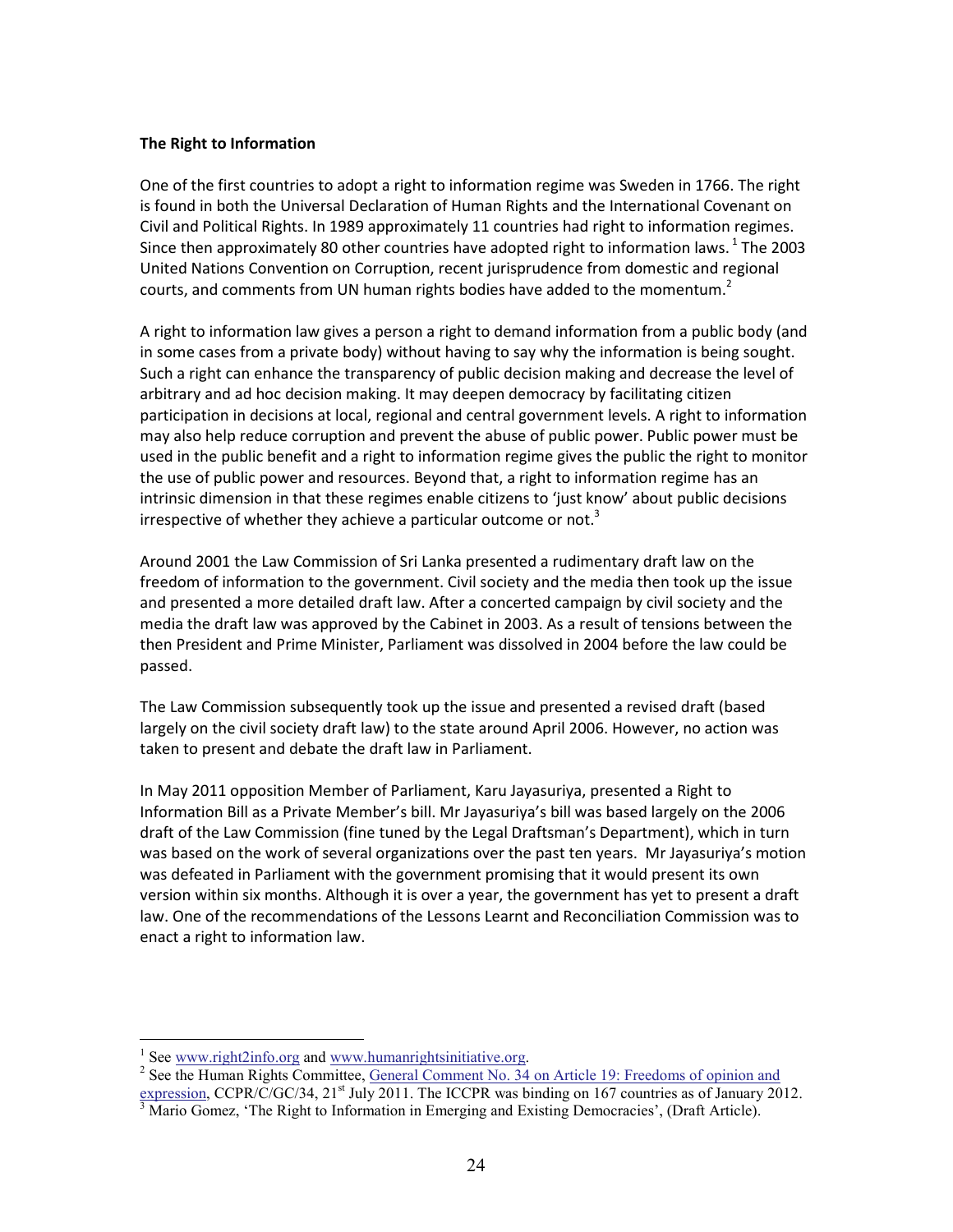#### **The Draft Law**

The draft law presented before Parliament in May 2011 sought to establish a right of the public to access official information.<sup>4</sup> It also sought to entrench in law a right to receive reasons for decisions that affect any person.

The preamble recognised that there was a need to foster a culture of transparency and accountability within public authorities, and ensuring a citizen's effective access to information will 'enable them to more fully exercise and protect all their rights'.

According to the draft law every citizen will have a right to access official information in the possession, custody or control of a public authority. Information in the possession of private bodies or higher educational institutions was not covered by the draft law.

A public authority was defined to include Ministries of Government, departments, public corporations, local authorities, companies in which the state was a shareholder, any department, other authority or institution established by a Provincial Council, and any body or office established under the Constitution other than the Parliament and the Cabinet of Ministers.<sup>5</sup> In terms of the draft law the provisions of the freedom of information law were to prevail over any other law.

# **The Process**

Under the draft law a request for information could be made orally or by way of a written request. The Information Officer in the public authority concerned must decide within 14 day if the information would be disclosed or not. Where information is not disclosed the grounds must be specified. The Freedoms of Information Commission has the discretion to decided if fees are payable and prescribe the requisite fee. An appeal could be made against a refusal to disclose information and a further appeal could be made to the Freedom of Information Commission. There was no provision in the law for 'urgent request' requests, where life or liberty was a matter of concern.

# **Exemptions**

<u>.</u>

Requests for information will be denied in cases where it is necessary to:

protect personal privacy; protect the territorial integrity and national security of the state; protect the relations of the state with any other state; protect the life and safety of individuals; preserve confidentiality of certain information; prevent serious prejudice to the economy of Sri Lanka by premature disclosure;

<sup>&</sup>lt;sup>4</sup> 'Freedom of Information Bill' (Private Member's Bill), Supplement to the Government Gazette, Part II of  $13<sup>th</sup>$  May 2011 (issued on  $16<sup>th</sup>$  May 2011), Government Publications Bureau.

 $<sup>5</sup>$  The courts are an institution established by the Constitution and on a plain reading the law should apply to</sup> the courts as well.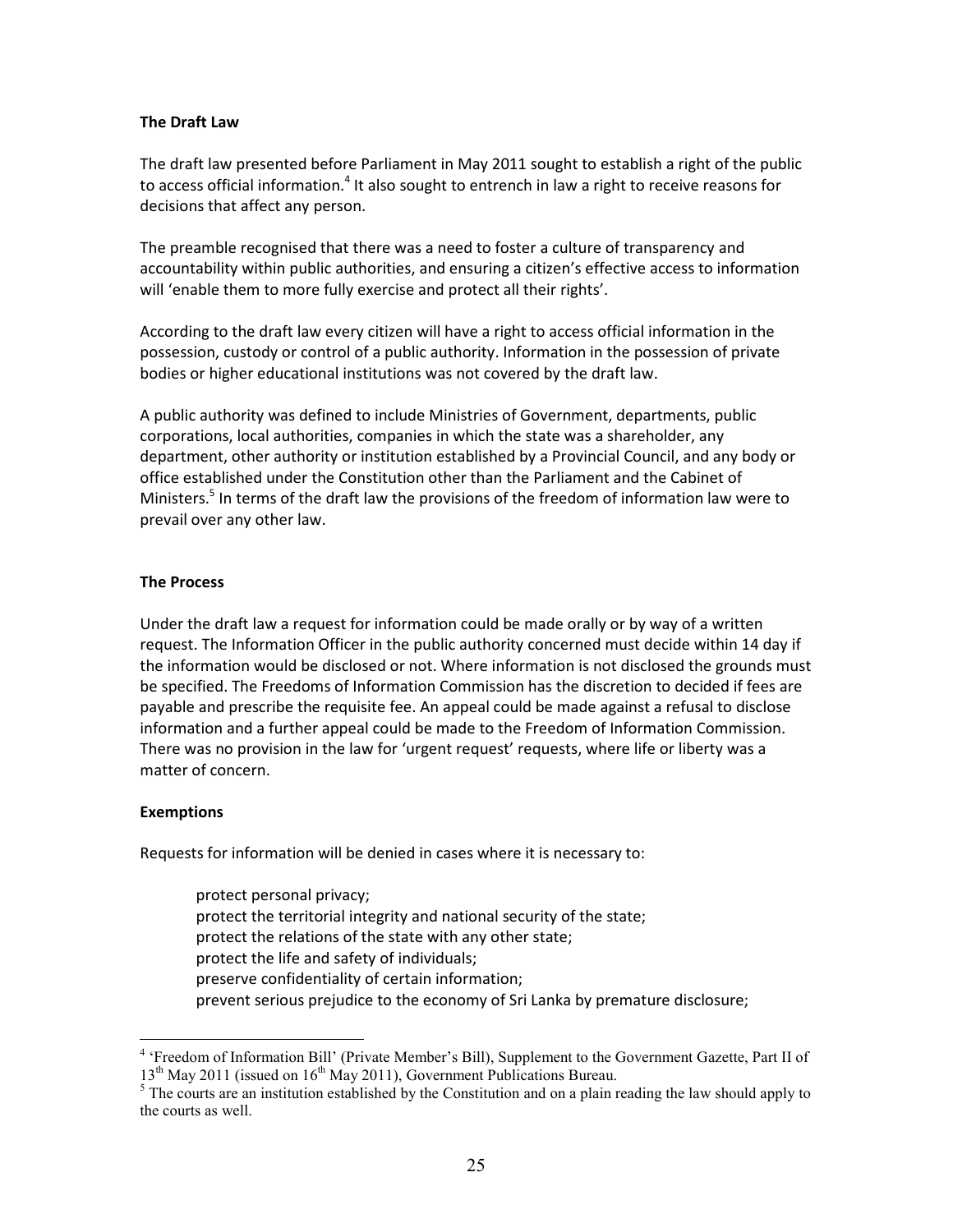protect trade secrets or avoid harm to commercial interests; protect medical secrets or records of any individual; retain confidentiality on the basis of a fiduciary relationship; prevent grave prejudice to the prevention or detection of crime or the apprehension or prosecution of offenders; retain confidentiality with regard to certain information in relation to law enforcement or national security; retain the confidentiality of information supplied in confidence by a third party and that party objects to the disclosure; avoid being in contempt of court or breaching the privileges of Parliament; retain confidentiality with regard to information relating to an examination (including the results of any qualifying examination) conducted by the Department of Examinations or a higher educational institute about which information is required to be kept confidential.<sup>6</sup>

Where information is over 10 years old the exemptions will not apply except in specific circumstances. The Freedom of Information Commission to be set up under the law was to be given the power to order disclosure of information where in its opinion public interest in disclosure outweighs any of the interests protected by the above exemptions. Under the draft law public authorities are required to maintain records in a manner consistent with their operational requirements, duly catalogued and indexed. Records are required to be maintained for ten years.

# **Freedom of Information Commission**

The draft law envisaged a Freedom of Information Commission consisting of three members appointed by the President on the recommendation of the Constitutional Council. The Freedom of Information Commission was to supervise the implementation of the law, provide guidelines on fees and when information could be released without fees, guidelines on how information on projects should be released, and engage in the training of public officials. Every public authority is required to appoint at least one Information Officer who will deal with requests for information.

Where a request for official information has been refused by an Information Officer, the draft provides that such person may appeal to the Freedom of Information Commission.

# **Proactive Disclosure**

<u>.</u>

The draft law also envisaged a concept of 'proactive disclosure'. The draft law casts responsibilities on Ministers and public authorities to make official information freely and readily available to the public. Every two years, every Minister must publish a report containing information giving details of the functions, activities and duties of the Ministry and of all public authorities under the Ministry, and the norms and procedures followed, in the decision making

<sup>6</sup> See section 4 for a full list of the exemptions.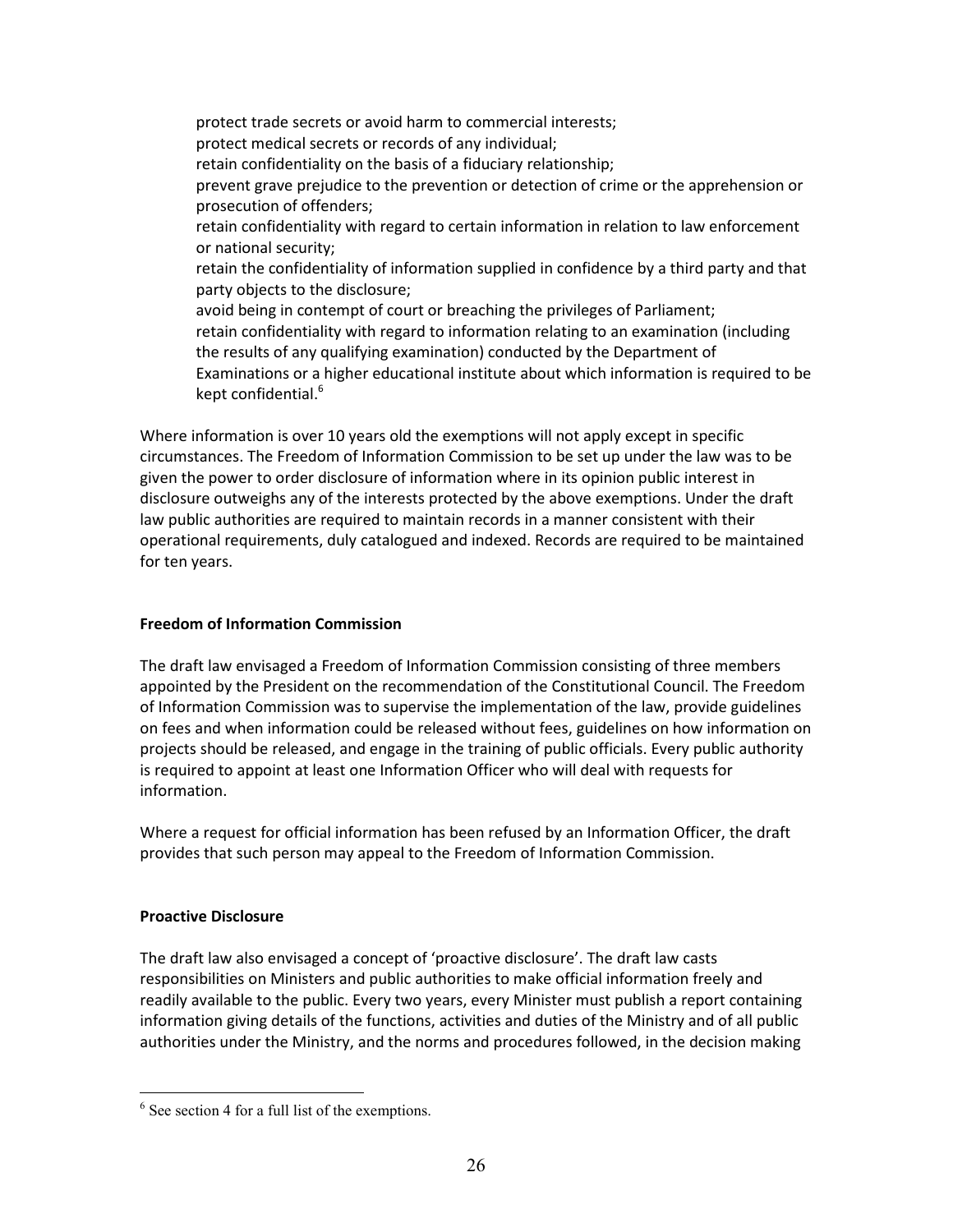process of the Ministry. Additionally the Minster has a duty to inform the public about any projects that are to be undertaken by the Ministry.

These provisions are an attempt to ensure that official information is available to citizens as and when decisions are made by public bodies. It entrenches further the doctrine of the Public Trust according to which governments hold power in trust for the people and must always act in the interests and on behalf of the people.

# **Immunity from Legal Action**

<u>.</u>

In order to ensure that the information officers will be free to act impartially the bill confers on them immunity from legal action for granting access to any information. The draft law provides that, notwithstanding any legal or other obligation to which a person may be subjected to by virtue of being employed in a public authority, the disclosure of information permitted to be released under the law should not make such person liable to any punishment. This is particularly important given that some provisions of the Establishments Code, which regulate the terms of employment of public officers, explicitly discourage public officers from sharing information with the public.

# **Supreme Court Jurisprudence on the Right to Information**

In the '*Galle Face Case'* the Supreme Court interpreted the constitutional right to free speech, expression and publication as including within its ambit a right to information.<sup>7</sup> In this case a public interest organization, the Environmental Foundation Limited (EFL), challenged the purported lease of a 14 acre seaside promenade in Colombo, the 'Galle Face Green', to a private company. The Supreme Court observed:

*This is an application filed in the public interest. … the Petitioner, being a well recognized entity working for the preservation of the environment is entitled to act in the public interest …. In several cases the Petitioner has assisted this Court in important matters with regard to the preservation of the environment. In this instance too the Petitioner has acted in the public interest and exposed acts on the part of the UDA that are clearly ultra vires.* 

Although there is no explicit right to information in the Sri Lankan Constitution, the Supreme Court held that the right to freedom of speech, expression and publication contained in Article 14 of the Constitution included by implication a right to information. The Urban Development Authority (UDA), in refusing to provide information about the purported lease of 'Galle Face' to the petitioner, had violated the petitioner's right to information.

<sup>7</sup> *Environmental Foundation v UDA*, (The 'Galle Face' Case), Supreme Court Minutes of 28 November 2005.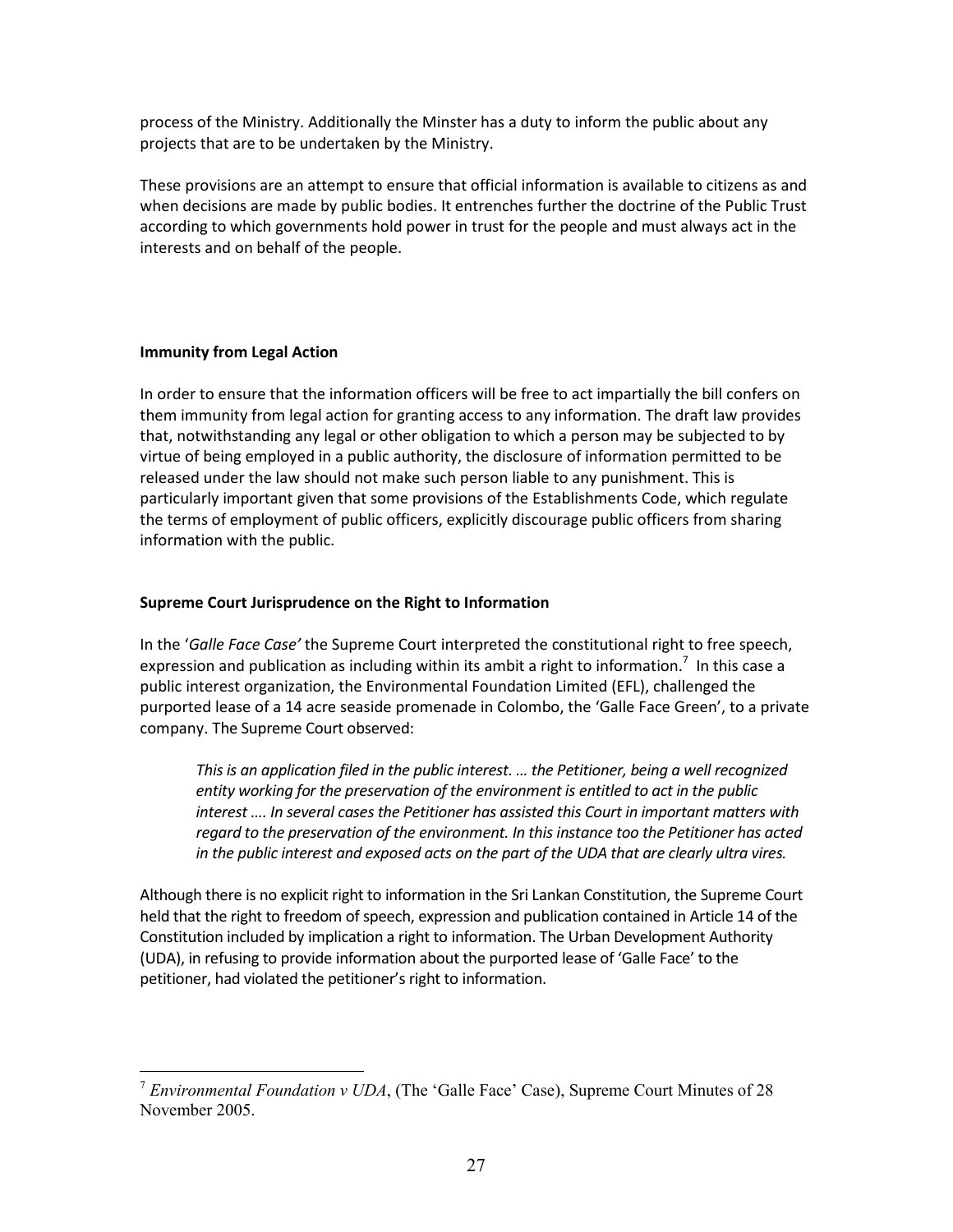The UDA's action was also in violation of the constitutional right to equal protection of the law since its 'bare denial of access to official information' in the absence of specific reasons was an arbitrary exercise of power. The Court noted:

*… I am of the view that the 'freedom of speech and expression including publication' guaranteed by Article 14(1)(a), to be meaningful and effective should carry within its scope an implicit right of a person to secure relevant information from a public authority in respect of a matter that should be in the public domain. It should necessarily be so where the public interest in the matter outweigh the confidentiality that attach to affairs of State and official communications. (Emphasis added)*

In at least two previous cases too, the Supreme Court has echoed this reasoning and upheld the right of access to official information.<sup>8</sup>

The 2000 Draft Constitution included the right to information as an aspect of the freedom of speech and expression.

*Every person is entitled to the freedom of speech and expression including publication and this right shall include the freedom to express opinions and to seek, receive and impart information and ideas either orally, in writing, in printing, in the form of art or through any other medium.*<sup>9</sup>

Some countries have a separate right to information as a part of the Bill of Rights. For example Section 32 of the South African Constitution states:

- (1) Everyone has the right of access to  $-$ 
	- (a) any information held by the state; and
	- (b) any information that is held by another person and that is required for the exercise or protection of any rights.
- (2) National legislation must be enacted to give effect to this right, and may provide for reasonable measures to alleviate the administrative and financial burden on the state.

# **The Supreme Court's Jurisprudence on the use of 'Public Power'**

Transparent governance requires that public power be exercised openly, rationally and in good faith. All public transactions, involving the expenditure of public funds must be conducted in a transparent way and according to clear and publicly available criteria. This requires clear and

-

<sup>8</sup> See *Fernando* v. *Sri Lanka Broadcasting Corporation* (1983) 2 Sri L.R. 311 and *Heather Mundy v. Central Environmental Authority and Others SC Appeal 58/03, SCM 20<sup>th</sup> January* 2004.

 $9$  Article 16(1) of the Draft Constitution of 2000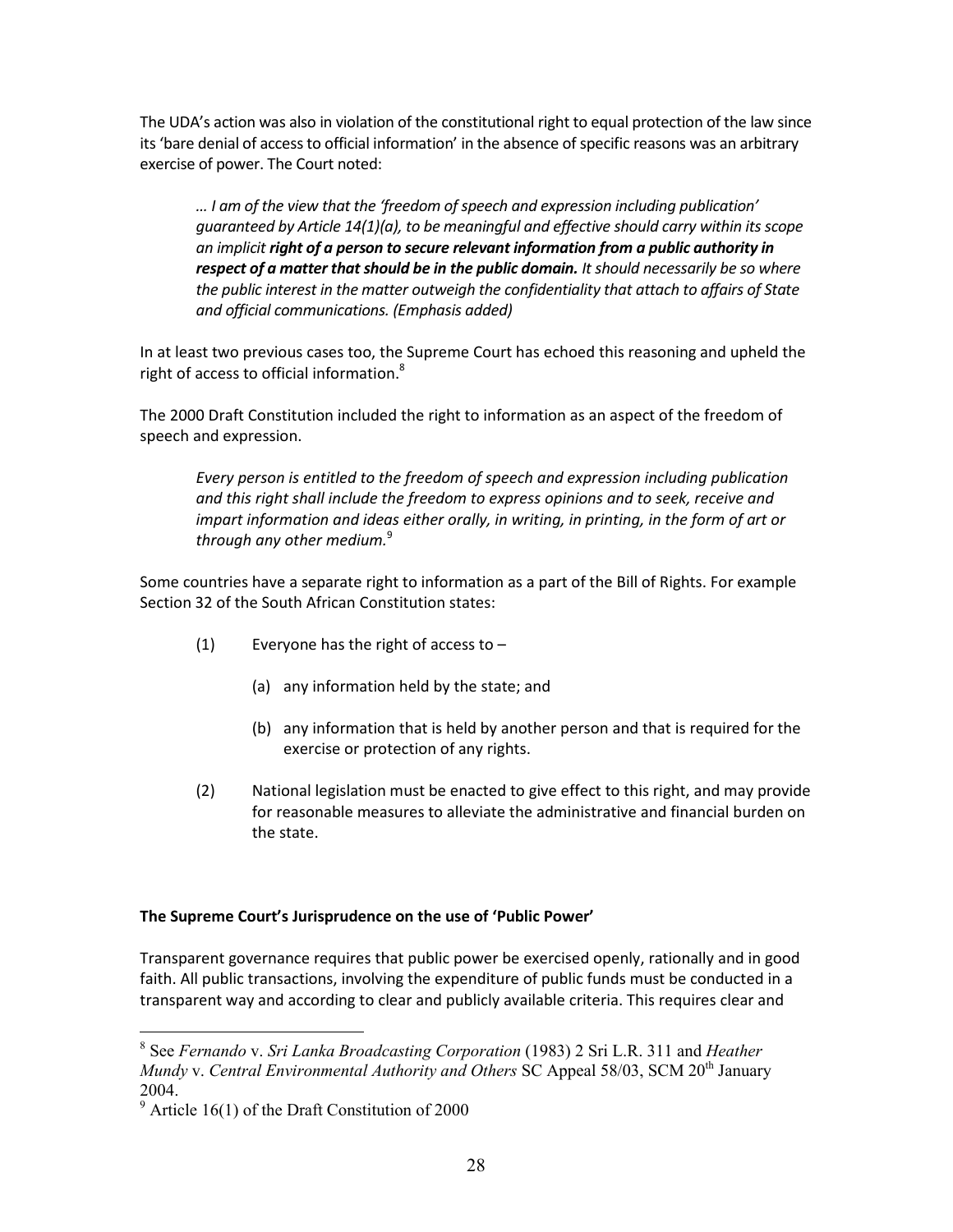elaborate systems of governance and independent and credible institutions to ensure compliance with these norms.

The Sri Lankan Supreme Court, in a period of about 10 years developed an imaginative jurisprudence that set standards of conduct with regard to the exercise of public power by public officials. This jurisprudence was developed from about 1990 to 2000. Three high profile cases in the last few years have strengthened this jurisprudence. The jurisprudence was developed through a series of fundamental rights cases filed over this period, largely in those cases alleging a violation of the equality and equal protection of law guarantees in Article 12 of the Constitution. While dealing with allegations of fundamental rights the Supreme Court at the same time developed a broader set of standards that public officials should observe when they wield public power.

Two key ideas shaped this jurisprudence: the idea of a public trust and the notion of fairness. According to the Supreme Court public power is vested in public officials to be used in trust only for the purposes for which it is conferred. It cannot be used for any extraneous or ulterior purpose and if it is so used, would then amount to an abuse or misuse of public power. Concurrently public power must be exercised fairly which in the view of the Court means a range of different things.

It is possible to distil from the Supreme Court's jurisprudence over this period a set of principles that should guide and structure the exercise of public power in this country. It is possible to transform this jurisprudence into an enforceable standard for which sanctions would attach if those standards were breached. If an Ethics and Integrity Commission is established, then it would be possible for such a Commission to draw inspiration from the jurisprudence of the Supreme Court.

# **Private Actors**

Some legal regimes cover private actors, others do not. The draft law presented in Parliament in May 2011 did not apply to private actors. It however, did seek to apply to private companies in which the state was a shareholder. There are at least three types of private actors that are relevant:

- A. Any private actor performing a public function, whether it is a function previously performed by the state, or other function of a public nature.
- B. Where information from a private actor is required to exercise or protect other rights. For example, in the case of a private factory producing toxic waste, information on how such waste is being managed should be in the public domain.
- C. Regulators supervising public utilities and other regulatory bodies such as associations of doctors, accountants, and lawyers that supervise the conduct of its members.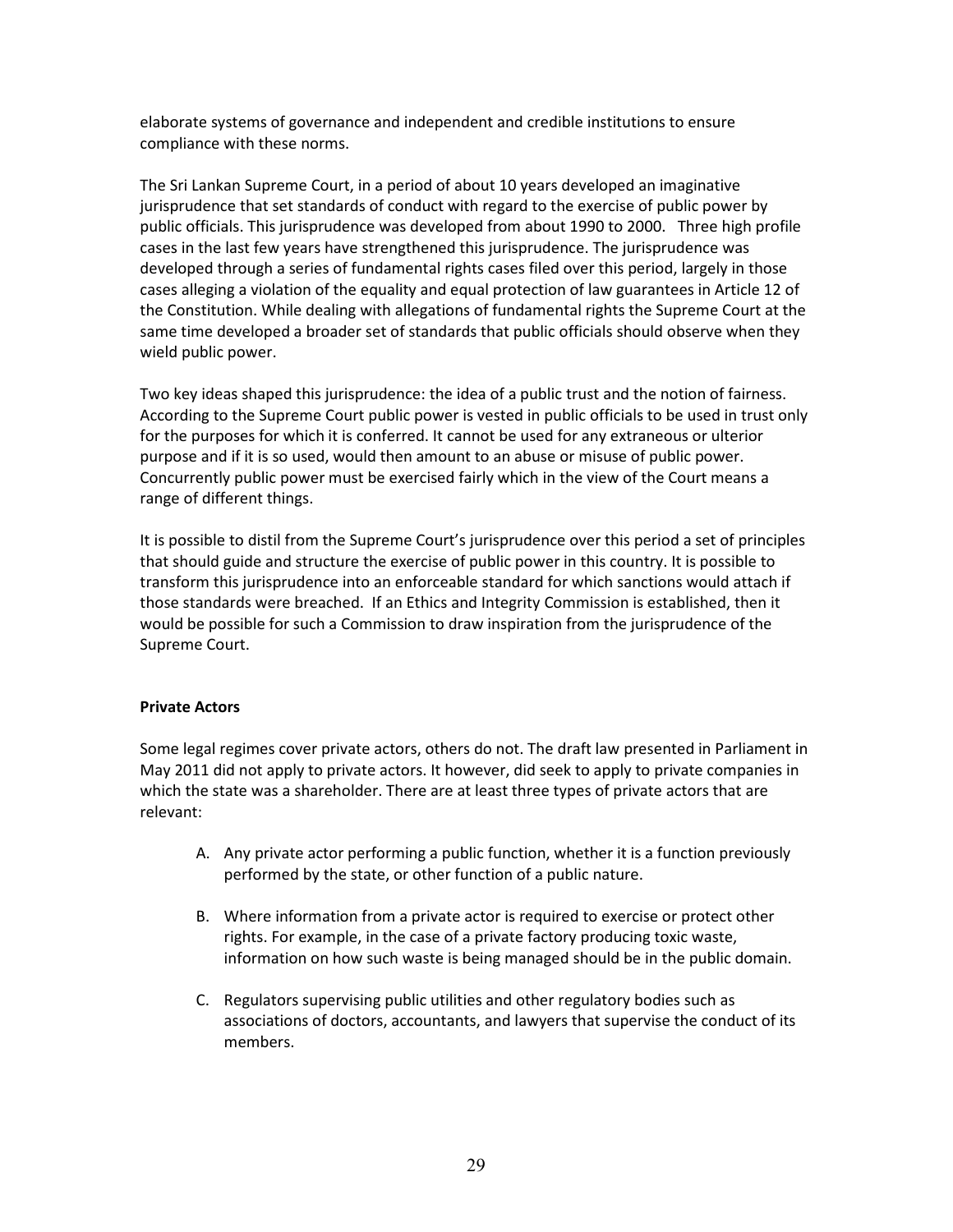#### **Parliament and the Courts**

Some legal regimes are comprehensive and extend the right to information held by national and provincial legislatures and the courts. The draft law specifically excluded Parliament. There is little to suggest that the functions that legislatures and courts perform should exclude them from the ambit of a right to information regime. Both institutions perform public functions and greater transparency on the part of both these institutions is likely to enhance public confidence in their work. International standards suggest that both these institutions should be covered by right to information regimes.

# **The Parliamentary Oversight System**

The Executive Presidency has marginalized the legislature and made it of limited relevance in the country's scheme of constitutional government. The system of government is so heavily weighted in favour of the President that today Parliament plays only a marginal role both in a *de facto* and *de jure* sense.

There is however, still some space for reviving the vibrancy of the Parliamentary oversight system even in the context of strong Executive Presidency. A strong Parliamentary oversight system could potentially play an important role in enhancing transparency, ensuring that public power is not abused and in delivering accountability.

The Committee on Public Enterprises (COPE) and the Public Accounts Committee (PAC) set up under Standing Orders 125 and 126, are important ways in which Parliament plays its role as the controller of public finance. Parliament has control over public finance and in theory the executive is prohibited from using public funds unless such expenditure has been approved by Parliament. According to the Constitution it is Parliament's role to approve the allocation of funds for projects and services and to supervise and scrutinize the expenditure of such public funds.

COPE and PAC are both member multi-party committees who between themselves share the burden of scrutinizing public finance. Both are key mechanisms for ensuring that public funds are used for a public purpose and are not mismanaged or embezzled. They have wide powers that enable them to summon any person to appear before them and to request to see any documents or record.

The COPE is a 31 member multi-party Parliamentary committee that oversees the functioning of government corporations, boards, authorities, state owned banks and state owned companies and scrutinizes their budgets, accounts, financial procedures and management practices. The 31 member PAC on the other hand, scrutinizes the work of government departments and local authorities. COPE and the PAC in combination enable the legislature to keep track of public expenditure and ensure that public funds are used for a public purpose.

The effective functioning of these two bodies is important if Parliament is to exercise its role as the controller of public finance. Regrettably though the Parliamentary oversight committees have functioned in a deeply politicized way and have seldom performed their role in an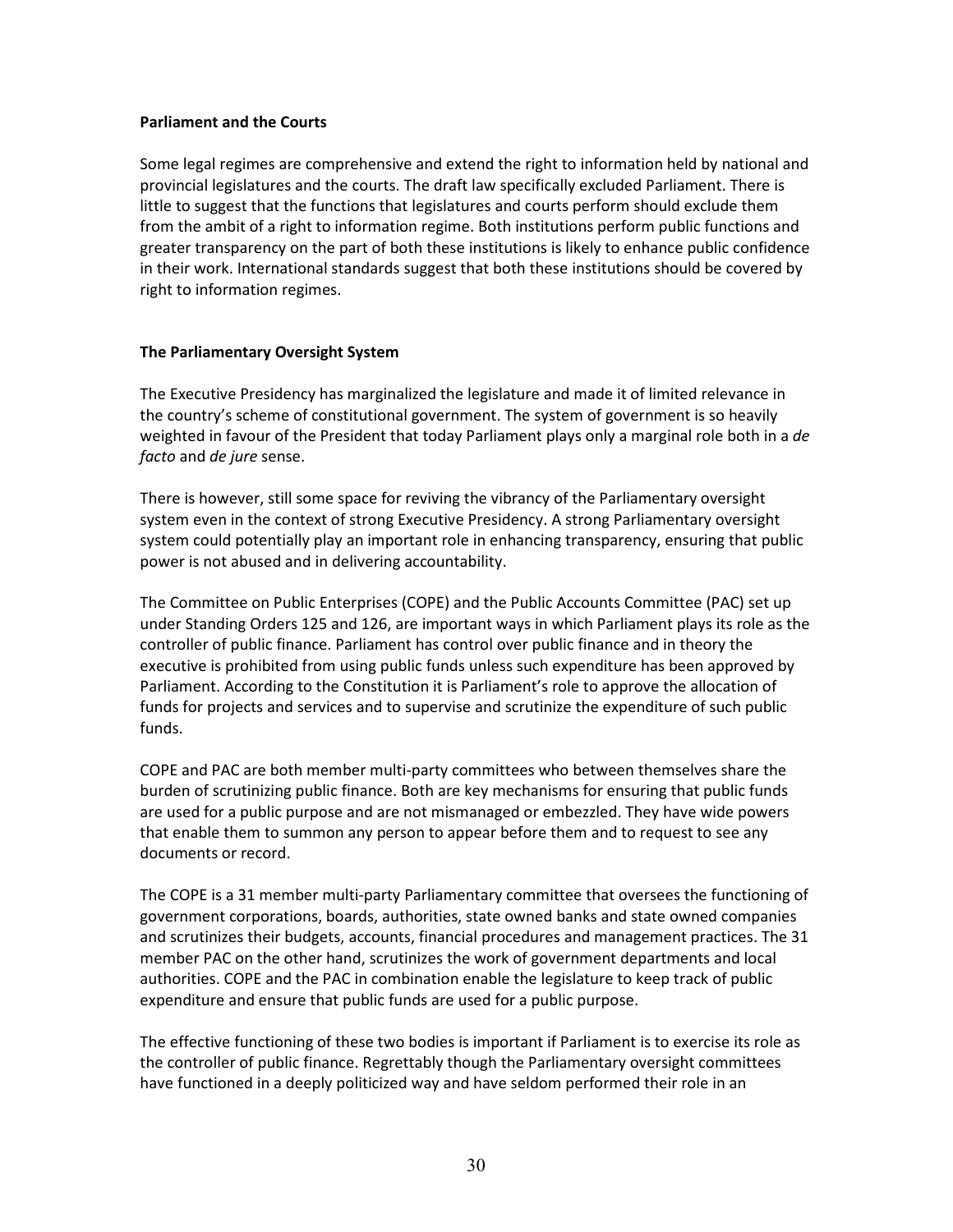independent and credible manner. Where they do operate independently their findings are rarely followed through.

# **Parliamentary Questions**

The other important way in which the legislature exercises control over the exercise of executive powers is by way of questions, directed at government Ministers.

According to Standing Orders the first 45 minutes of every Parliamentary session are reserved for questions that members may want to ask of government Ministers with regard to the institutions that come within their purview. Questions are presented in advance and the Minister concerned has an opportunity to obtain the relevant information from his or her officials. Where a Member of Parliament is not satisfied by the Minister's response he or she could direct additional questions.

Currently 'question time' in Parliament has descended into a charade. Government Ministers are seldom present to answer questions from the Opposition and most questions are fielded by the Government Whip who is often ill equipped to answer supplementary questions.

# **Conclusion**

The enactment of a Freedom of Information law can potentially enhance the levels of accountability and transparency within the public sector. It can also reduce the levels of bribery and corruption and ensure that public power is used for the public benefit. However, such formal access by itself will not ensure accountability or transparency. Unless citizens, civil society groups and the media are vigilant and make constant and effective use of the right to access official information, the law will have little impact.

Ideally the Constitution should be amended to secure a right to access information that should be in the public domain. This must be supported by a Right to Information law. The law should be drafted in consultation with the media and civil society and should establish the right of the public to:

# a. Access official information

b. Access information from private bodies that perform a public function or whose decisions impact on the public.

c. Access information from professional associations and regulatory bodies.

d. Access the reasons for a decision where such a decision affects a member of the public.

e. Access information 'urgently' where the life or liberty of an individual is at issue.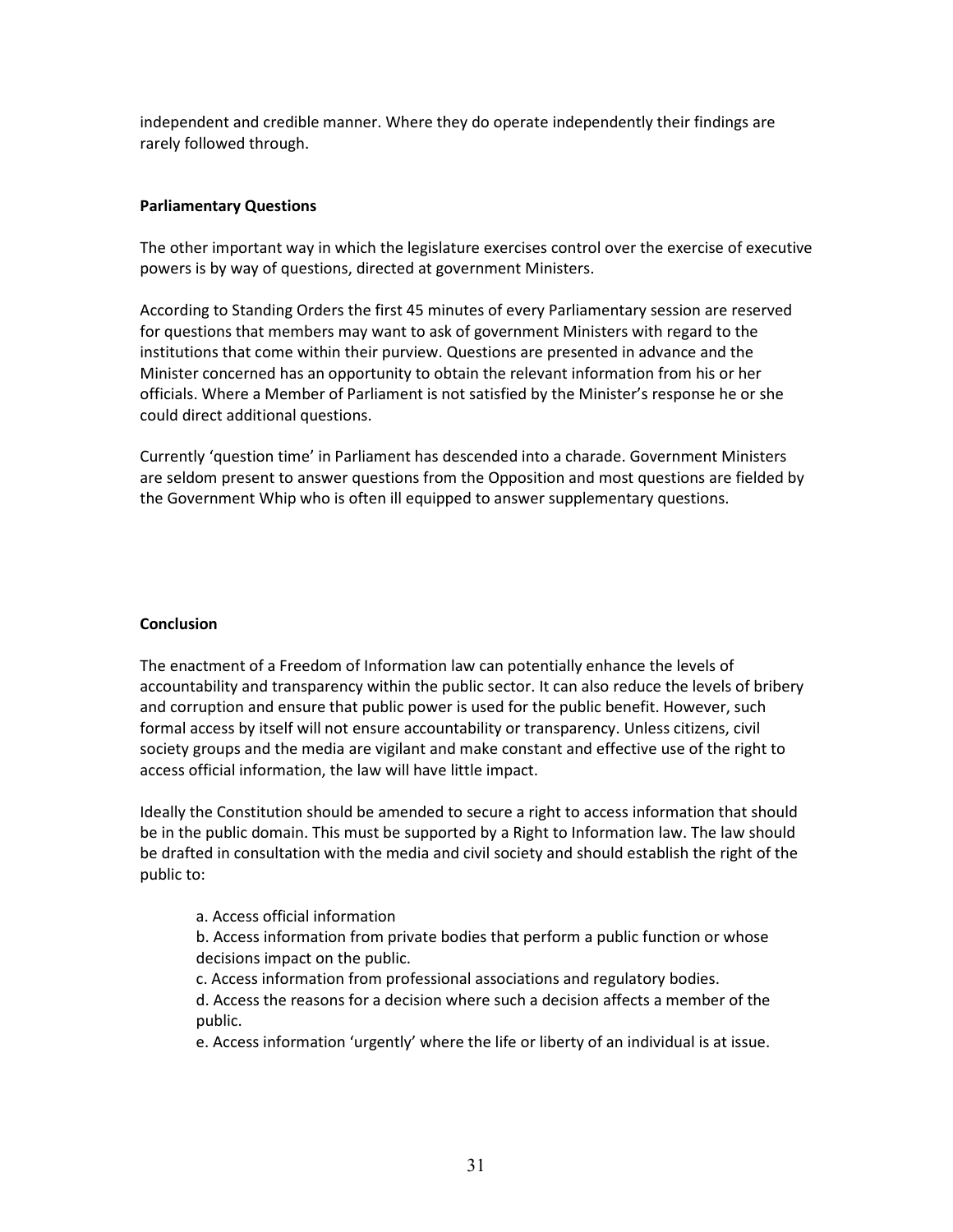Provided that information may be withheld where there is a public interest in preserving the confidentiality of such information (such as national security, the prosecution of crimes or personal privacy).

The law should contain in detail:

- a. The types of information that could be accessed.
- b. The institutions and bodies to which requests could be made.
- c. The procedures for ensuring that all public bodies designate an information officer to which requests should be forwarded.
- d. The process for accessing information which should be simple, cheap and widely accessible in all parts of the country and to all social groups.
- e. The process for filing an appeal where the initial request for information is refused.
- f. Processes for ensuring that public institutions proactively disclose information at least once in every two years.
- g. Processes for ensuring that information is stored and retrieved easily.

The Establishments Code should be amended and provisions that may prevent public sector employees from disclosing information should be deleted.

Close to 80 countries, from all major geographical regions, have adopted right to information laws in the past twenty years. Sri Lanka stands as a prominent exception. Despite the rhetoric of public actors over the past several years and despite substantial work by the Law Commission, civil society and the media over the past ten years, Sri Lanka is still some distance away from enacting a right to information regime. Yet, this should not prevent civil society from advocating in a principled way for more transparent and accountable processes of governance. ■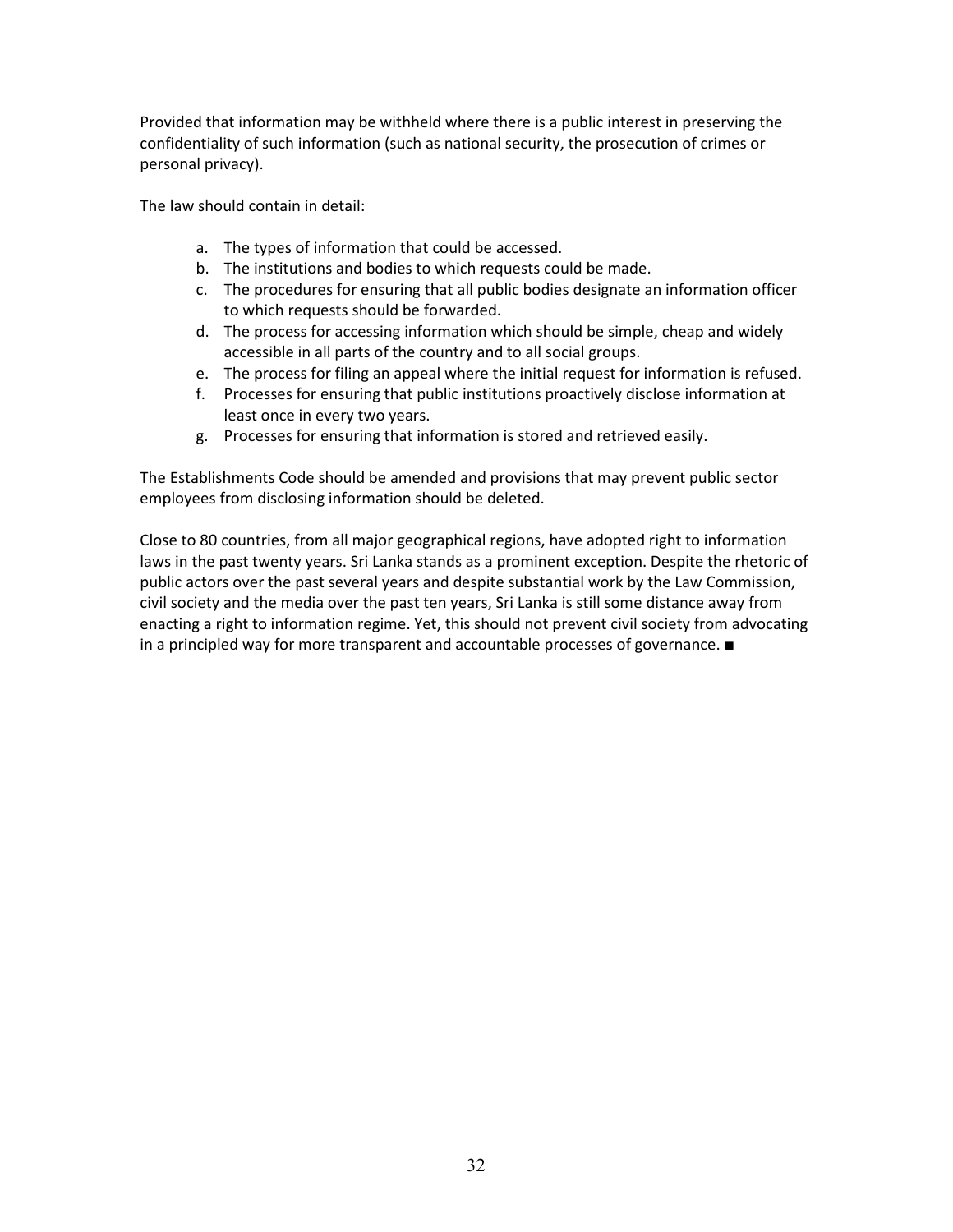# **Principles for Constitutional Reform**

# *Tudor Munasinghe\**

# **The Constitution at Independence – The Soulbury Constitution**

Our Constitution at Independence in 1948 – the Soulbury Constitution - provided for the independence of the Public Service and the Judiciary and safeguards for minorities. The Constitution provided for appeals to an outside independent body, the Privy Council in UK. This Constitution worked well for many years with accountability of the Executive to Parliament with an impartial Public Service and an independent Judiciary.

# **The 1972 Republican Constitution**

But politicians do not like accountability and checks and balances and we had the Republican Constitution of 1972 which abandoned all that was good in the first Constitution, brought the Public Service under the Cabinet of Ministers and removed safeguards for minorities. The argument advanced was that politicians should have control over the public service to implement their programme. The reality was that as an independent Public Service will not allow political interference and the politicians wanted control over the Public Service. Politicization of the Public Service started with this and the rot set in.

# **The 1978 Constitution**

Eventually the people got fed up and in the 1977 General Election gave a massive 5/6<sup>th</sup> majority to the then opposition the United National Party. The outcome of this was the enactment of the 1978 Constitution which introduced the Executive Presidential System. One would have expected that the salutary features of the original Soulbury Constitution would be incorporated into this Constitution. But unfortunately this was not to be. An Executive Presidency with enormous powers even overriding the other branches of government, without accountability, and with blanket immunities was introduced. A proportional representation system and a preferential voting system for elections to the Legislature were introduced. Separation of powers was not clearly stated. Appointments, transfers and discipline of Heads of Departments continued to be under the Cabinet of Ministers. With this and the power to appoint Secretaries to Ministries being under the Executive President politicization of the Public Service including the Police continued unabated and the trend became more vicious with even the Electoral Process being interfered with. Corruption became rampant. The Public Service including the Police was controlled by politicians. Public Servants and Police Officers were rendered helpless. They were subjected to disciplinary action and transfers etc. at the whims and fancies of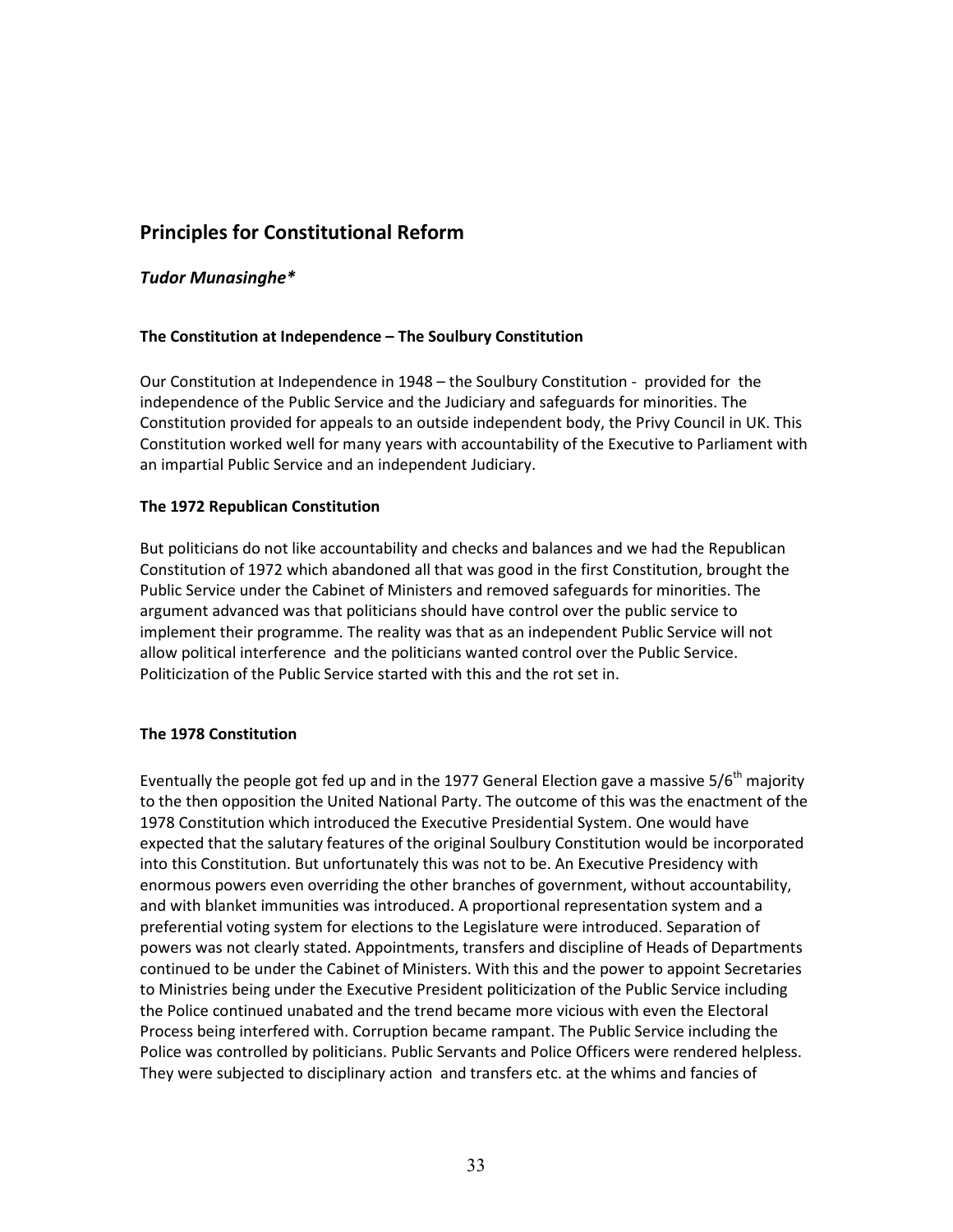politicians. There were reported cases of politicians occupying the OIC's chair at Police Stations and ordering the release of arrested persons.

\*C Eng., General Secretary /OPA

# **The 17th Amendment to the Constitution**

It is in this background that the  $17<sup>th</sup>$  Amendment to the Constitution was enacted with the objective of de-politicising the Public Service and key Government Institutions and making the Executive Presidency accountable in regard to key appointments to the Independent Commissions and Judiciary . The OPA played a role in the drafting of this and the Amendment was passed in Parliament by a vote of 210-For, 1 -Abstention, and 13 Members absent at voting time.

The first Constitutional Council and Independent Commissions – except for the Elections Commission which was not set up for dubious reasons - worked quite well. The Public Service and the Police were once again able to work impartially without political interference. Unfortunately politicians have subsequently sabotaged this excellent piece of Good Governance legislation citing some alleged deficiencies.

One deficiency cited was the difficulty in reaching consensus in nominating a member to the Constitutional Council by the parties in Parliament other than that of the Prime Minister and the Leader of the Opposition. This was however resolved with facilitation by the OPA but the Executive President failed to make the appointments. This could have been easily resolved by the Speaker summoning a meeting of those eligible to participate and selecting a nominee by a majority vote.

Another deficiency is the provision that appointments, promotion, transfer, and disciplinary control of Heads of Departments shall vest in the Cabinet of Ministers brought from the 1972 Constitution, and retained in the 1978 Constitution and the  $17<sup>th</sup>$  Amendment. This has led to rampant corruption as Heads of Departments are dependent on politicians for their very existence. This should be brought under the Public Service Commission.

There is of course a major deficiency in the  $17<sup>th</sup>$  Amendment. ie the failure of the drafters to set a target period for appointment by the Executive President. The relevant Clause says that the Executive President shall appoint "forthwith" on receipt of the nominations. A lesson for future drafters of a Constitution is that such a provision is insufficient and the Constitution must be made foolproof.

The deficiencies in the  $17<sup>th</sup>$  Amendment to the Constitution was addressed by the Select Committee chaired by Mr. D.E.W.Gunasekera in the last Parliament which came up with constructive suggestions for amendment.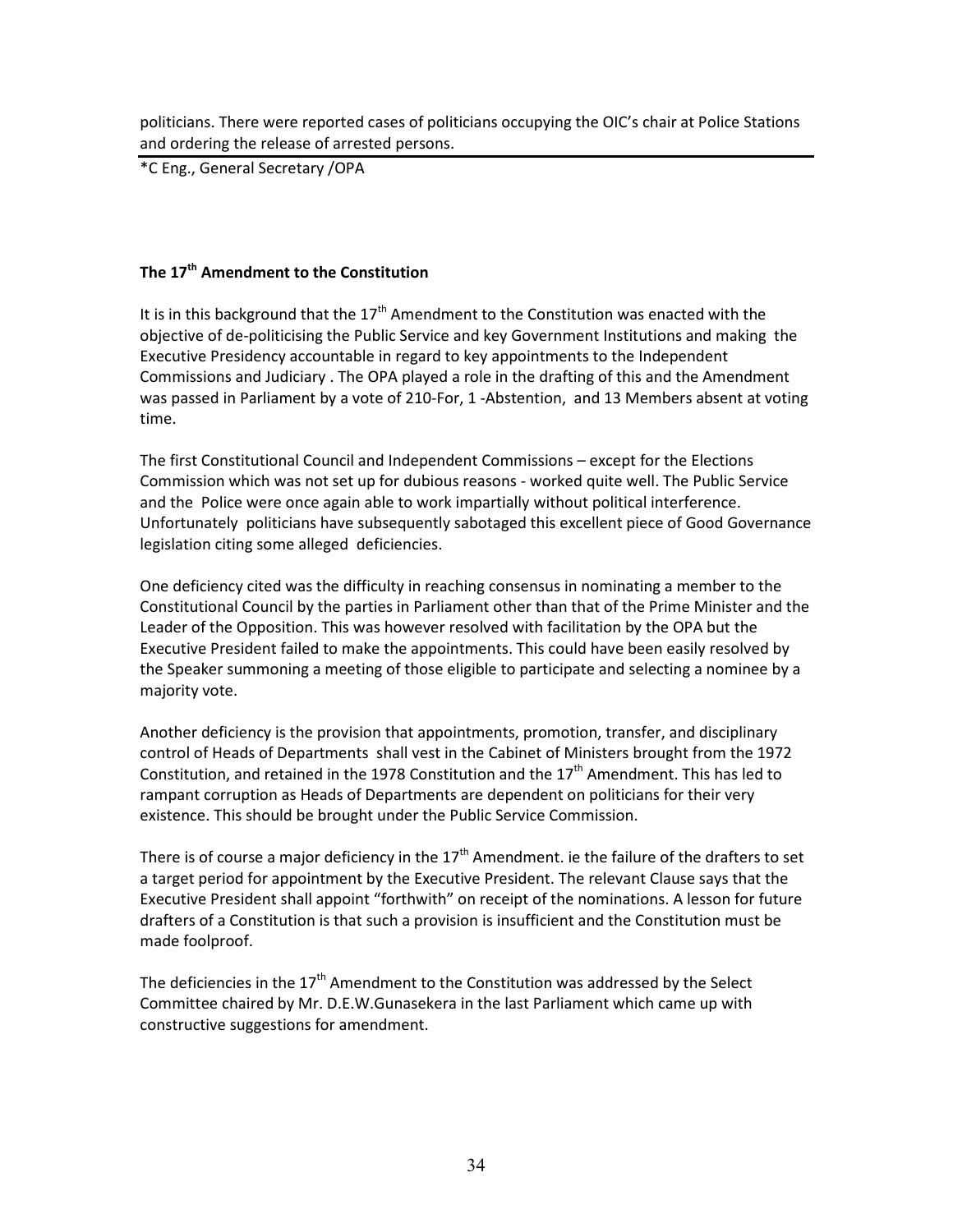# **The 18th Amendment to the Constitution**

The 18<sup>th</sup> Amendment to the Constitution was introduced as an urgent Bill in the "National Interest" and passed by Parliament in 2010. The two thirds majority required to pass the Bill was obtained by getting Opposition Parliamentarians to defect by offering various inducements.

The 18<sup>th</sup> Amendment reversed all the provisions for good governance and checks and balances in the  $17<sup>th</sup>$  Amendment. In the  $17<sup>th</sup>$  Amendment key appointments required the concurrence of the Constitutional Council. The Constitutional Council has now been replaced by a Parliamentary Council consisting of politicians weighted in favour of the Executive. The Independent Commissions under the  $17<sup>th</sup>$  Amendment were appointed on nomination by the Constitutional Council. These Commissions under the  $18<sup>th</sup>$  Amendment are appointed by the Executive President after seeking the advice – not concurrence- of the Parliamentary Council and the President is not obliged to even follow such advice. This applies to the members of the Higher Judiciary as well. Thus all the Institutions are brought under the control of the Executive President.

The 18<sup>th</sup> Amendment also repeals the limit of two terms imposed on the Executive President in the 1978 Constitution.

At the time the  $18<sup>th</sup>$  Amendment was proposed the OPA expressed its objections that the proposed Constitutional Amendment was as not in the interest of Good Governance or in the National Interest. However it is most unfortunate that several opposition Parliamentarians crossed over and lent their support to pass it.

Today key appointments including to the higher Judiciary are made effectively unilaterally by the Executive President as the Parliamentary Council he is expected to consult is weighted in favour of the Executive and in any case its advice has no effect on the Executive President's decisions. This does not augur well particularly for the Independence of the Judiciary.

# **The LLRC Report**

The Lessons Learnt and Reconciliation Commission set up by the Government received evidence from organizations and individuals and carried out a broad exercise of public hearings in various parts of the country. The LLRC Report contains many recommendations that would promote good governance and reconciliation. The LLRC which consisted of many eminent persons had time to examine and deliberate on the issues that they took up for their consideration and therefore they can be considered as adequately studied proposals that would address many of the issues that have been highlighted in its Report.

The UN Human Rights Council Resolution against Sri Lanka in Geneva called for the full implementation of the LLRC Recommendations. Civil Society in Sri Lanka has also called for this. Even some Ministers of the Government have called for this.

Under all this pressure the Government has now come up with an Action Plan for Implementation. Unfortunately there are several deficiencies in the Action Plan. For instance, regarding the LLRC Recommendation calling for the setting up Independent Commissions it states that Independent Commissions have been set up presumably referring to those set up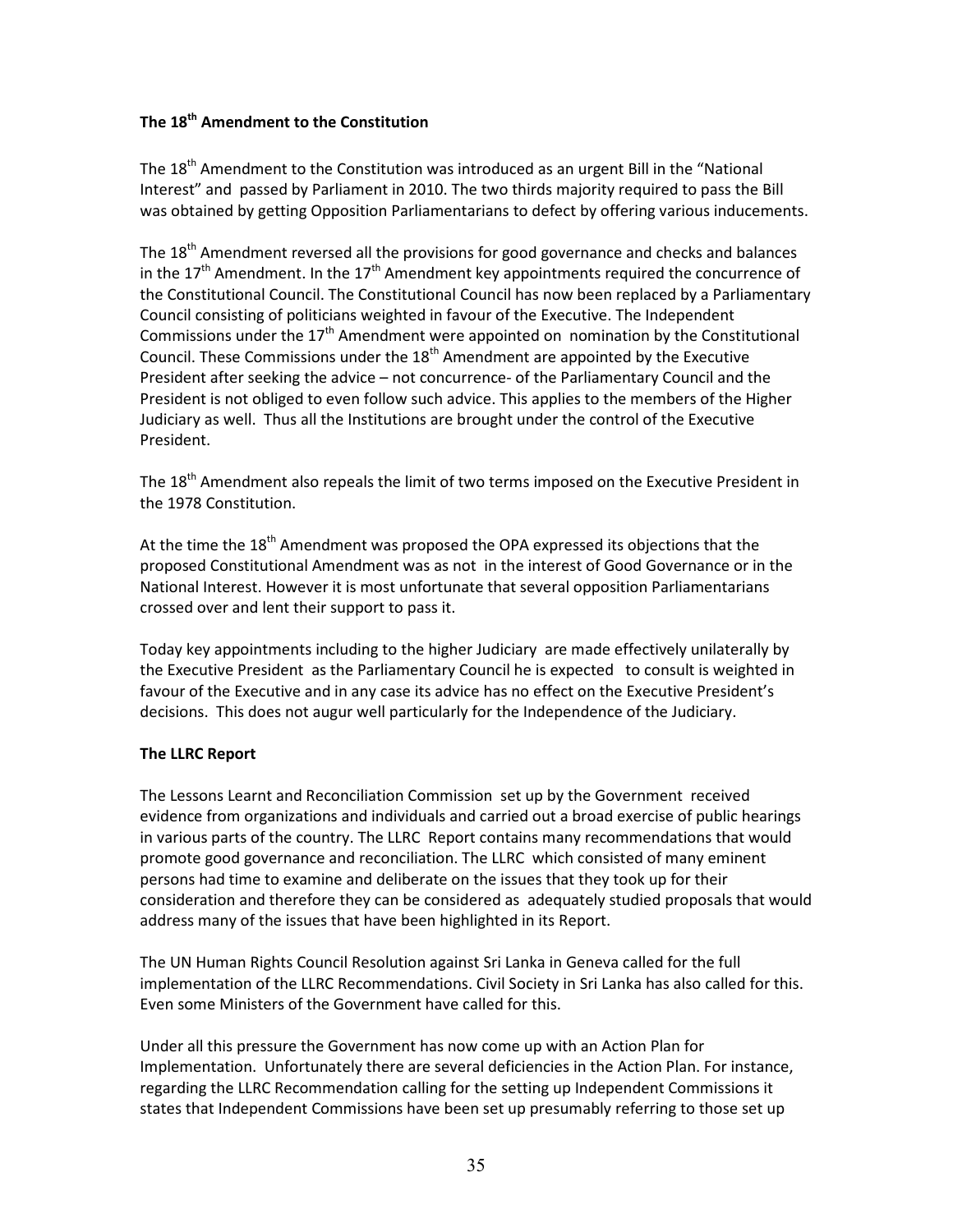under the  $18<sup>th</sup>$  Amendment. These cannot be called independent by any stretch of imagination. Regarding the call for the enactment of a Right to Information Act it states "Cabinet to decide the suitable time frame for drafting legislation". There is already necessary legislation drafted by the Legal Draftsman's Department. All that is needed is Cabinet approval and tabling in Parliament.

# **International Conventions**

There are several International Conventions which the Sri Lanka Government has signed where the necessary enabling legislation have not been enacted.

The main items are the UN Covenant on Civil & Political Rights, The Convention against Torture and other Cruel, Inhuman or Degrading Treatment or Punishment, and the UN Convention on Rights of the Child. These are conventions that would enhance democracy and individual rights and Sri Lanka has agreed to them.

When these are mentioned our Politicians cry that they affect our Sovereignty. The writer feels that the implementation of these will not affect our sovereignty but on the other hand would enhance our democratic rights.

# **The OPA and Constitutional Principles for Good Governance**

The OPA has adopted the following 14 Principles, **"The OPA Principles"** that the OPA feels should be considered in any Constitutional Reform in the long term interest of the country. These were adopted by the Executive Council of the OPA on  $17<sup>th</sup>$  June 2010.

# **THE OPA PRINCIPLES FOR CONSTITUTIONAL REFORMS**

- 1. The Constitution must ensure a clear separation of powers between the Legislature, Executive and the Judiciary.
- 2. The Constitution must ensure the complete independence of the Judiciary.
- **3.** The Executive must be fully accountable to Parliament and Judiciary.
- **4.** The Constitution must ensure the depoliticisation of the Public Service and other important government Institutions as provided in the  $17<sup>th</sup>$  Amendment to the Constitution.
- **5.** Recruitment to the public service must be based solely on suitability, and promotion must be on merit.
- **6.** All Legislation must be submitted for judicial review.
- **7.** The Electoral system must be based on a combination of Electorate-based first past the post and District-based proportional representation. The preferential vote must be abolished.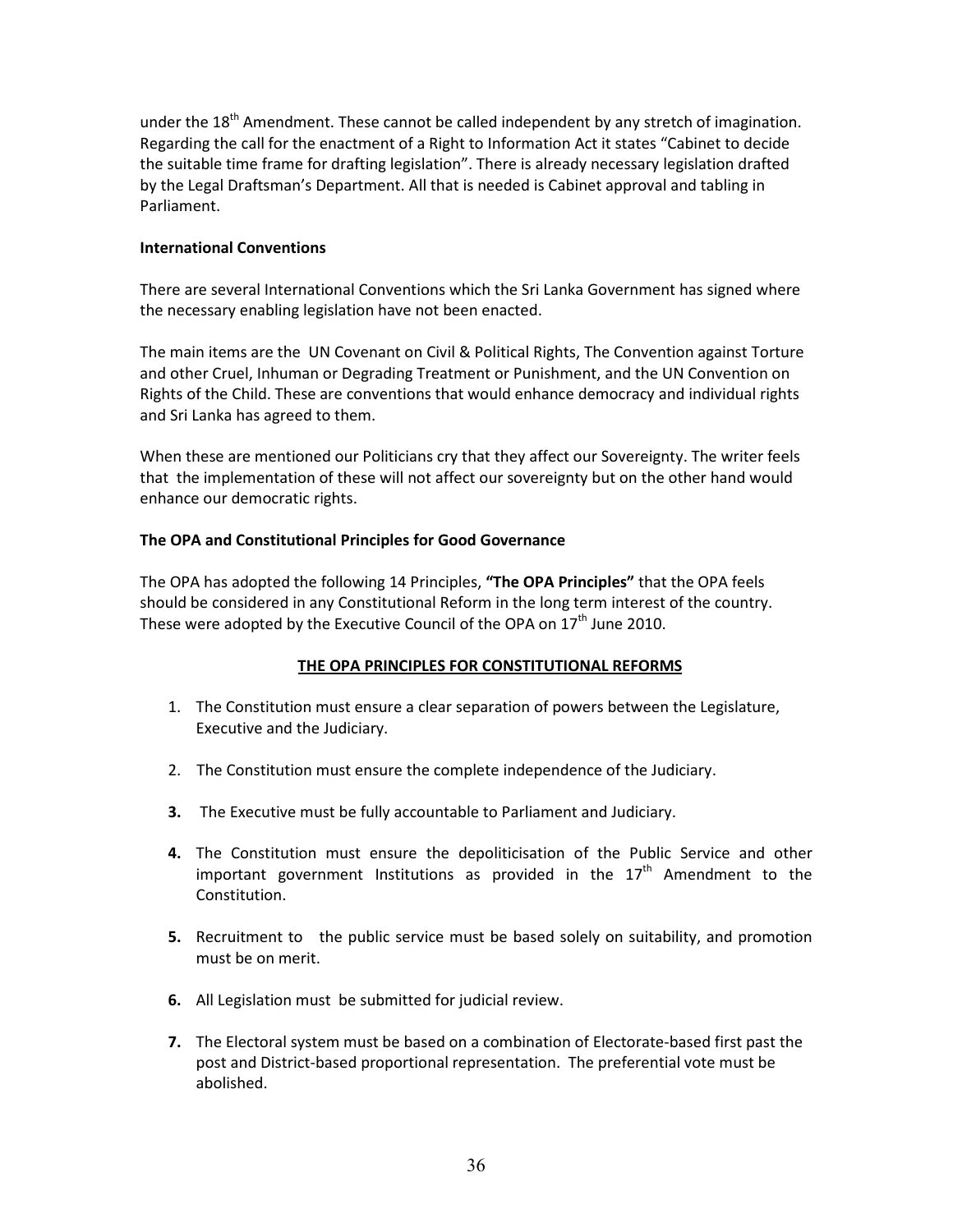- **8.** There must be strong all Party Parliamentary Oversight Committees to monitor the Executive.
- **9.** The Anti corruption legislation must be strengthened to enable the anti-corruption agencies to function effectively.
- **10.** The Citizens' Right to information must be recognized and there must be a Right to Information Act.
- **11.** The independence of the media must be safeguarded.
- 12 Provide for meaningful devolution within a Unitary State.

13. Provision must be made for strong constitutional safeguards to ensure equal rights for all citizens.

14. The Constitution must set fixed terms for the Executive Presidency and for the Legislature.

In addition to the above the  $18<sup>th</sup>$  Amendment to the Constitution must be repealed and the  $17<sup>th</sup>$  Amendment fully implemented if necessary with modifications in line with the recommendations of the D.E.W. Gunasekera Committee in the last Parliament.

There is much talk of the need to attract Foreign Direct Investment for economic development. Good Governance is a sine qua non for economic development as investors will not come to a country where the Public Service and Police are politicized and where there are doubts about the Independence of the Judiciary. It is unfortunate that our politicians do not have the intellect to realize this. ■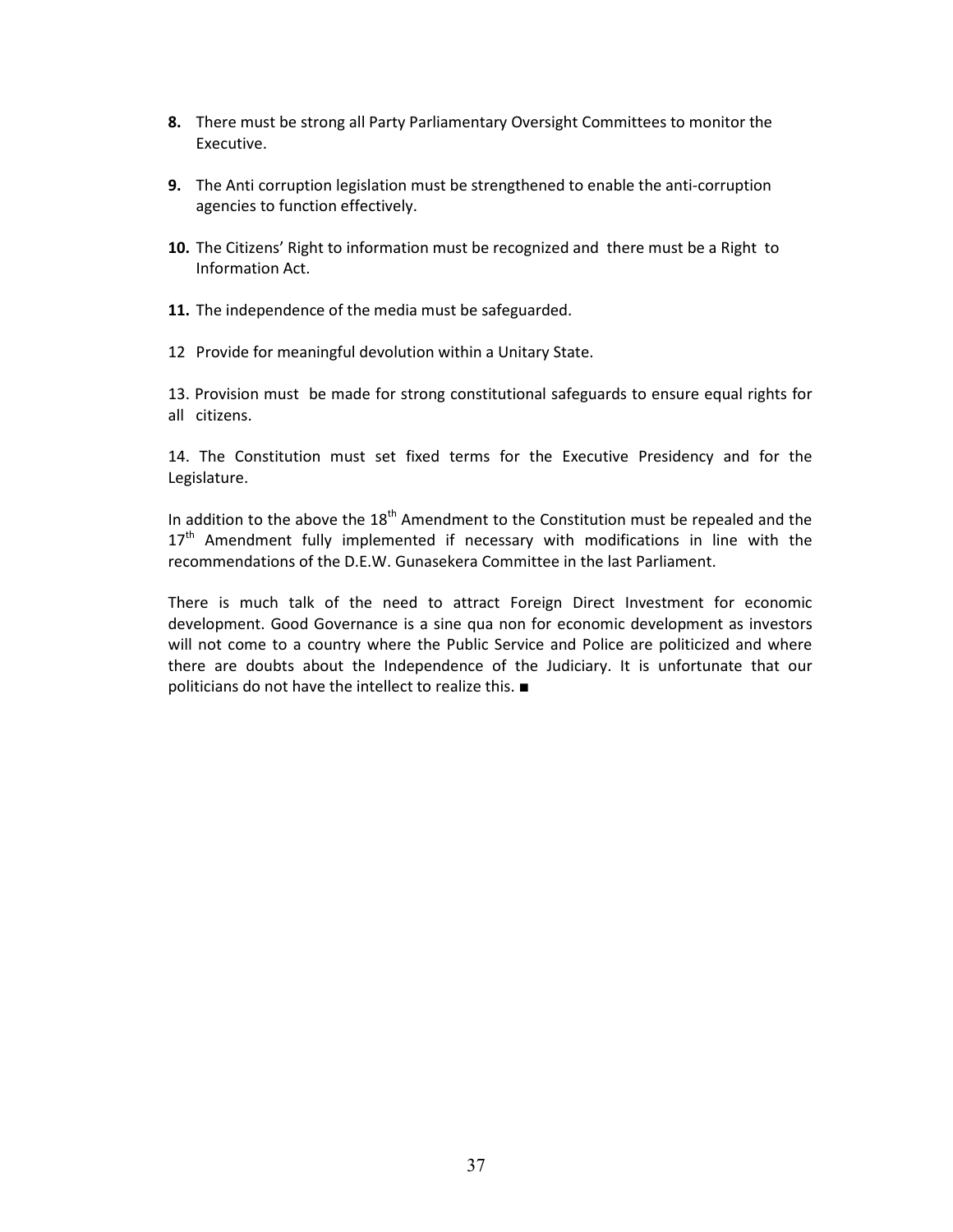# **OPA PROPOSALS FOR ELECTORAL REFORM**

The following Electoral Reform Proposals were submitted recently by the OPA, to the Select Committee of Parliament which was chaired by Mr. Dinesh Gunawardena.

#### *1.0 General Principles*

The OPA Proposals for Electoral Reform are based on the following general principles:

- Only eligible voters should be permitted to vote at elections;
- Every eligible voter should be able to vote ensuring secrecy and freedom of choice;
- Only ballots of registered voters should be counted;
- All contesting political parties and candidates should enjoy equal public facilities;
- All contesting political parties and candidates should have equal access to the print and electronic media;
- Election laws should be implemented impartially;
- Elections must be free from intimidation, bribery, violence or coercion;
- The result of an election should not be permitted to be distorted by money-power, thuggery, or state-power;
- There should be a closer linkage between the voter and his elected representative at electorate level;

#### *2.0 The Establishment of the Elections Commission*

It was the OPA which took the original lead role in drafting the  $17<sup>th</sup>$  Amendment to the Constitution which provided for the setting up of an independent Elections Commission charged with responsibility for conducting free and fair elections and referenda. Election Monitors -both international and local- have called for the setting up of this Commission in their reports after every election. The establishment of the Elections Commission is of crucial importance for the conduct of free and fair elections. So are the National Police Commission and the Public Service Commission. These organizations gave self respect and independence to public servants thus encouraging them to carry out their election related duties in a nonpartisan manner.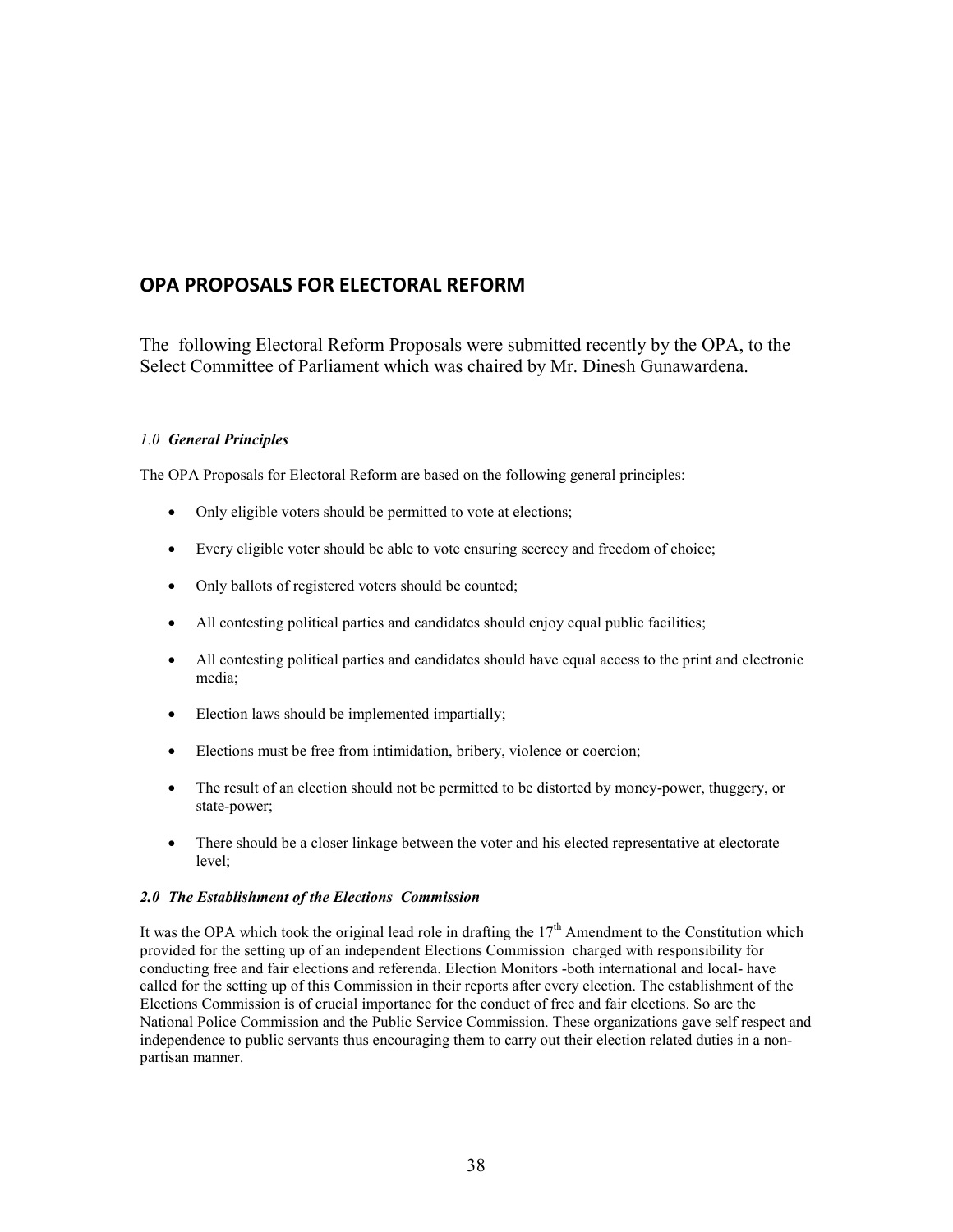There is also the need to strengthen the Elections Commission with quasi-judicial powers to ensure compliance with the directions or orders given by the Commission during an election.

#### *3.0 Parliamentary Elections*

The present preferential voting system has resulted in confrontational electioneering even within a party. Candidates require large amounts of money for District wide canvassing eventually leading to corruption. There is no linkage between the voter and his representative at electoral level.

The OPA suggests the election of representatives on the single electorate system on the basis of first-pastthe-post in each electorate and the election of additional representative on the basis of proportional representation based on a district-wise list presented by registered political parties.

A ratio of 75% on first-past-the-post system at electoral level and 25% on the proportional representation system district-wise is suggested.

#### *4.0 Provincial Councils and Local Authorities Elections*

The OPA suggests amendment of the Provincial Council Election Act No. 2 of 1988 and the Local Authorities Election Ordinance No. 53 of 1946, introducing the first-past-the-post and proportional representation system with the election of representatives based on wards in Local Authorities.

#### *5.0 Quality of Representatives*

The OPA suggests the introduction of legislation to make it mandatory for political parties to nominate at least 30% of candidates from amongst those with professional qualifications. Thus the party in government will have a pool of expertise available to assist them in implementing their policies for the development of the country.

#### *6.0 Voter identification, voting and postal voting*

The OPA suggests that legal provision be made for the mandatory identification of voters at the polling booth by the National Identity Card or other acceptable identification document.

Regarding voting and counting, the OPA suggests the gradual introduction of Electronic Voting Machines which is practiced in many countries and presently being implemented in parts of India and is to be introduced eventually to the whole of India.

Postal voting at the voters work place as at present is unsatisfactory as it can lead to certain intimidatory influences. Postal voting should take place at a common booth away from the voter's work place.

#### *7.0 Migrant Workers*

Migrant workers make a major contribution to the economy of the country and the OPA considers it extremely unfair that they are not able to participate in the electoral process of their country. The OPA suggests that legal provision be made for our migrant worker citizens to exercise their franchise from the country of their employment with suitable logistical and security arrangements for voting.

#### *8.0 Polling booths and the area surrounding on the day of polling*

A fair amount of election related violence takes place in and around polling booth areas on the day of polling.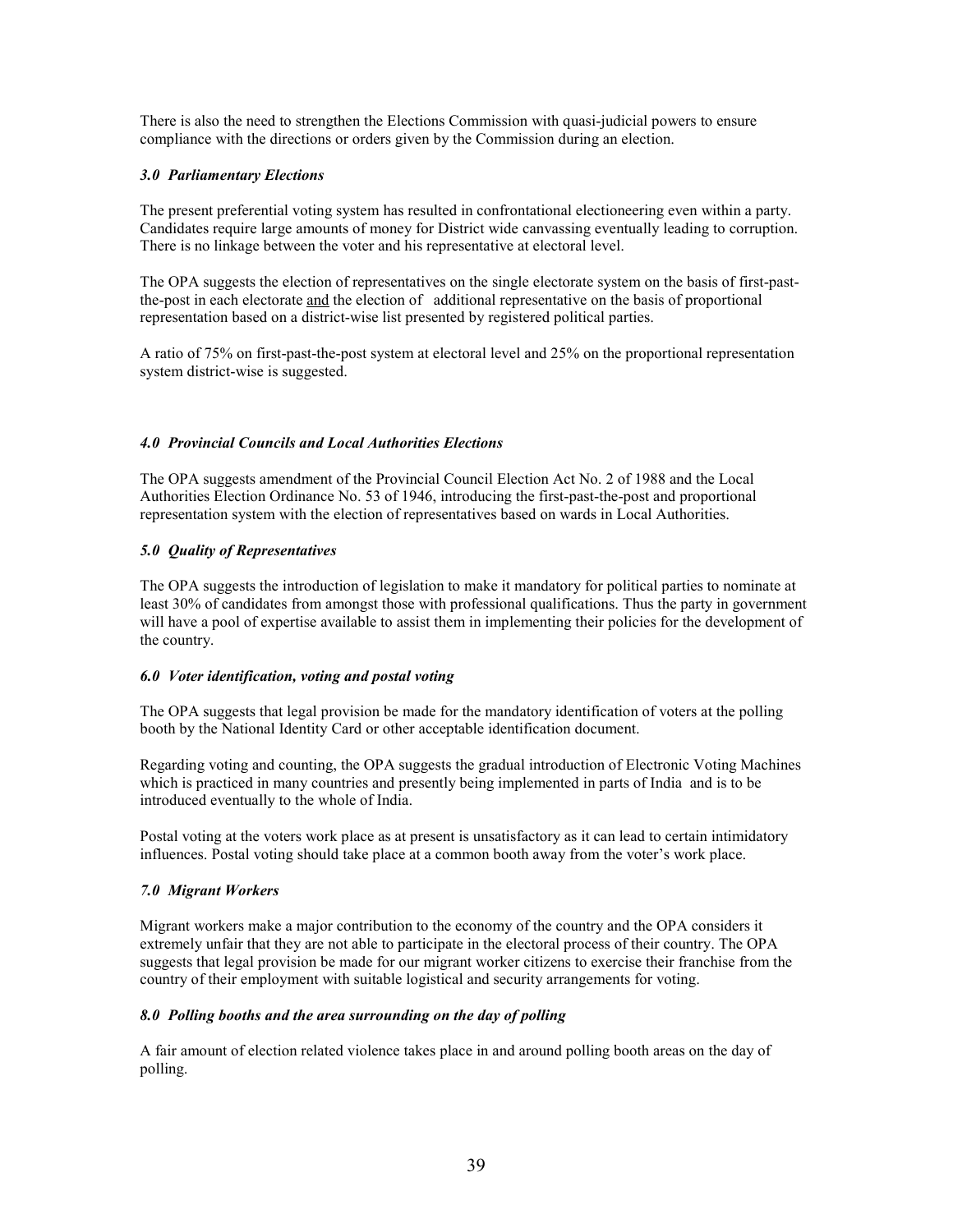The OPA suggests legislation to prevent congregation of party supporters near polling booths. The OPA also suggests that laws relating to canvassing, soliciting of votes, intimidating etc. on the day of the poll be strictly enforced.

#### *9.0 Posters, Flags, Cut-Outs etc.*

The OPA suggests total banning of display of posters, cut outs etc. except at designated boards provided by the local authority of the area.

#### *10.0Election Expenses*

The OPA suggests legal provisions for limiting election expenditure by political parties and candidates.

The OPA also suggests legal provisions for registered political parties to file audited accounts with the Elections Commission.

Within 60 days after an election candidates should be required to submit to the Elections Commission a declaration of accounts.

#### *11.0Declaration of Assets and Liabilities by Candidates*

The present legal provisions for declaration of assets and liabilities appear to be inadequate.

The OPA suggests legal provisions for the Candidates to file a declaration of assets and liabilities with their nomination papers. Failure to do so shall result in the nomination being rejected.

Within 60 days of an election the elected representatives should be required to file with the Speaker of Parliament a declaration of assets and liabilities of themselves and their close relatives. Failure to do so shall result in their election being annulled. The declaration shall be updated annually and copies should be made available to any citizen of the country on request and payment of a fee.

#### *12.0Election Monitors*

Monitoring of elections by independent monitors is today recognized as a method of ensuring free and fair elections.

Presently only foreign monitors are permitted to enter polling booths and counting stations. OPA suggests that accredited local monitors representing recognized Monitoring Agencies too should be afforded the same facility as foreign monitors.

#### *13.0Education of Students and Public Servants*

The OPA suggests that basic education on the Rule of Law and representative democracy be included in the curriculum of schools perhaps at Grade 10 level.

In the case of public servants the syllabi of the first efficiency bar examination should include a test of their knowledge of the Rule of Law and representative democracy.

#### *14.0Code of Conduct for Candidates at elections*

The OPA suggests that all candidates at an election be required to comply with an agreed Code of Conduct.

#### *15.0Parliamentary Elections to be held under an independent caretaker government*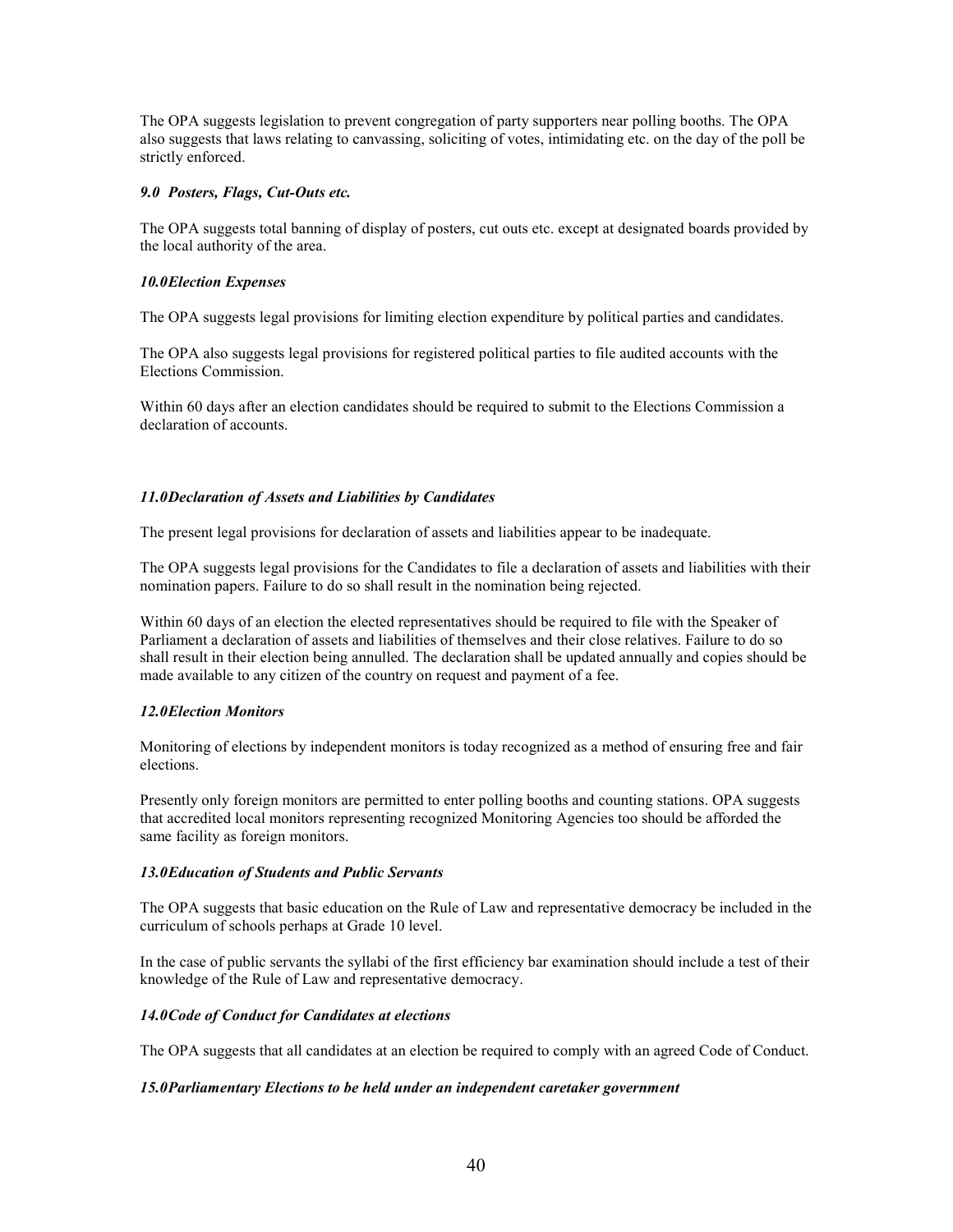A major obstacle to a free and fair election has been the misuse of state resources and administrative machinery by the incumbent government during an election.

The OPA suggests that within one week of the dissolution of Parliament and the announcement of an election the Constitutional Council should be empowered to select a seven member non-partisan caretaker government to administer the country till after the election and swearing in of a new government. ■

# **OPA Proposals for Code of Conduct for Members of Parliament**

The Code of Conduct for Members of Parliament was prepared by the OPA and sent to Political Parties during the Presidency of Archt. VNC Gunasekera in 2003.These proposals were re-submitted recently to the Parliamentary Committee chaired by Mr. DEW Gunasekera.

# 1.1 PUBLIC DUTY

- 1.1.1 By virtue of the oath, or affirmation, taken by all Members when they are elected to Parliament, Members have a duty to uphold the Constitution of the Democratic Socialist Republic of Sri Lanka at all times.
- 1.1.2 Members have a duty to uphold the wording & intent of the law to act on all occasions in accordance with the public trust placed in them.
- 1.1.3 Members, while they have a duty to their constituents, they also have a duty at all times to act in the interest of the Nation as a whole.
- 1.1.4 Members, both in their private and public life should display exemplary behaviour and honourable conduct.

# **1.2 PERSONAL CONDUCT**

Members shall observe the following principles of personal conduct which are applicable to all holders of public office:-

# 1.2.1 **SELFLESSNESS**

Members should take decisions solely in terms of the public interest. They should not do so in order to gain financial or other material benefits for themselves, their family, or their friends.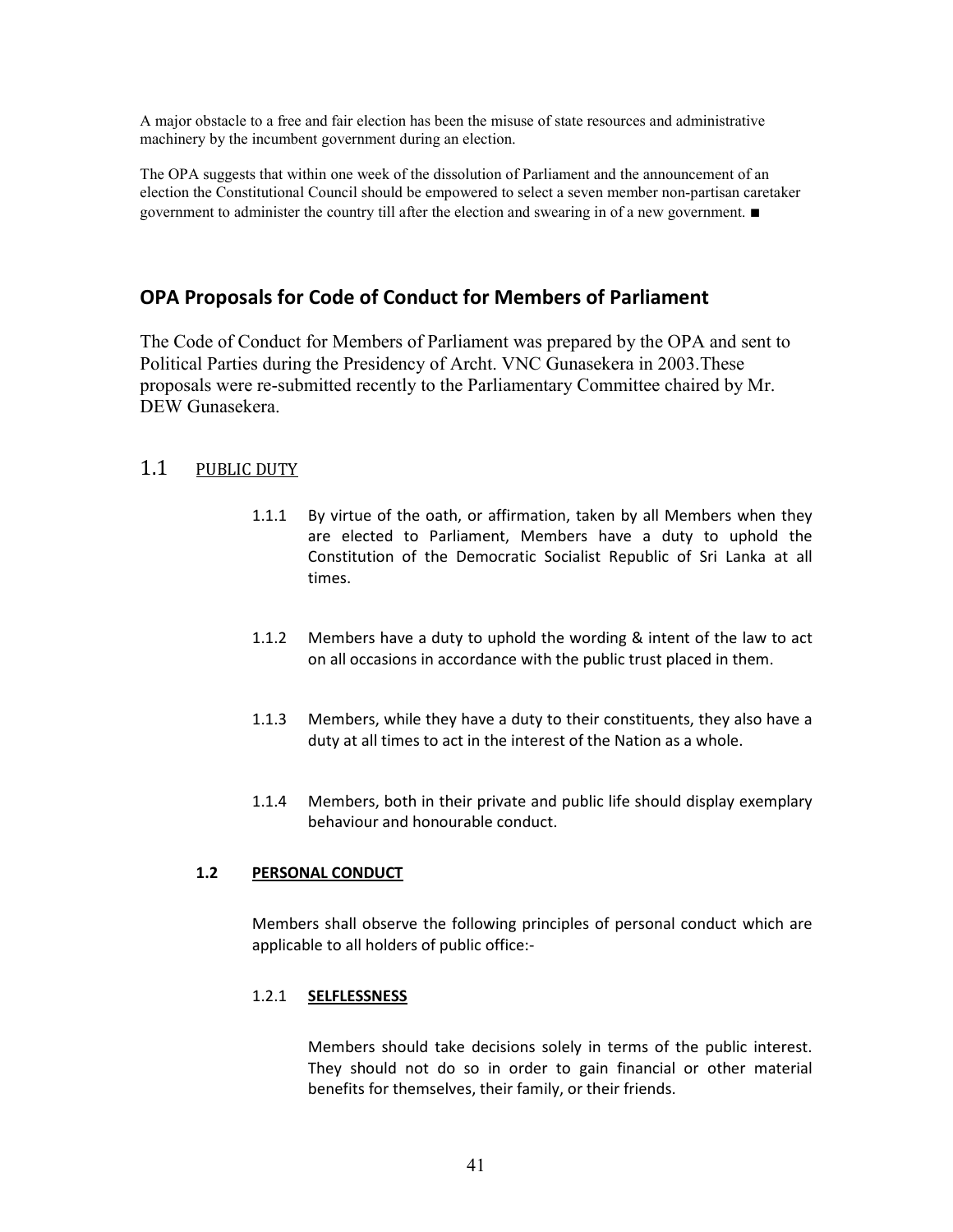1.2.2 The Members shall not employ or appoint Family Members or Friends to any position in Institutions under their purview.

#### 1.2.2 **INTEGRITY**

Members shall act with integrity at all times. They should not place themselves under any financial or other obligations to any individual or organization that could influence them in the performance of their official duties.

# 1.2.3 **OBJECTIVITY**

Merit shall be the sole criteria in conduct of public business, including making appointments, awarding contracts, or recommending individuals for rewards or benefits.

#### 1.2.4 **ACCOUNTABILITY**

Members shall at all times bear in mind that they are accountable for their decisions, actions and conduct to the public and must submit themselves to whatever scrutiny is appropriate to their office.

#### 1.2.5 **TRANSPARENCY**

Members shall be as open as possible about all the decisions and actions that they take. They should have reasons for their decisions and restrict information only when the national security interest clearly demands.

#### 1.2.6 **CONFLICT OF INTEREST**

Members have a duty to declare any private interests relating to their public duties and to take steps to resolve any conflicts arising in a way that ensures and protects the public interest.

#### 1.2.7 **LEADERSHIP**

Members should promote and support these principles by leadership and example.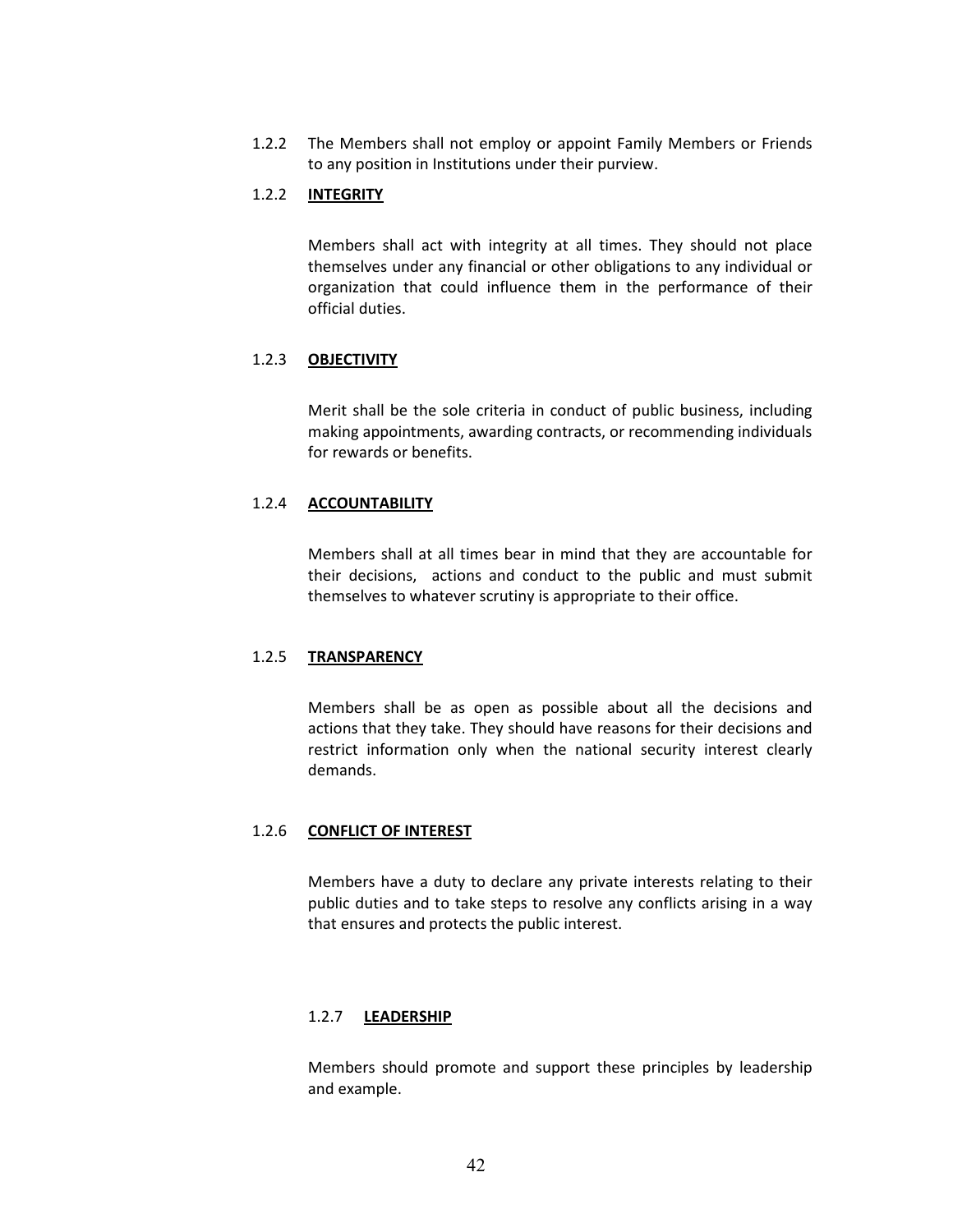# **1.3 PUBLIC TRUST AND CONFIDENCE IN THE INTEGRITY OF PARLIAMENT**

Members have a duty at all times conduct themselves in a manner which will tend to maintain and enhance public trust and confidence in the dignity of Parliament and shall never undertake any action which would bring Parliament, or its Members into disrepute.

The acceptance or consent to accept by a Member of a bribe or inducement including any fee, compensation or rewards to influence his or her conduct as a Member is unlawful and unacceptable.

# **1.4 LAW AND ORDER**

Interference with public officials in the performance of their duties is an offence punishable under the law. Members of Parliament like other citizens of the country are subject to the laws of the land and any breach of this provision by them shall be dealt with accordingly by the law enforcement officers and by Parliament. Members have a special duty to demonstrate by example that they at all times uphold the law.

# **1.5 DECLARATION OF ASSETS AND LIABILITIES**

Members shall act in accordance with the law and declare their assets, liabilities and interest of themselves and their family before taking office and annually thereafter. Parliament shall ensure that this law is strictly complied with and the Public shall have such information freely available according to Law.

# 2.0 ACTION REQUIRED BY GOVERNMENT

- 2.1 Enact legislation to set up a Parliamentary Ethics/Disciplinary Committee with quasi-judicial powers to summon Members, officials & General Public and examine records to investigate any breach of the Code of Conduct and recommend suitable disciplinary action for enforcement by Parliament.
- 2.2 The Ethics/Disciplinary Committee shall be drawn from Members of Parliament whose Chairman shall be drawn from the Opposition Party in Parliament and shall consist of not less than **four other Members** all of unblemished integrity.

# 3.0 RULES FOR DISPOSITION OF COMPLAINTS BY THE ETHICS/DISCIPLINARY COMMITTEE

# 3.1 **RULE- 1- COMPLAINTS**: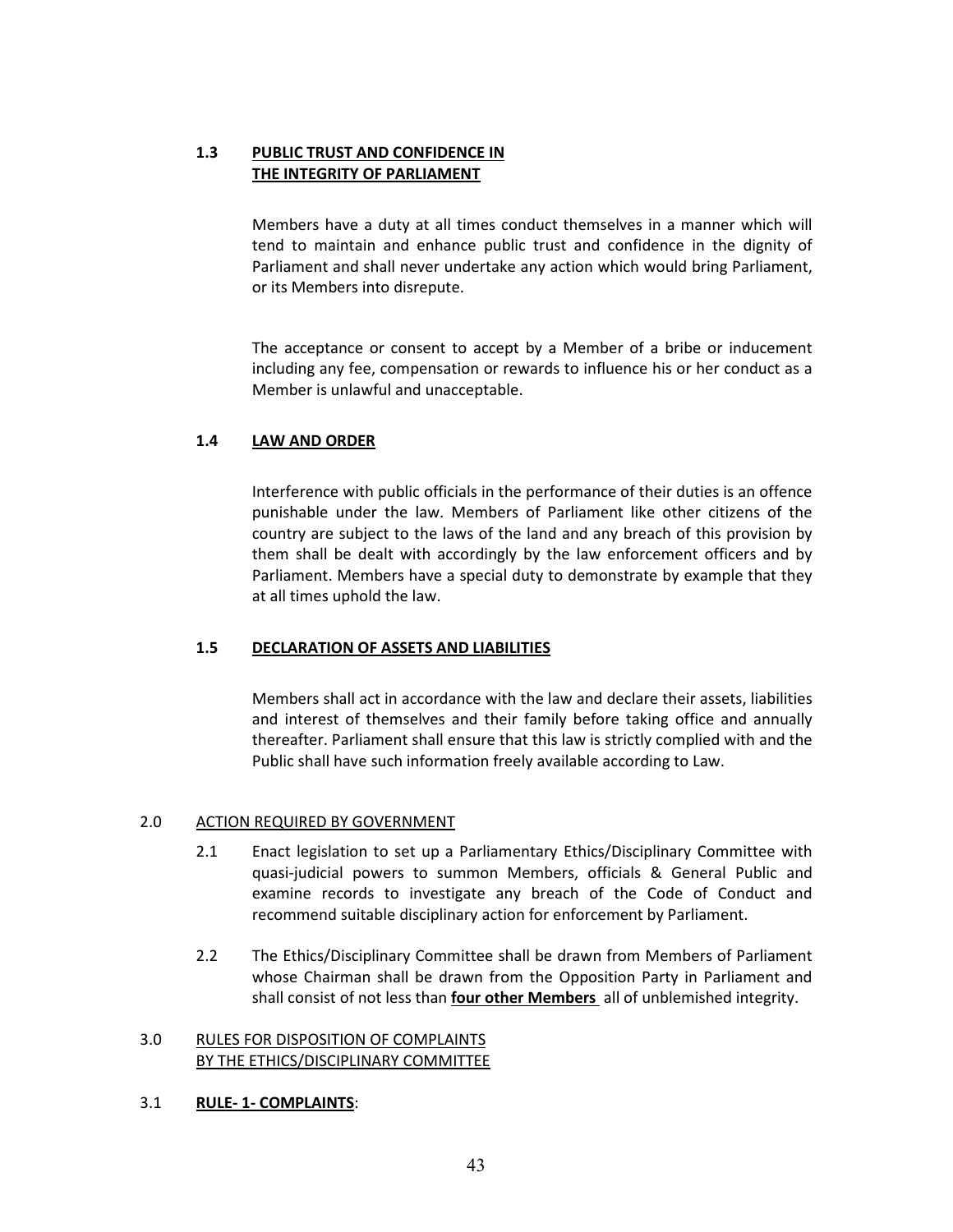Complaints alleging a violation of the "Standards of Ethical/Disciplinary Conduct for Parliamentarians" made by any person shall:

- 3.1.1 Be submitted in writing supported by affidavit on a standard Complaint Form approved and issued by the Ethics/Disciplinary Committee, and be gazetted for public knowledge and use.
- 3.1.2 Be sent to the Speaker's Office in an envelope marked "Confidential-Ethics/Disciplinary Committee," under registered cover, and
- 3.1.3 State fully the facts surrounding the acts or omissions complained of and the nature and extent of the violations alleged.

# 3.2 **RULE- 2- PROCESSING OF COMPLAINT**:

The following procedures shall apply to all complaints received at the Speaker's Office:

- 3.2.1 The Secretary General to the Parliament shall maintain a record of all complaints received. The record shall indicate the source of the complaint, the date received, and the date that the complaint was referred to the Ethics/Disciplinary Committee**.**
- 3.2.2 The complaint shall be forwarded, to the Chairman of the Ethics/Disciplinary Committee within seven days of receipt.
- 3.2.3 Upon receipt of the written complaint, the Chairman of the Ethics/Disciplinary Committee shall:
	- i. Forward a copy of the complaint to the Member against whom the complaint has been made together with notification to him that he has thirty (30) days to respond in writing, and
	- ii. Forward copies of the complaint to all members of the Ethics/Disciplinary Committee, and
	- iii. Inform the Speaker of the nature and scope of the complaint.
- 3.2.4 Within thirty (30) days period, the Chairman of the Ethics/Disciplinary Committee shall:
	- i. Circulate copies of the written response of the Member concerned to all members of the Ethics/Disciplinary Committee or, if no response was received, communicate this information to the Committee.
	- ii. Determine, in consultation with members of the Ethics/Disciplinary Committee, whether additional investigation is necessary.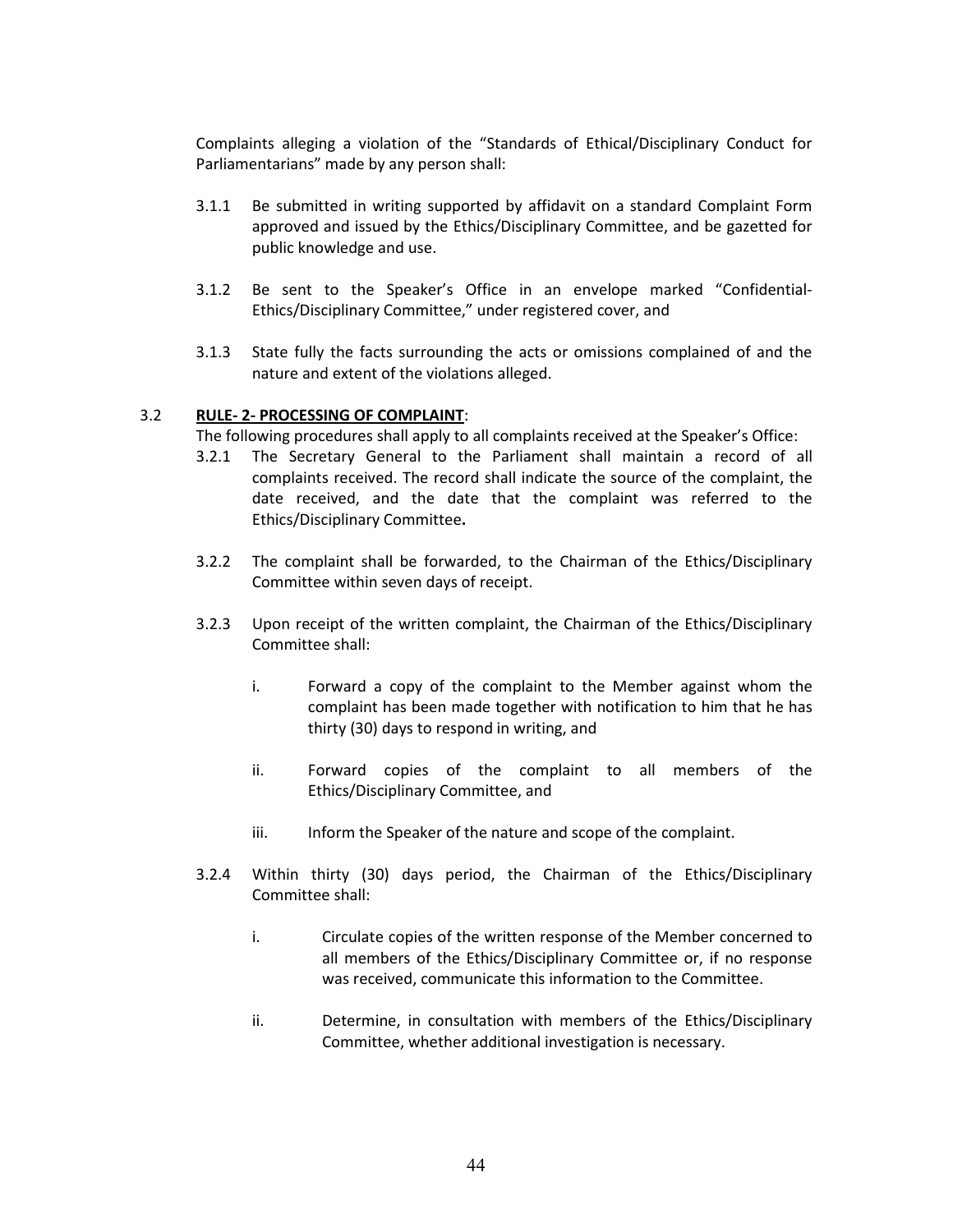- iii. Coordinate the work of the Ethics/Disciplinary Committee in gathering such additional information as the Committee may deem necessary to its investigation.
- iv. The Ethics/Disciplinary Committee shall appoint a Panel of Three to investigate and report to if it deemed necessary.
- v. The panel of Investigators be drawn from a register of competent persons who have had previous experience in investigation procedures. (Details to be worked our later)
- vi. The Panel of Investigators will have the right to summon the accused in person to appear before them and to produce any documents deemed necessary.
- vii. The Panel of Investigators will have the power to summon any person to appear before them and to produce any document required for the inquiry and which is in his custody.
- viii. The Panel of Investigators will have to be provided with resources to complete its task within the assigned period.
- ix. Upon completion of their investigation, but not later than sixty (60) days following the commission issued to them the Panel of Investigators shall submit their report on the findings to the Ethics/Disciplinary Committee.
- x. The Ethics/Disciplinary Committee shall consider the findings of the Panel of Investigators and upon such findings shall:
	- a. Dismiss the complaint and exonerate the member concerned, **OR**
	- b. Impose one of the following penalties which shall be included in the Committee's biennial report to the Parliament:
		- b.1 The Committee may reprimand the member with or without the requirement that an apology be made to the aggrieved party.
		- b.2 The Committee may require that the member take certain remedial actions, failing which a further penalty may be imposed.
		- b.3 The Committee may suspend the membership of the Member in Parliament for a period not to exceed one (1) year.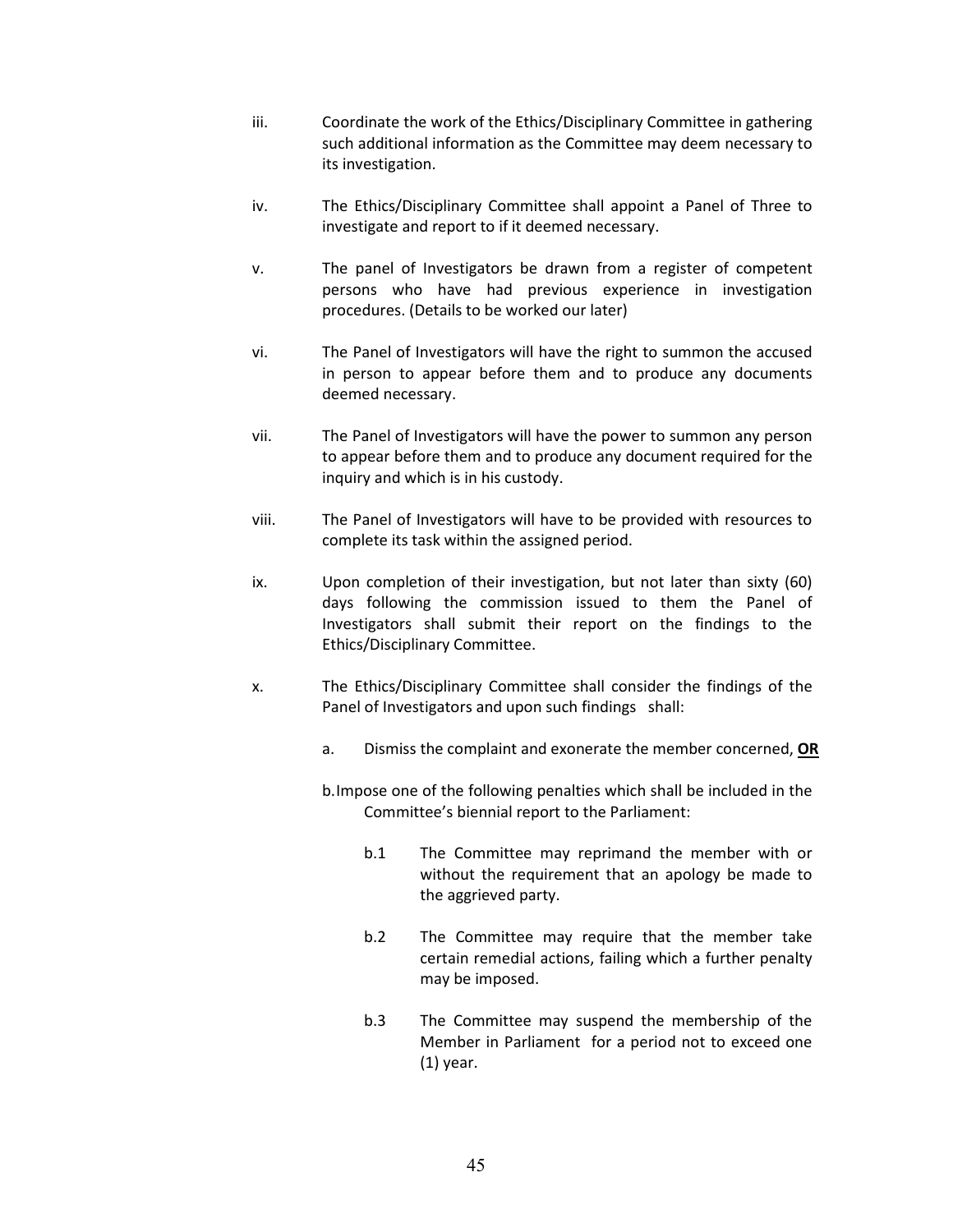- b.4 The Committee may revoke the privileges of the Member for a period not exceeding one year.
- b.5 If the matter is of a very severe nature then the findings of the Committee shall be reported to the relevant Authorities to deal with under the Law.
- x. If the Panel of Investigators cannot complete their work on a complaint within sixty (60) days, they shall notify the Ethics/Disciplinary Committee and request an additional thirty days extension. The Ethics/Disciplinary Committee may in its discretion grant such extension for reasons stated. The Ethics/Disciplinary Committee shall then notify the Speaker who may grant one (1) additional thirty (30) days extension. If the extension is granted by the Speaker the Committee shall notify complainant and the member of the extension.

 The Ethics/Disciplinary Committee shall adopt its own rules to govern these hearings but shall observe the Rules of natural justice.

# 3.3 **RULE- 3- ETHICS/DISCIPLINARY COMMITTEE CONDUCT OF BUSINESS**:

- 3.3.1 The Ethics/Disciplinary Committee shall conduct its business, whenever possible, by telephone, teleconference, mail, FAX, and E-mail or by meeting at an appropriate place.
- 3.3.2 All notices required by these rules to be given to the member shall be by registered post.
- 3.3.3 Within thirty (30) days following the Committee's final determination of a complaint, the Chairman of the Ethics/Disciplinary Committee shall forward the following to the Speaker:
	- i. The original written complaint.
	- ii. All correspondence between the Committee, the complainant, and the accused.
	- iii. All documents relating to the Committee's investigation of the complaint.
	- iv. A written report of the Committee's final determination.
- 3.3.4 All documents relative to Ethics/Disciplinary complaints shall be sealed and held at the Parliament office in strict confidence, except that: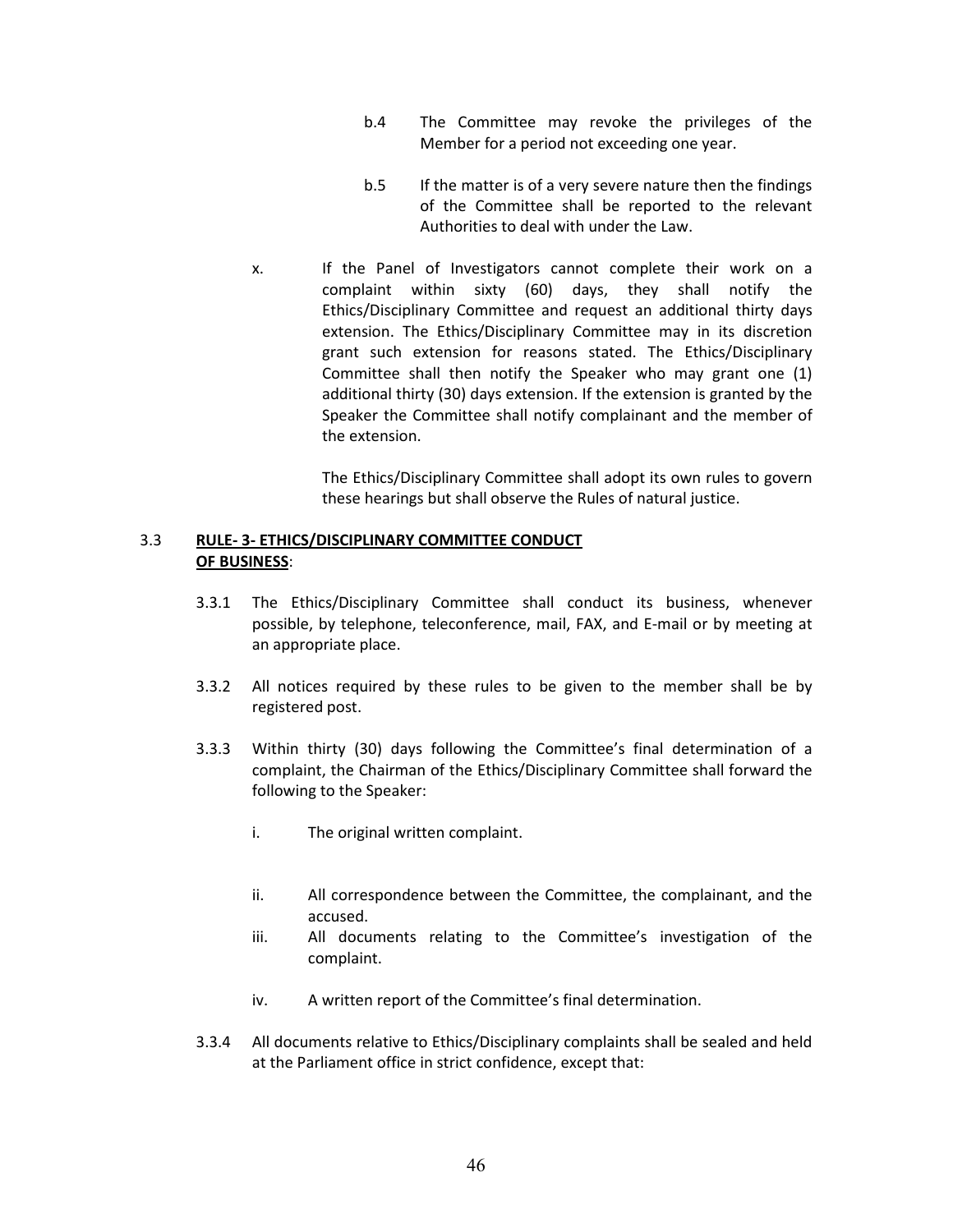Appropriate officers, members, or employees of Parliament, may be given such information regarding a disciplinary proceeding as is necessary and proper for the effective execution of any penalty imposed. ■

# **OPA Recommendations to increase Foreign Direct Investment (FDI) in Sri Lanka\***

The Organisation of Professional Association, whilst congratulating the Government of Sri Lanka (GOSL) for its unprecedented dynamism in defeating terrorism and restoring peace in Sri Lanka (SL) recognizes GOSL's determined drive to win the economic development 'war'. The Organization of Professional Associations (OPA) would like to support the endeavours of the Government.

Foreign direct investment (FDI) provides a major source of capital which brings with it up-to-date technology. It would be difficult to generate this capital through domestic savings, and even if it were not, it would still be difficult to import the necessary technology from abroad, since the transfer of technology to firms with no previous experience of using it is difficult, risky, and expensive. GOSL has recognized the key role of the FDI in economic development, not only as an addition to its own domestic capital but also as an important source of technology and other global trade practices. In order to attract the required amount of FDI, GOSL has bought about a number of changes in its economic policies and has put in its practice a liberal FDI with a view to attracting more FDI inflows into its economy.

# **FDI flows to Sri Lanka**

SL was able to attract only US\$ 0.581 billion worth of FDI in 2009 having obtained US\$ 0.827 billion in 2008- CBSL Report 2009. Foreign Direct Investment to Sri Lanka during 2010 had fallen by 14 percent to US\$ 516 million, as against the US\$ 581 million in the year 2009. 2011 the country registered a record \$ 1.06 billion and 2012 target is US\$1.75 bl. In comparison, other Asian countries had attracted very much more FDI in 2009 and 2010 in addition to high savings (Annex 1); these countries appear to have certain attributes for attracting FDI that SL does not possess.

# **Investment Gap**

Alleviation of poverty, double digit economic growth, doubling of per capita incomes by 2016 as envisaged by GOSL needs investments in the range of 35-40% of GDP. However, domestic savings have been about 14-18% of GDP in recent years. Thus, there is an investment gap of about 17-22% of GDP to be filled It is estimated that that to achieve double-digit growth, foreign investment has to be increased to around 30 per cent of GDP.

Sri Lanka's domestic market, unlike in the case of India and China, is small. Thus, Sri

 $\_$  , and the contribution of the contribution of  $\mathcal{L}_\mathcal{A}$  , and the contribution of  $\mathcal{L}_\mathcal{A}$ *\* This article is based on a letter forwarded to the GOSL in October 2011 on a study on Foreign Direct Investments (FDI) by a special sub-committee the National Issues Committee of OPA* **.***Members of sub-*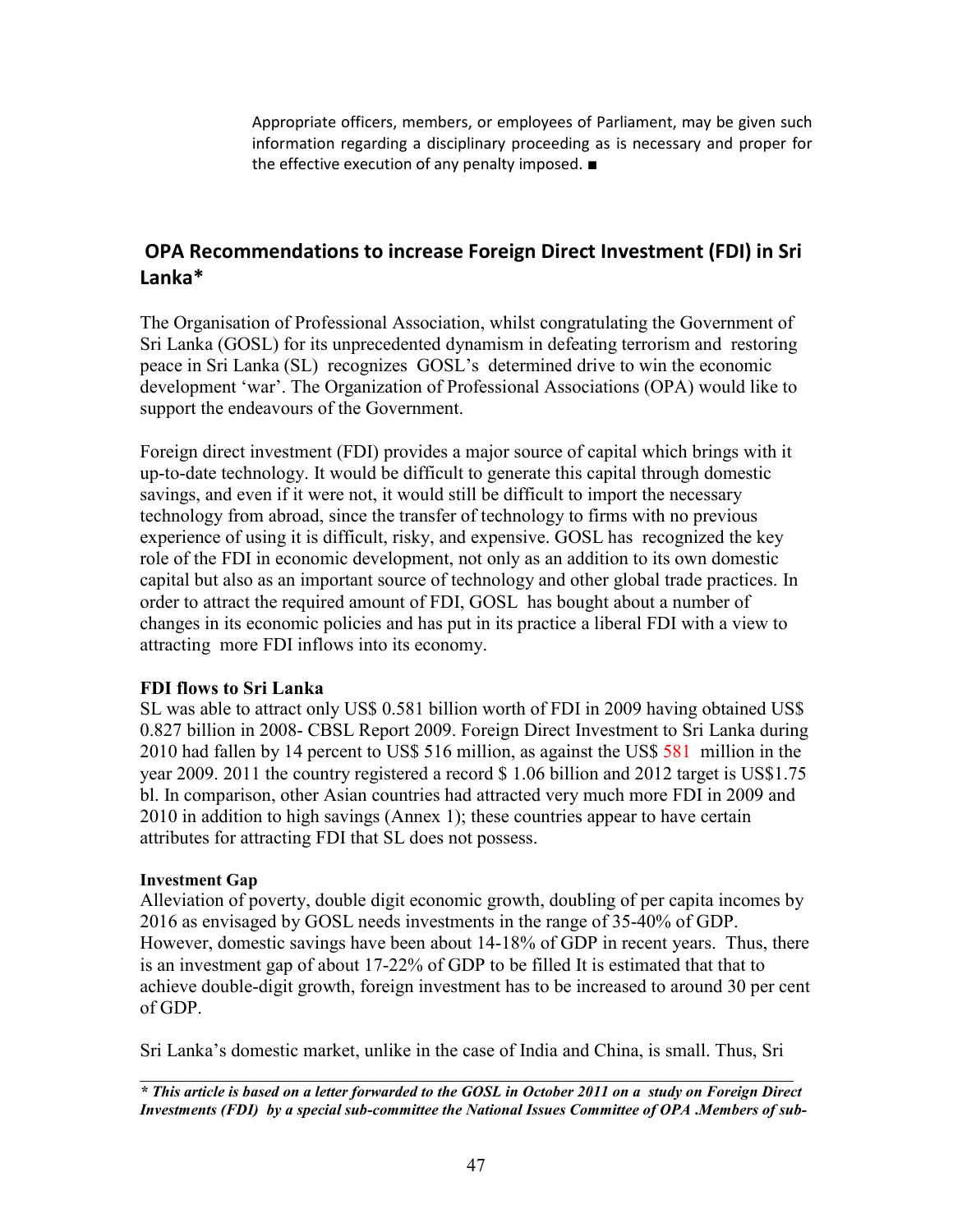*committee: Mr RMB Korale(Chairman) Mr U H Palihakkara – President OPA, Mr Lloyd Yapa – (Main contributor), Mr Anton Fernando, Prof M T A Furkhan, Mr Raja Collure, Prof H N C Fonseka, AVM Brendon Sosa, AVM Duncan Dissanayake.* 

Lanka needs to look at foreign markets However, domestic investors do not possess the required capital, technologies, skills, management expertise and marketing access to the rest of the world. Furthermore, investors are mostly SMEs which cannot achieve economies of scale to reduce unit costs or undertake innovation and strategies to improve competitiveness to make higher earnings. Thus, there is no alternative other than attracting Foreign Direct Investments (FDI) to achieve the above objectives**.** 

# **RECOMMENDATIONS**

The purpose of the following recommendations is for SL to acquire the required attributes for attracting FDIs . Most of the recommendations are uncontroversial and can be implemented fast .

It is important to offer incentives matching those of competitor countries (and prevent sudden changes in policy/incentives) and to improve productivity and competitiveness to boost the bottom lines of firms, especially through innovation and increasing the size of land holdings to attract investments to improve their economic/commercial viability. Equally important is to undertake the promotion of FDI inflows from reputed/ 'flagship' multi- national companies with vigour and without ideological and other reservations (like China)

# **i. Tax Holidays**

Countries which cannot be described as "stable socially, politically and macro economically sound" and do not have the other attributes that foreign investors look e.g. tax holidays and tax exemptions on imports and export potential foreign investors will face constraints in attracting FDIs. Successive governments of Sri Lanka since independence has given recognition to these underlying factors. However, GOSL budget 2011 proposed to do away with most tax holidays, (although in the latest legislation a five year tax holiday to all investors is considered) and reduced taxes which originally amounted to 64.7% and improved access to credit, foreign exchange and inputs . It is doubtful that SL will be able to compete for FDI in countries such as India, Pakistan, Indonesia, Philippines and even Singapore (which offers generous tax holidays for pioneer industries) unless competing or attractive incentives are offered.

**ii.Disincentives** Remove disincentives such as promoting import substitution for a small domestic market , multiplicity of taxes, long delays in tax refunds, cumbersome procedures and documentation (both of which have been already dealt with to a considerable extent in the 2011 budget), complex laws, the low work ethic, especially among most trade union members by adequately motivating them while rationalizing the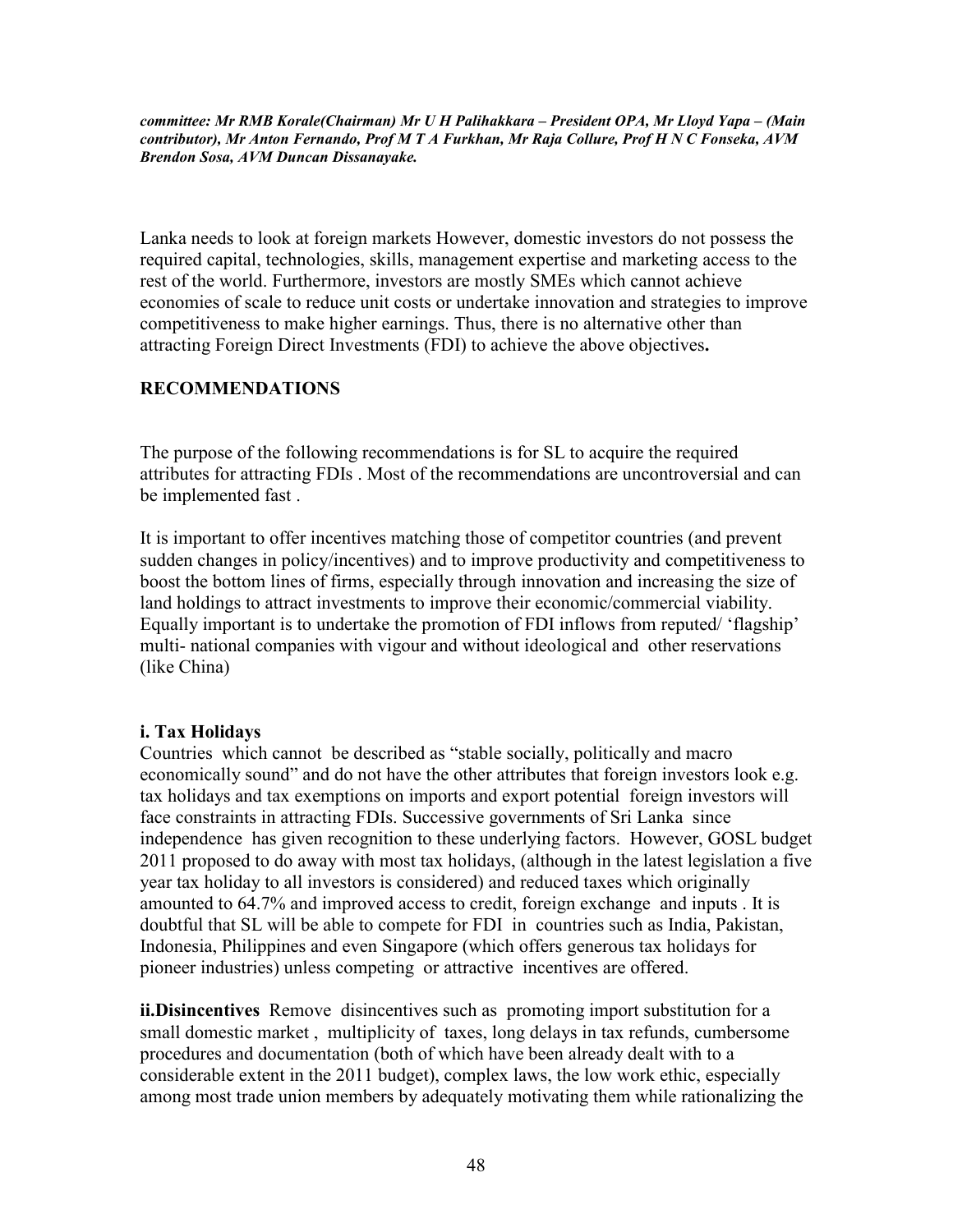multiplicity of complex labour laws( 2010/11 Global Competitiveness Index -GCI- rank for labour market efficiency SL is 104 out of 139 countries), reducing public holidays, improving productivity and maintaining realistic parity rates e.g. overvaluation of the rupee will make exports uncompetitive.The Ease of Doing Business Report of the World Bank 2010 ranks SL at 102 out of 183 countries;

**iii. Long Delays in obtaining approvals**: BOI approval for FDI is simple . But long delays are experienced in getting environmental, coast conservation, building approvals and other permits from a plethora of government and provincial agencies. BOI has to be made an effective one stop shop. Perhaps it is due to these reasons the latest Ease of doing Business Report of the World Bank states that it takes 1318 days to enforce a contract in SL vs. 150 days in Singapore.

An Electronic Data Interchange at the Customs has been proposed since the nineteen eighties to simplify procedures and documentation; it has not attained fruition.. However, the Budget 2011 has made a number of proposals for the simplification of procedures and documentation including 'e-governance'

is considered the anathema

# **iv. Labour Laws**

The labour laws are complex with numerous statutes and court orders to interpret in case of a dispute with workers; expensive lawyers have to be engaged for such purposes. The Termination of Employment Act is considered the is considered the anathema of labour laws. Under this Law, even if a firm is running at a loss it cannot terminate the services of excess employees without the prior consent of the Commissioner of the Labour. It is time consuming .The compensation formula which is 2-4 months' wages for every year of service in addition to payment of EPF, ETF and gratuity, (whereas in most other countries it is 2 weeks' wages for each year of termination), is heavily weighted against the employer; worse still, appeals against Labour Tribunal orders regarding the amount of compensation are effectively shut out by the laws. It unfavourably affects the employees too, as businesses are cautious in increasing salaries of workers fearing high compensation for retrenchment and even preventing new employment.

If a company fails to pay EPF and ETF, the amount due can be recovered from the directors who are personally liable. (These amounts are recovered by filing a certificate in the Magistrates courts and the amount due is recovered as a fine.)

# **v Pay Orders**

Some banks and even the Department of Inland Revenue requests persons who pay stamp duty on a 'pay order' to come again to obtain a receipt. A pay order being " guaranteed" by the issuing bank ,should be accepted immediately and a receipt issued. People are harassed by the existing procedure as they have to go several times to the banks/ Dept. of Inland Revenue.

# vi. **Companies Act No. 7 of 2007**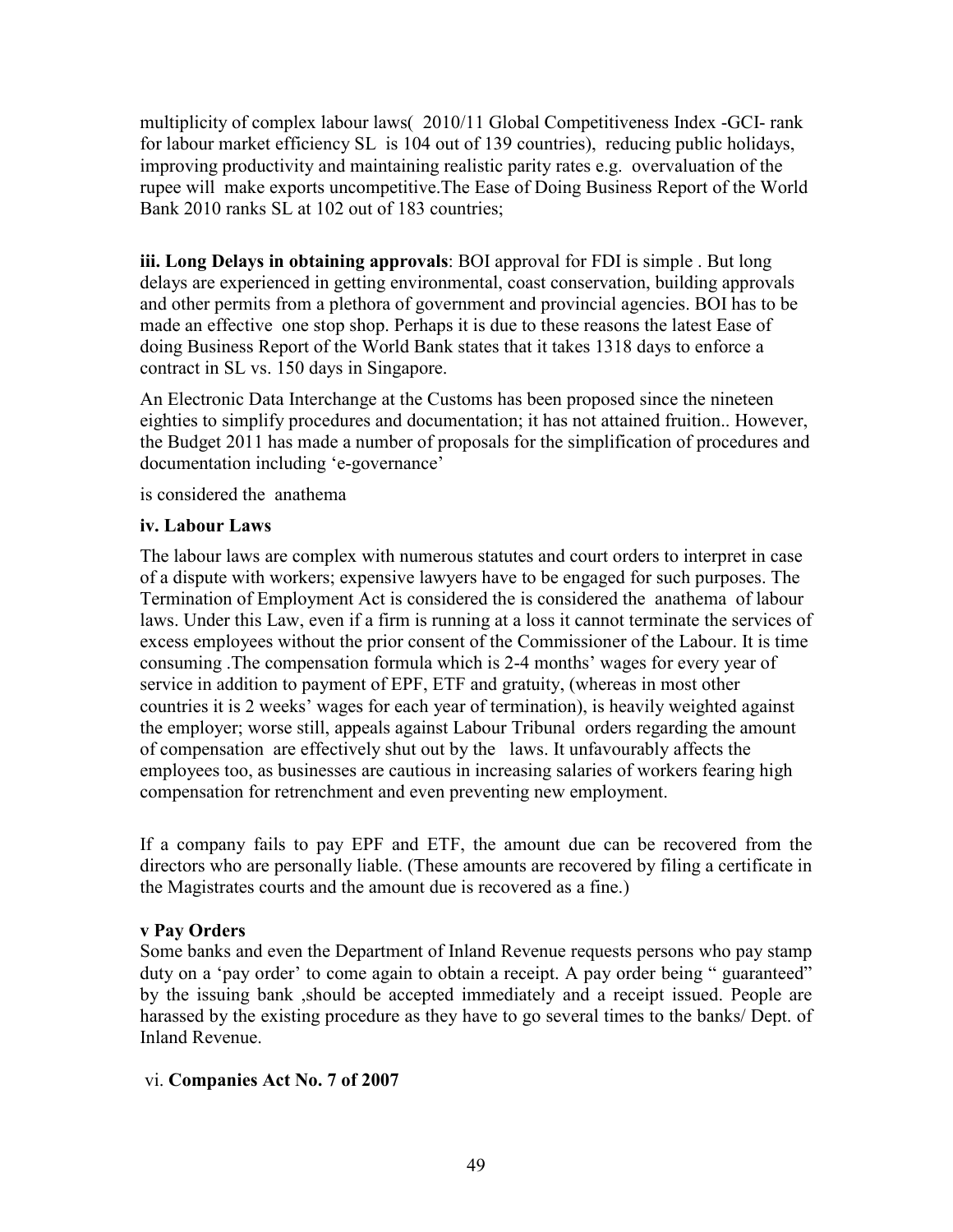The Act does not appear to a make a distinction between private and public companies. Private companies are very often family companies. The Act now permits even one shareholder to from a Private Company. However the Act requires that after incorporation of a company, public notice has to be given by publishing a notice of incorporation in English, Sinhala & Tamil in the newspapers and in the government Gazette. This requirement was not there in the Companies Act No. 17/ 1982 and should be repealed in respect of private Companies. All the Companies approved by the BOI and Private Companies and investors should not be required to go though the expense of giving public notice of private companies.

 When a share certificate is lost, the share holder in required d to Publish a notice in the newspapers in all three languages.. In the case of fixed deposits, if the certificate is lost the deposit holder will have to give an affidavit and a letter of indemnity indemnifying the bank or financial institution. Procedures for such instances should be made simple

# vii) **Law's Delays**

Our legal system is slow and as a result cases are not disposed of for years. Therefore, there is a need, at least in the cases where a company is a party to give priority and fix a time limit for the disposal of commercial cases.

# viii)**) The Law Relating to Cheques**

 Though the Debt Recovery (Special Provisions) Act of No. 2 of 1990 provided for prosecution of offenders who issue "dud cheques" for goods and services provided the police are reluctant or sometimes refuse to entertain complaints in respect of bounced cheques resulting in hardships to the payees..

# ix) **Low Conviction Rate in SL**

Due to the poor law and order situation prevailing, many wrongdoers and criminals are not convicted .cf District Attorneys in the USA respond to various crime problems through the efficient processing of criminal cases

x)P**hysical and social infrastructure** Sri Lanka's physical infrastructure is poor. It is important to improve transport and communications, , as well as raising science, technological (according to the GCI- for 2010/11, SL's technological readiness ranks 84 out of 139 countries ( the GCI rank for higher education is-62) and English skills by spending more on education/training- now only approximately 2% of SL national income is budgeted for education as against. 4.3% in other lower middle income countries according to the World Bank.

The quality of power supplies is also poor; there are power cuts even in Colombo; in the Jaela Industrial Estate it is reported that power is not available on 2 days a month, although normally informed in advance. The cost of a unit for an industrialist in SL is very high; (break bulk rate per unit with own transformer is about SL Rs.9.30 - Dec.2010 vs. about SL Rs 7.17 in Malaysia; in India it is higher being about SL Rs.11.3 -); our energy tariff has now gone up by 8%.

There are break- downs in the supply of water as well even in Colombo. There are no set arrangements to remove waste and garbage generated by industries.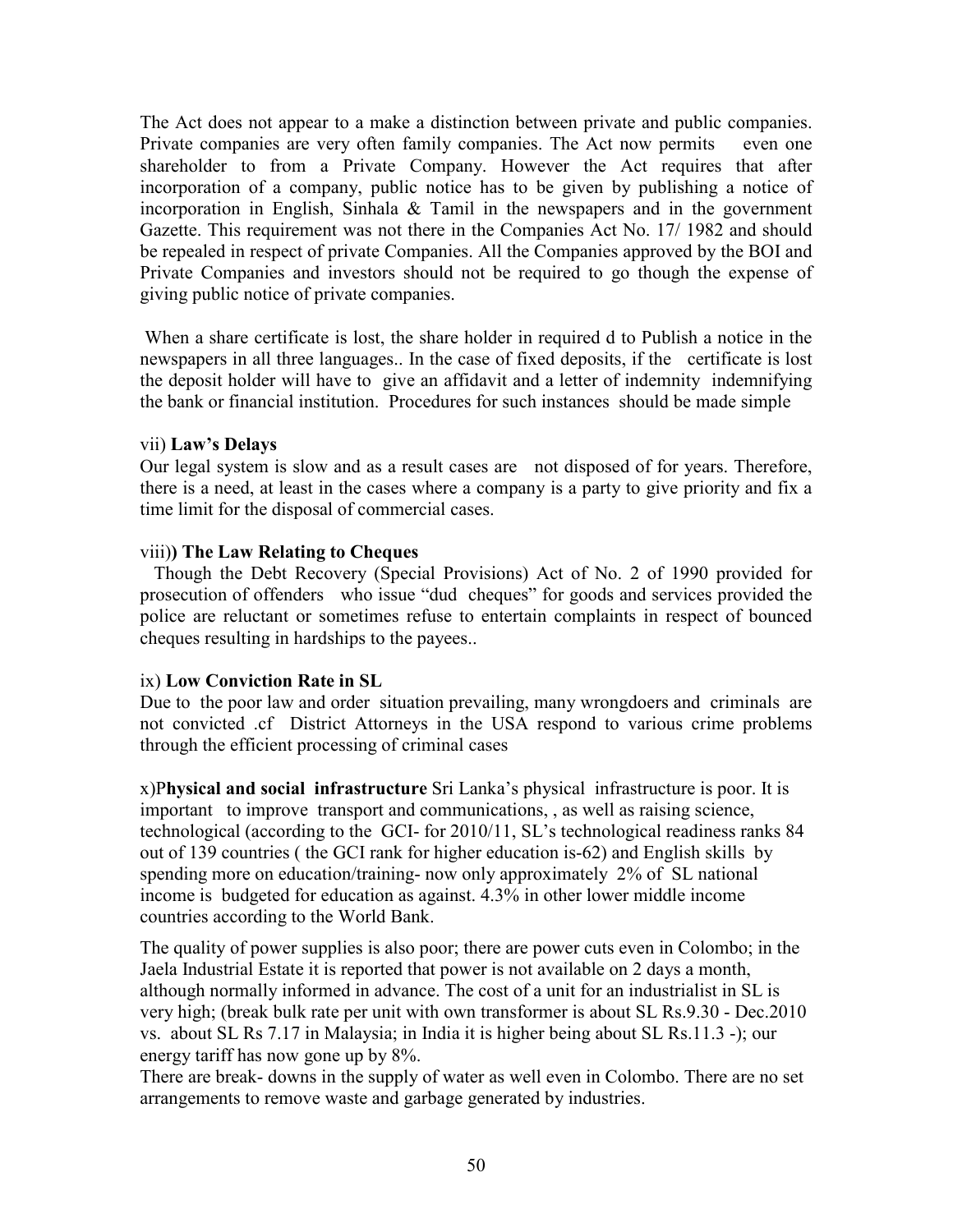The infrastructure development programmes being undertaken do not seem to be prioritized on the basis of costs and benefits and of improvement of productivity.

Social infrastructure like education particularly in science, technology, IT and English sought after by investors also has been neglected; its quality and opportunities for it being poor, about 10, 000 students leave SL for education abroad; most of them never return after qualifying; technological and management skills scarce.

The capital budget in recent years (about 6% of GDP) is inadequate for a bigger and better physical and social infrastructure development programme.

**xi) International Relations** Improve international relations with all countries particularly the developed countries in the Wes**t** which constitute the main markets for our exports and the main sources of FDI and those with international organizations by appointing professional diplomats and implementing international conventions.

**xiii)Poor Public Service** GCI rank for SL institutions 70. The Judiciary, the Police Department and the Election Commission need to be in place to serve the people and investors better. It is It is important to raise the efficiency of the Public Service and to improve the law and order situation by infusing professional management by recruiting/promoting on merit without politicization, and improving governance. **xiv) Macro economic (budgetary and monetary) discipline** Macro economic (budgetary and monetary) discipline is weak and it is imperative to slash budget deficits and resort to curtailing borrowing and printing of money in order to control inflation, (which professionals believe is under-stated), abate and reduce costs of production inputs including wages which are not low; interest rates should be at a higher point than inflation to encourage savings, which in East Asia could be high as 35-40 % of GDP. (According to the GCI, SL's rank in respect of macro economic environment is 124 out of 139 countries)

**xv)Reduce/ eliminate endemic bribery, corruption, waste and ostentation to save funds for development**. Part of the solution lies in reforming election laws to cut down on proportional representation and make Members of Parliament and other representatives of the people to represent constituencies (and wards) instead of districts to reduce election expenses. Appointing an independent/powerful Bribery Commission with its own prosecution staff is also important. Introduction of a Right to Information Law and Public Interest Litigation will also help improving governance immensely

Continuation of improving communal harmony in the short term is crucial through dialogue to reduce the fear on the part of investors of ethnic tensions flaring up again and prevent inimical action in international fore by the Tamil diaspora.

**xvi)Improve governance** Improve governance through constitutional reforms to ensure the independence of the public service, including the police and the judiciary with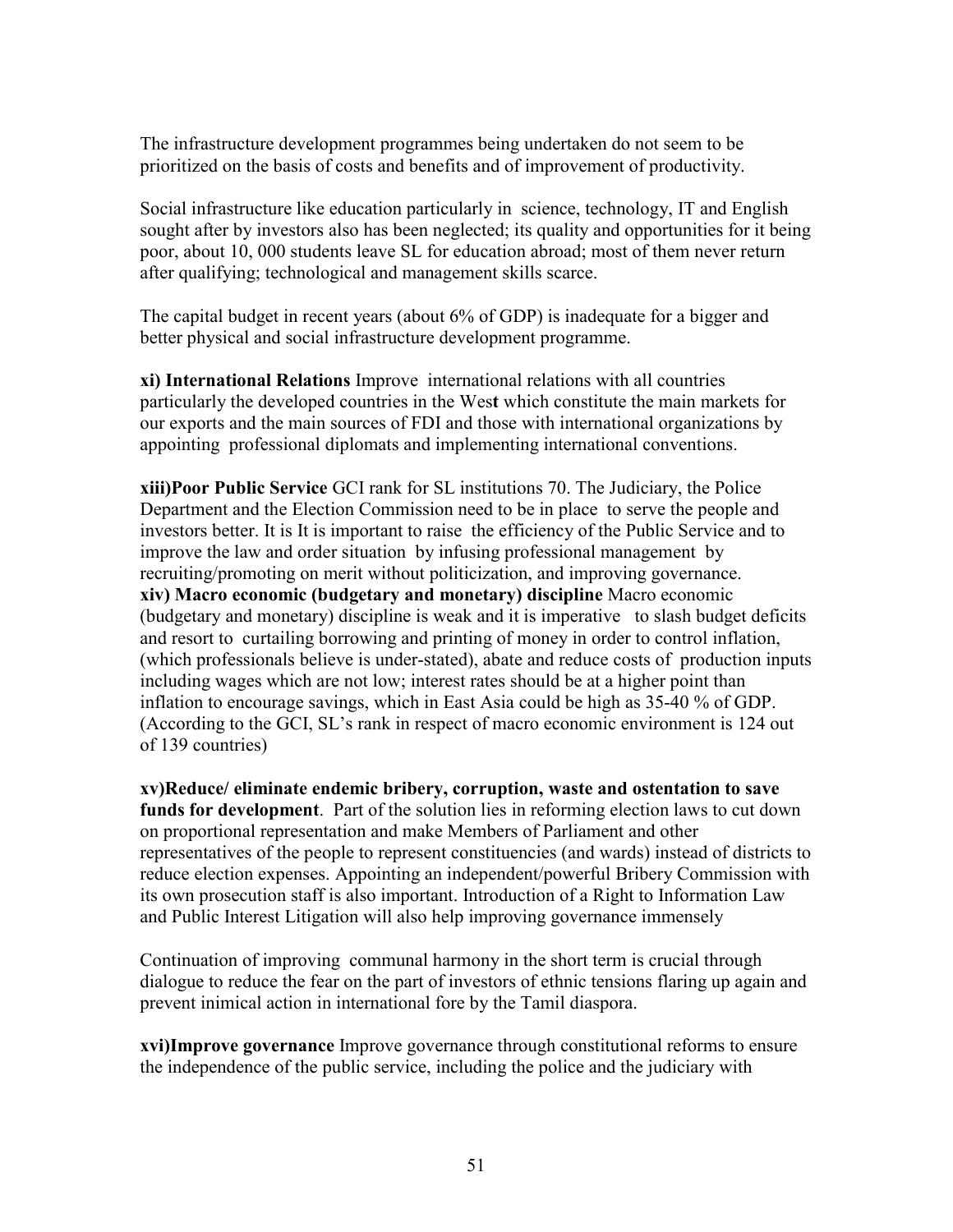accountability and other legislative changes on the basis of UN conventions on democratic/human rights.

# **BENEFITS**

The benefits of implementation of these recommendations will pave the way for a significant improvement (long term economic, social and political) of the stability sought after by reputed investors/FDI; improved productivity (reduction of unit costs of production), competitiveness (differentiation of products and services to satisfy higher paying customers due to technological and strategic innovation to avoid imitation by competitors). Higher foreign exchange earnings through effective FDIs will gradually eliminate the trade deficit. All these will help to induce a sense of wellbeing and credibility/confidence in the future among the people and attract investors, (including those in the diaspora), whose basic objective is to increase the 'bottom line'/ profit margins over a longer term.

The net result of increased investments is proliferation of employment opportunities that will increase the real incomes (adjusted to the lower inflation levels expected) of the people and alleviate poverty (which now stands at 41.6%- US\$ 2 per day per person, (mostly in rural areas)- CBSL Report 2009) and malnutrition; this is a move away from the present tripod of tea, garments and foreign remittances based on manual labour into knowledge intensive and competitive industries and services catering to rich global markets.

# **CONCLUSION**

The OPA feels that the implementation of these recommendations/strategies accompanied by public consultation/ creation of awareness as well as continuous monitoring will help the government to achieve its economic objectives successfully by 2016 . ■

# **ANNEX 1**

| <b>Country</b>  | 2009 | 2010  |
|-----------------|------|-------|
| China           | 95.0 | 101.0 |
| Hong Kong China | 48.4 | 62.6  |
| India           | 34.6 | 23.7  |
| Indonesia       | 4.9  | 12.8  |
| Malaysia        | 1.4  | 7.0   |
| Singapore       | 16.8 | 37.4  |
| Thailand        | 5.9  | 6.8   |

**FDI Flows to some Asian Countries- US\$ billions**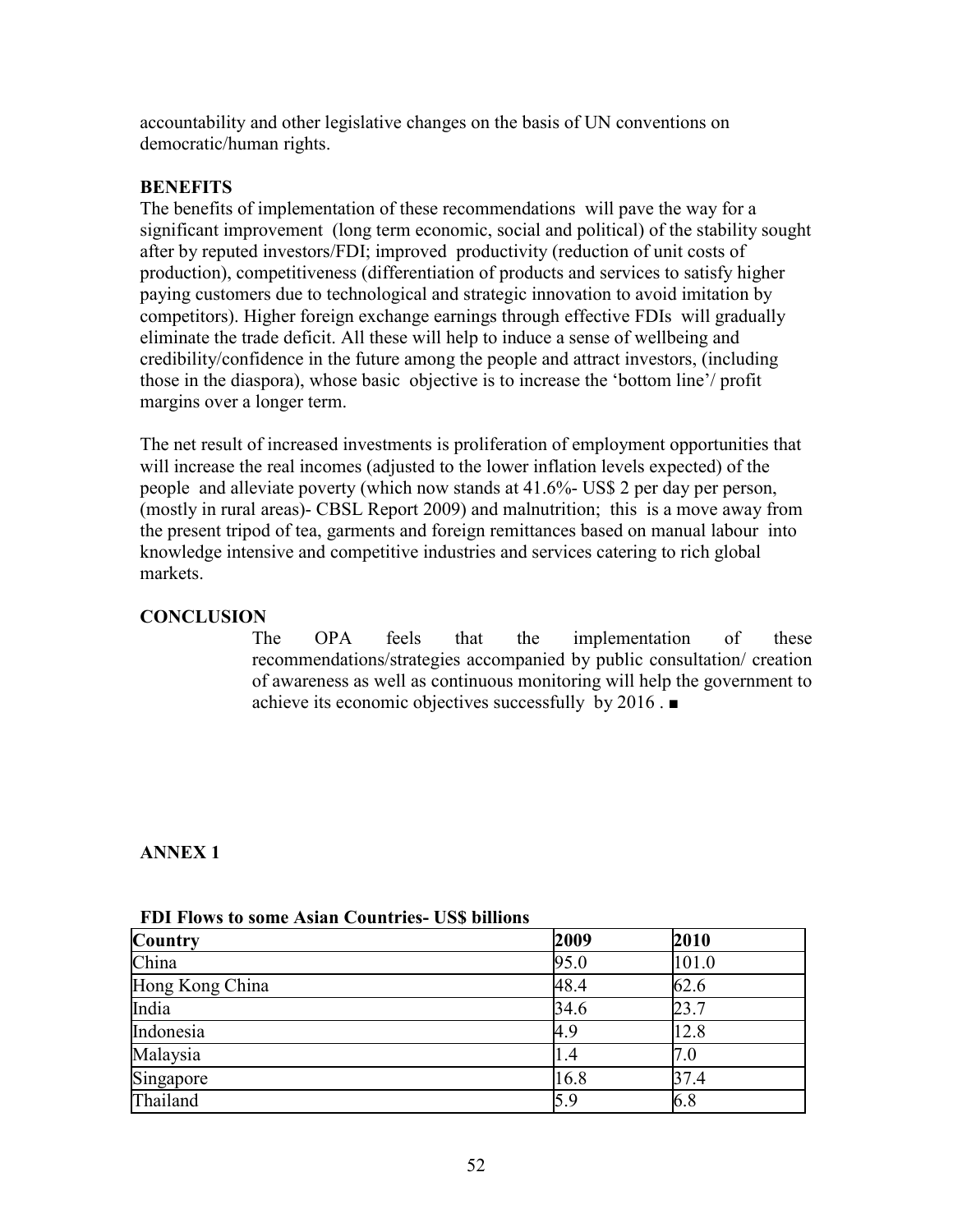Source: UNCTAD Global Investment Trends Monitor, January 2011

# **Savings in East Asia:**



**Note: Data are for 1993. Levels for Africa (Sub-Saharan) and high-income countries (World Bank classification) are weighted averages.** 

> 212121212 **Preference**<br>|-<br>|121212121<mark>Data and Source</mark>-internet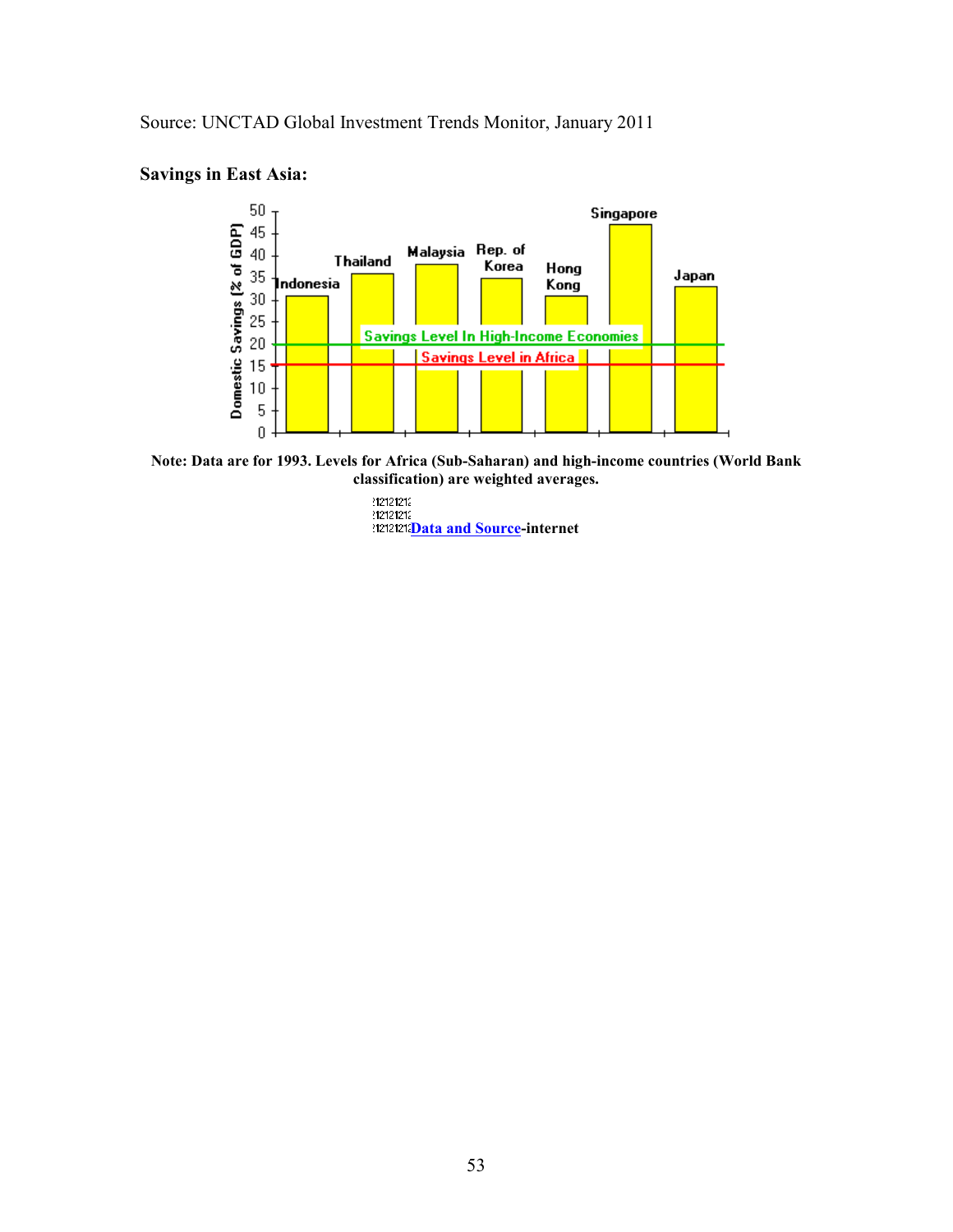# **OPA MEMBER ASSOCIATIONS**

Association of Public Service Engineers (APSE) Association of Scientific Technical Workers (ASTW) Bar Association of Sri Lanka (BASL) Gemologists Association of Sri Lanka (GASL) Government Medical Officers Association (GMOA) Institute of Chartered Accountants of Sri Lanka (ICA) Sri Lanka Institute of Architects (SLIA) Sri Lanka Library Association (SLLA) Sri Lanka Medical Association (SLMA) Surveyors' Institute of Sri Lanka (SISL) Institute of Supply and Materials Management (ISMM) Chartered Institute of Management Accountants (CIMA) Sri Lanka Dental Association (SLDA) Independent Medical Practitioners Association (IMPA) Sri Lanka Society for Quality Control (SLSQC) Sri Lanka Veterinary Association (SLVA) Government Dental Surgeons' Association (GDSA) Pharmaceutical Society of Sri Lanka (PSSL) General Dental Practitioners Association (GDPA) Institute of Chemistry, Ceylon (ICC) Engineers Guild of Sri Lanka (EGSL) Institute of Chartered Secretaries and Administrators in Sri Lanka (ICSASL) Institute of Town Planners, Sri Lanka (ITPSL) Institute of Personnel Management of Sri Lanka (IPM) Computer Society of Sri Lanka (CSSL) Institution of Engineers, Sri Lanka (IESL) Institute of Valuers' of Sri Lanka (IVSL) Sri Lanka Economic Association (SLEA) Institute of Chartered Shipbrokers, Sri Lanka Branch (ICSB) Association of Professional Bankers, Sri Lanka (APB) Association of Retired Flag Rank Officers (ARFRO) Institute of Quantity Surveyors Sri Lanka (IQSL) Company of Master Mariners Sri Lanka (CMMSL) Institute of Hospitality (IH) Sri Lanka Institute of Marketing (SLIM) Graduates Nurses, Foundation of Sri Lanka (GNF) Sri Lanka Organisation of Agricultural Professionals (SLOAP) Association of Chartered Certified Accountants Sri Lanka (ACCA) Sri Lanka Institute of Taxation (SLIT) Association of Retired Chiefs of Police (ARCP) Applied Statistics Association of Sri Lanka (ASASL) Sri Lanka Council of Archeologists (SLCA)